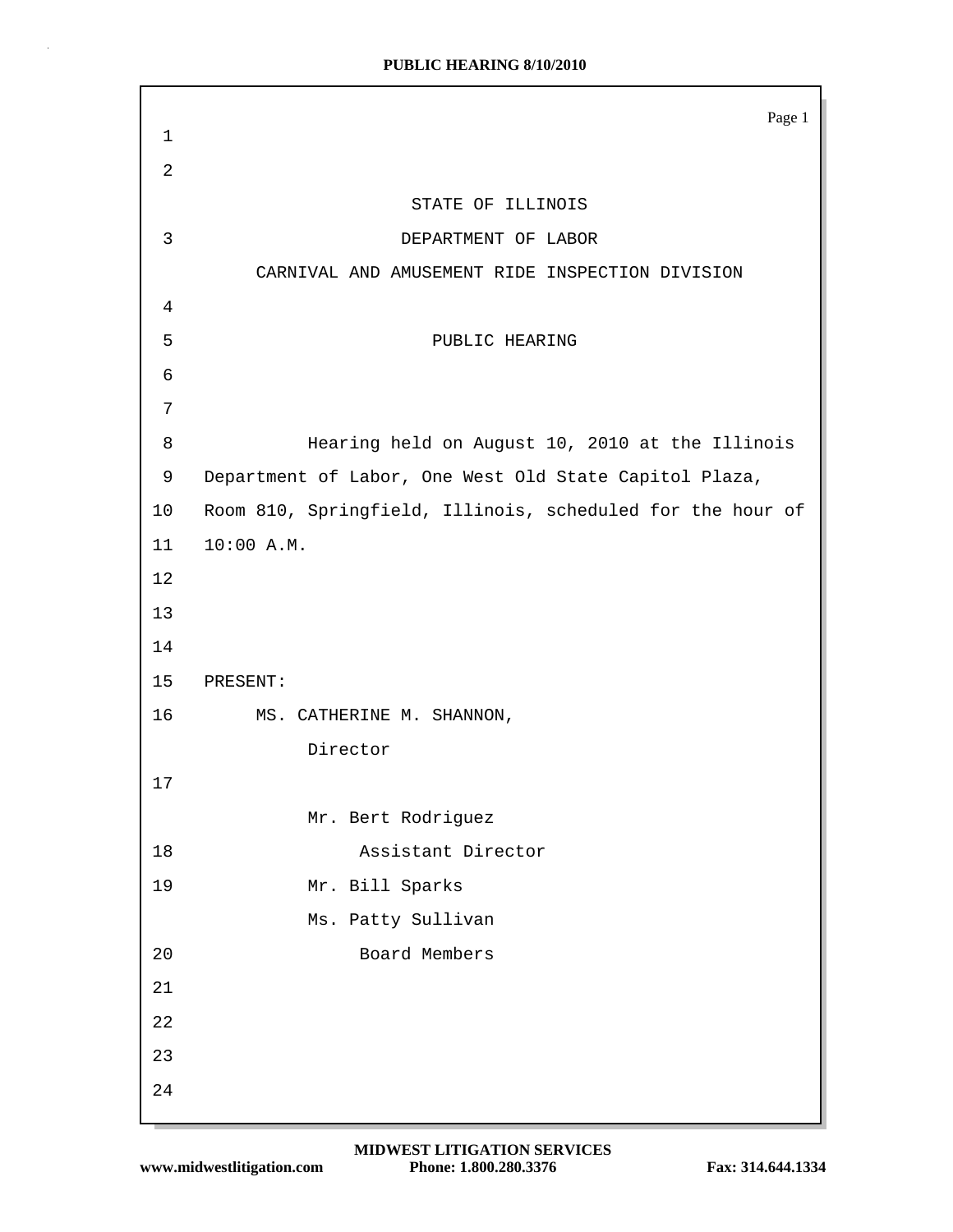Page 2 1 ALSO PRESENT: 2 Mr. Doug Rathbun, Manager Mr. Matt Rohman, Inspector 3 Mr. Bill Szerletich, Inspector Ms. Marcia Joiner, Administrative Assistant 4 Ms. Januari Smith, Public Information Officer Appeared on behalf of the Department of Labor, 5 Mr. Carl Kimble 6 Mr. Ed Dame Mr. Thaddeous J. Price 7 Mr. Edward L. Dame Mr. Ed Meyer 8 Representative Jim G. Sacia 9 MIDWEST LITIGATION SERVICES 10 15 South Old State Capitol Plaza Springfield, Illinois 67201 11 (217) 523-8244 1-800-280-3376 12 By: Cynthia M. Smith, Illinois CSR 13 License No. 084-003540 14 15 16 17 18 19 20 21 22 23 24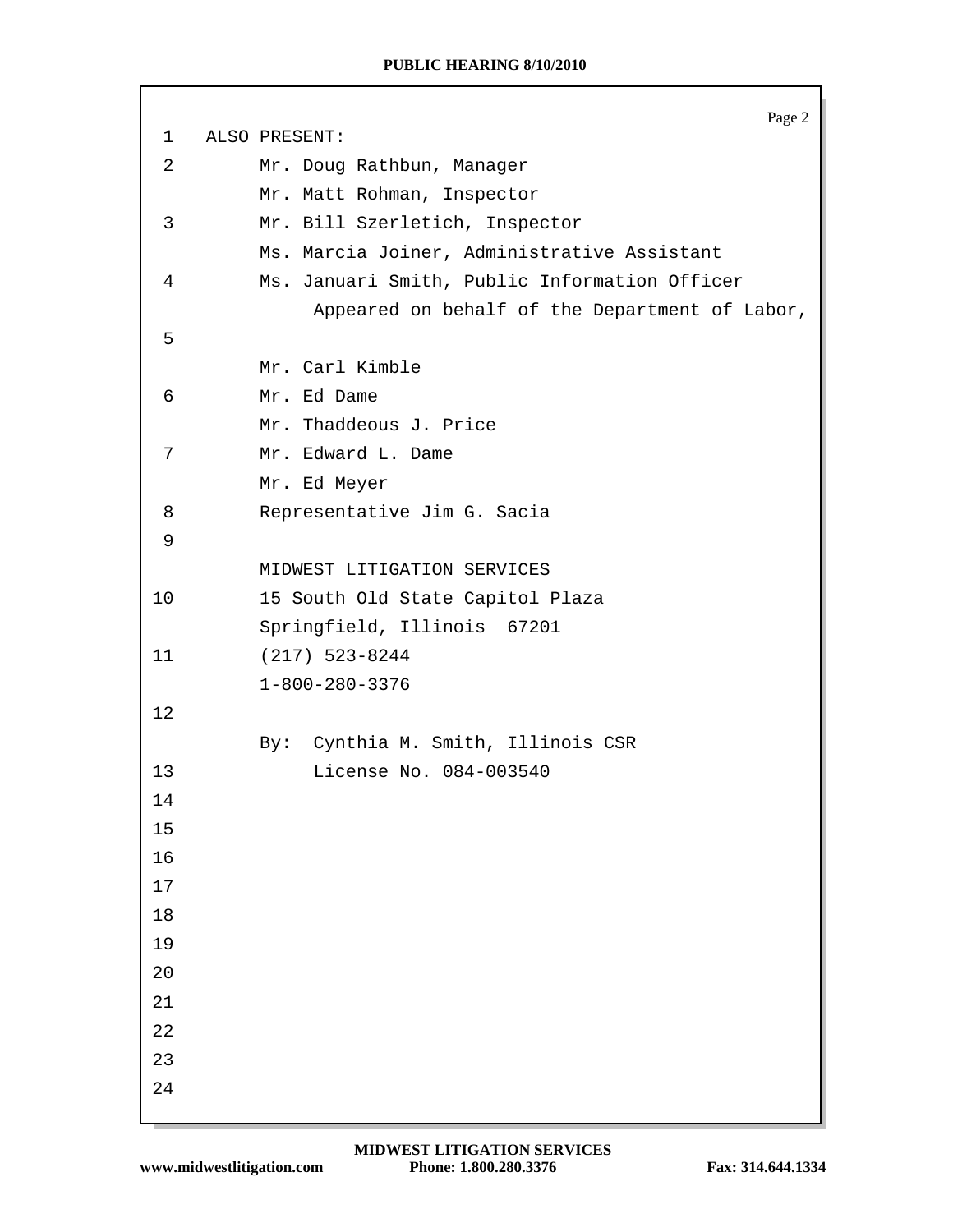|                 | Page 3                                                     |
|-----------------|------------------------------------------------------------|
| $\mathbf 1$     | (Hearing started                                           |
| 2               | at $10:00 A.M.$ )                                          |
| 3               | ASSISTANT DIRECTOR RODRIGUEZ: Good morning,                |
| 4               | everybody. If I could get everybody's attention real       |
| 5               | quick here.                                                |
| 6               | My name is Bert Rodriguez, Assistant Director of the       |
| 7               | Illinois Department of Labor. I want to welcome you to     |
| 8               | this morning's public hearing.                             |
| 9               | The purpose of this public hearing today is to             |
| 10              | receive comments on the proposed changes to Part 6000 of   |
| 11              | the Administrative Code for the Carnival and Amusement     |
| $12 \,$         | Ride Safety Act. Copies of these changes are available     |
| 13              | for your reference, if you don't have a copy already.      |
| 14              | Today's proceedings, as you can see, are being             |
| 15              | recorded by a Court Reporter. We ask that everybody sign   |
| 16              | an attendance sheet -- I believe that it's up at the front |
| 17 <sub>2</sub> | table -- if they haven't already done so.                  |
| 18              | And if you desire to submit written comments, I would      |
| 19              | ask that you do so at this time and those will be read at  |
| 20              | a later point during the meeting today. With these         |
| 21              | written comments, would you please make sure that your     |
| 22              | name or your organization's name is reflected on the       |
| 23              | comments. I would appreciate that.                         |
| 24              | Before we get started I would like to just give you a      |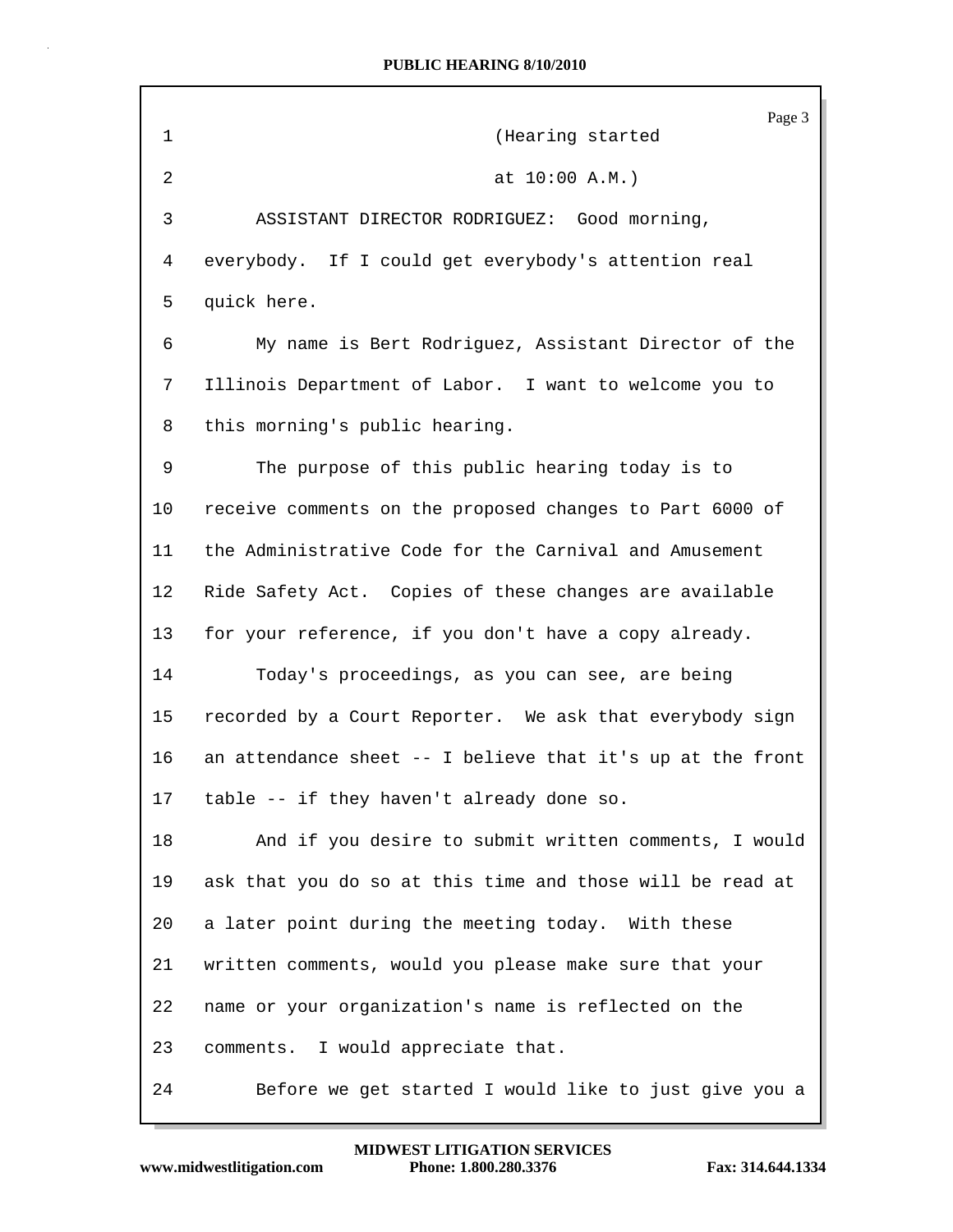| 1  | Page 4<br>quick overview of what we are going to cover today.<br>We |
|----|---------------------------------------------------------------------|
| 2  | are going to cover or discuss again the purpose of the              |
| 3  | hearing, we will have an introduction of the department             |
| 4  | members that are here today as well as the board members            |
| 5  | today that are present.                                             |
| 6  | I will read the rule making itself. Again, we have                  |
| 7  | copies, but I will just go through that briefly. It's a             |
| 8  | pretty short change so we can cover that pretty                     |
| 9  | efficiently.                                                        |
| 10 | We will also cover why the rule making is coming up.                |
| 11 | We will cover the history as far as the board's review and          |
| 12 | consideration of the department's proposals.                        |
| 13 | I'll cover some ground rules for the hearing today.                 |
| 14 | We just want to make sure that we capture the public                |
| 15 | comments and that we capture everybody's feedback. So we            |
| 16 | would like to just lay out some ground rules and make sure          |
| 17 | that everybody is heard and recognized appropriately.               |
| 18 | And then we will actually hear the public comment                   |
| 19 | after that.                                                         |
| 20 | And then we will discuss any next steps once we                     |
| 21 | complete the hearing this morning.                                  |
| 22 | Well, to begin, the purpose of the hearing again is                 |
| 23 | that the Carnival and Amusement Ride Safety Act                     |
| 24 | administrative rule making process requires that a public           |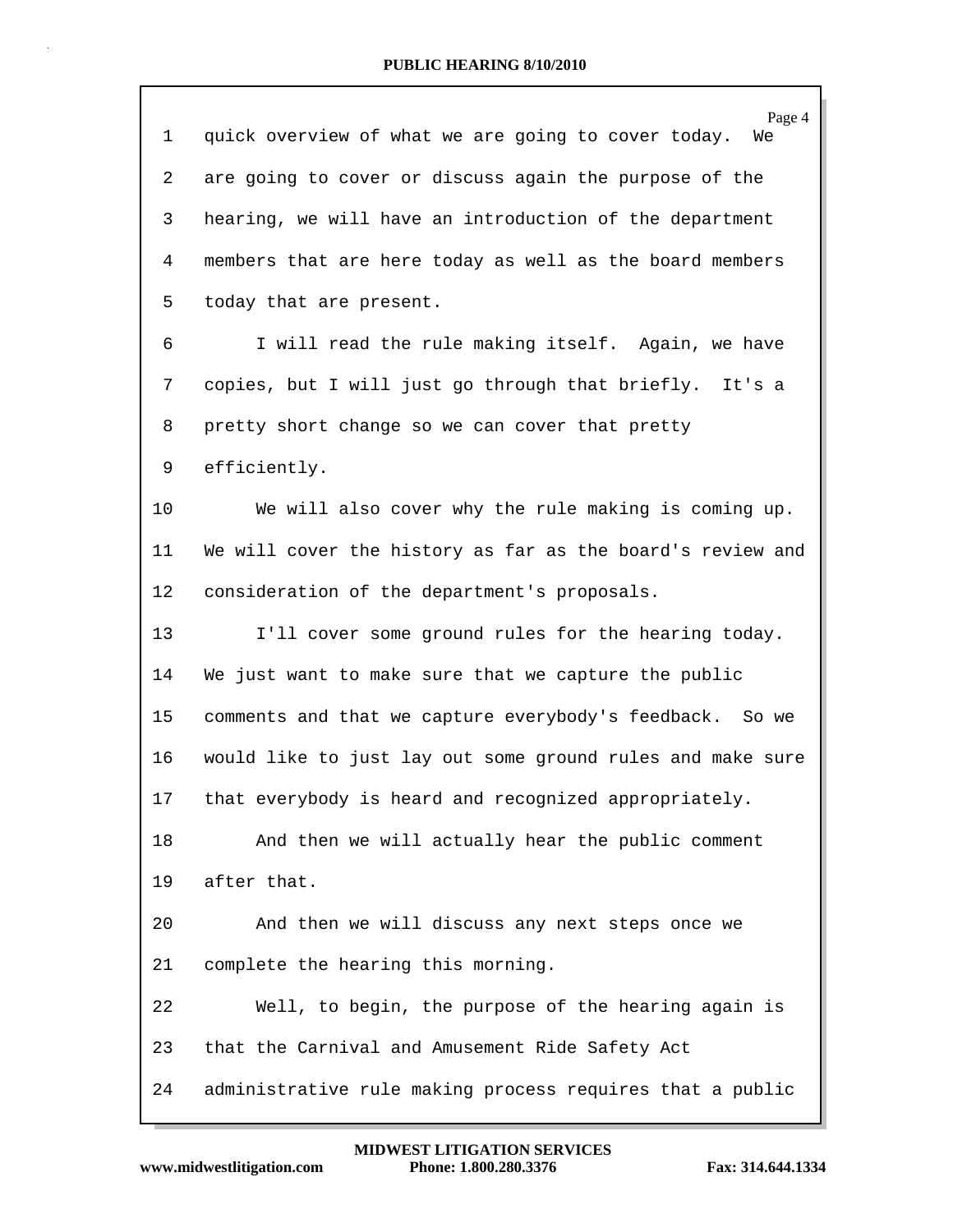|             | Page 5                                                     |
|-------------|------------------------------------------------------------|
| $\mathbf 1$ | hearing be held before any rule can be amended. And today  |
| 2           | we will be receiving public comment regarding the proposed |
| 3           | rule making approved by the Carnival and Amusement Ride    |
| 4           | Safety Board to increase permit and inspection fees for    |
| 5           | rides and attractions covered under the Carnival and       |
| 6           | Amusement Ride Safety Act.                                 |
| 7           | Before we proceed into the actual substance of the         |
| 8           | change, I would like to first introduce the members of the |
| 9           | Department of Labor that are present today and the members |
| 10          | of the Carnival and Amusement Ride Safety Board that are   |
| 11          | present today as well.                                     |
| 12          | To my right is Director Catherine Shannon.                 |
| 13          | To my left is the Division Manager Doug Rathbun.           |
| 14          | Marcia Joiner is across from me.                           |
| 15          | Bill Szerletich is at the far end of the table here.       |
| 16          | We might be expecting one other inspector, but I           |
| 17          | don't see him present at this point.                       |
| 18          | And we, also, have a Public Information Officer for        |
| 19          | the state, Januari Smith in the corner over there.         |
| 20          | From the board, we have Patty Sullivan.                    |
| 21          | And I don't believe that we have any other --              |
| 22          | DIRECTOR SHANNON: Bill Sparks.                             |
| 23          | ASSISTANT DIRECTOR RODRIGUEZ: Oh, I'm sorry, Bill.         |
| 24          | I didn't see you.                                          |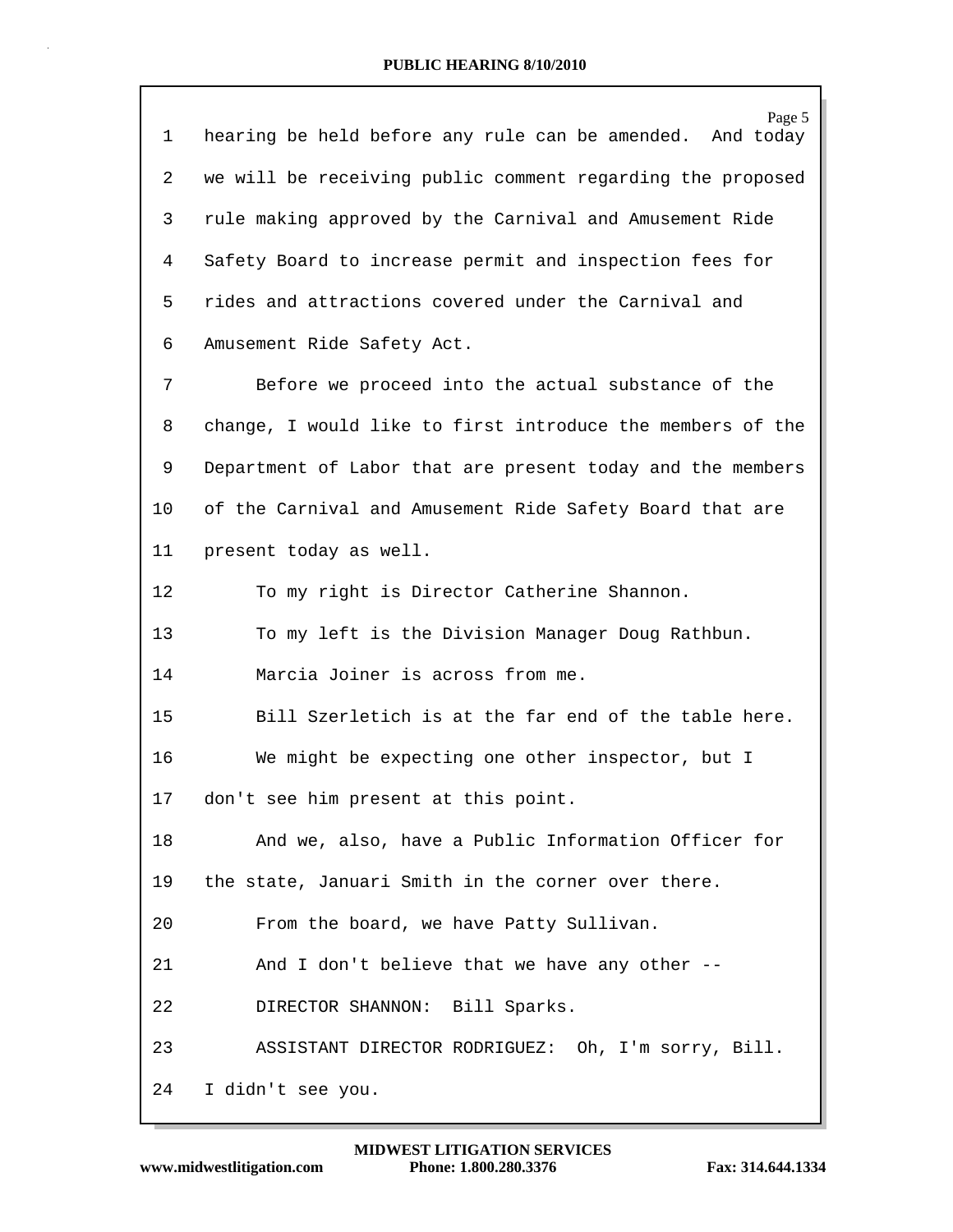|    | Page 6                                                      |
|----|-------------------------------------------------------------|
| 1  | Bill Sparks.                                                |
| 2  | Good morning.                                               |
| 3  | MR. SPARKS: Morning.                                        |
| 4  | ASSISTANT DIRECTOR RODRIGUEZ: And Bill.                     |
| 5  | And I think that that is it.                                |
| 6  | I would also like to recognize that Representative          |
| 7  | Jim Sacia is also present at today's board meeting.         |
| 8  | REPRESENTATIVE SACIA: (Nods affirmatively.)                 |
| 9  | ASSISTANT DIRECTOR RODRIGUEZ: Let's cover the rule          |
| 10 | making now. And we do have an -- I think that we already    |
| 11 | have a few people that have indicated that they want to     |
| 12 | present oral testimony. And I will just read those names    |
| 13 | right now as well.                                          |
| 14 | (At which time, an off the                                  |
| 15 | record discussion was held                                  |
| 16 | between Director Shannon and                                |
| 17 | Assistant Director Rodriguez.)                              |
| 18 | ASSISTANT DIRECTOR RODRIGUEZ: Oh. I'm sorry.<br>This        |
| 19 | (indicates) is the correct list. Those -- I'm sorry.<br>Let |
| 20 | me revise my comment.                                       |
| 21 | The following people are also present at today's            |
| 22 | hearing. Carl Kimble. Ed Meyer from Ski Snowstar.           |
| 23 | Edward Dame. And Thaddeous J. Price.                        |
| 24 | Is there anybody else that I did not list this              |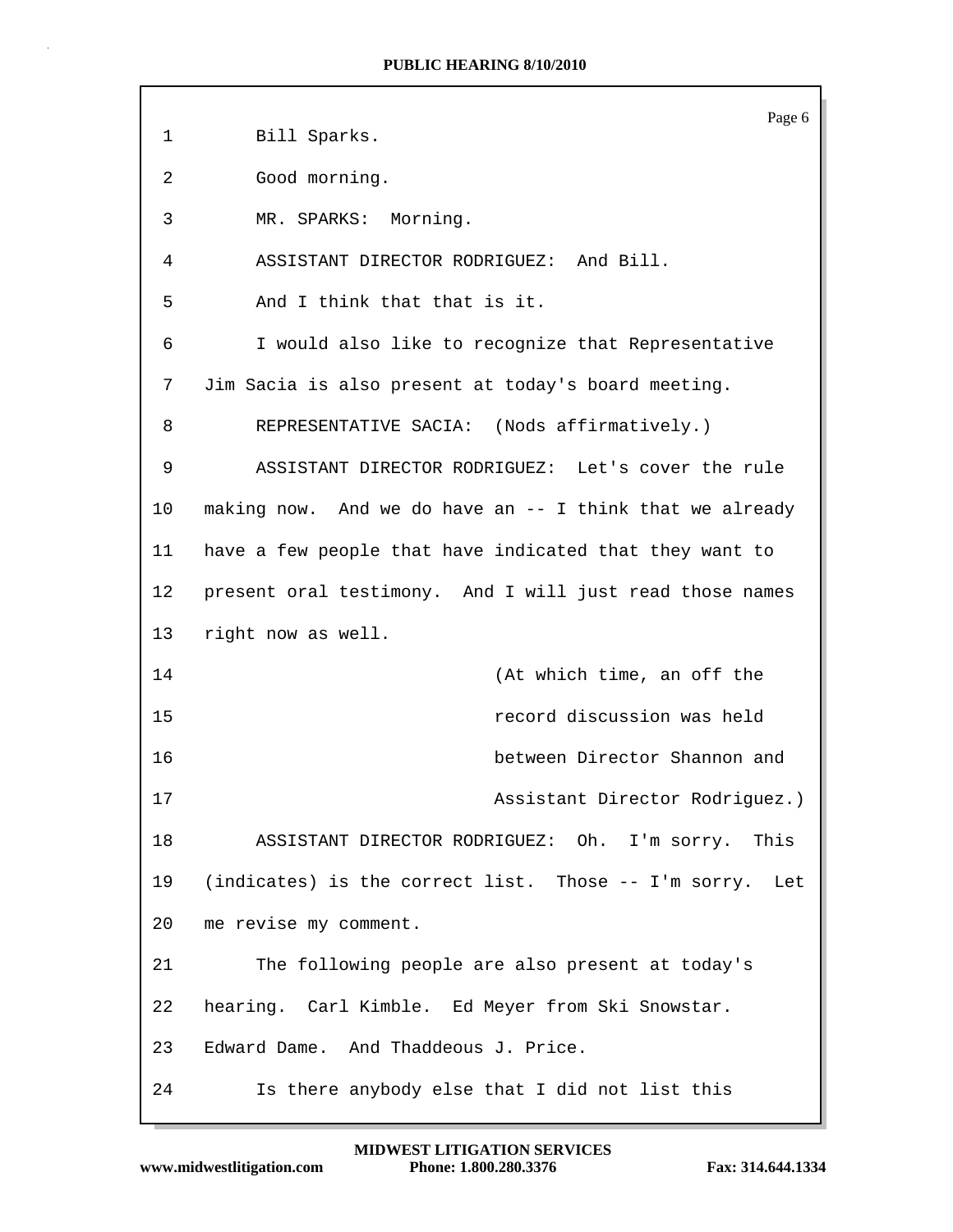| 1               | Page 7<br>morning?                                        |
|-----------------|-----------------------------------------------------------|
|                 |                                                           |
| 2               | (No response.)                                            |
| 3               | ASSISTANT DIRECTOR RODRIGUEZ: And then there are          |
| 4               | also two individuals that have already completed witness  |
| 5               | forms. That would be Representative Jim Sacia and Ed      |
| 6               | Meyer from Ski Snowstar. Those are the only two witness   |
| 7               | forms that we have right now.                             |
| 8               | Okay. All right. Well, why don't we quickly review        |
| 9               | the rule making, the actual changes. And does anybody     |
| 10              | need a copy before we start looking at it?                |
| 11              | (No response.)                                            |
| 12              | ASSISTANT DIRECTOR RODRIGUEZ: Does everybody have a       |
| 13 <sup>°</sup> | copy?                                                     |
| 14              | MS. SULLIVAN: I don't have mine.                          |
| 15              | ASSISTANT DIRECTOR RODRIGUEZ: It looks like               |
| 16              | everybody has a copy.                                     |
| 17              | I'm going to first review the actual increases to the     |
| 18              | permit and inspection fees first. And then there are a    |
| 19              | couple of other changes that were required as a result of |
| 20              | some of the new categories added to this section of the   |
| 21              | rules.                                                    |
| 22              | The first change is under the Permit Fees under           |
| 23              | Section 6000.50. Permit Inspection and Associated Fees is |
| 24              | under 6000.50 a) 4). And we've just added ski lifts and   |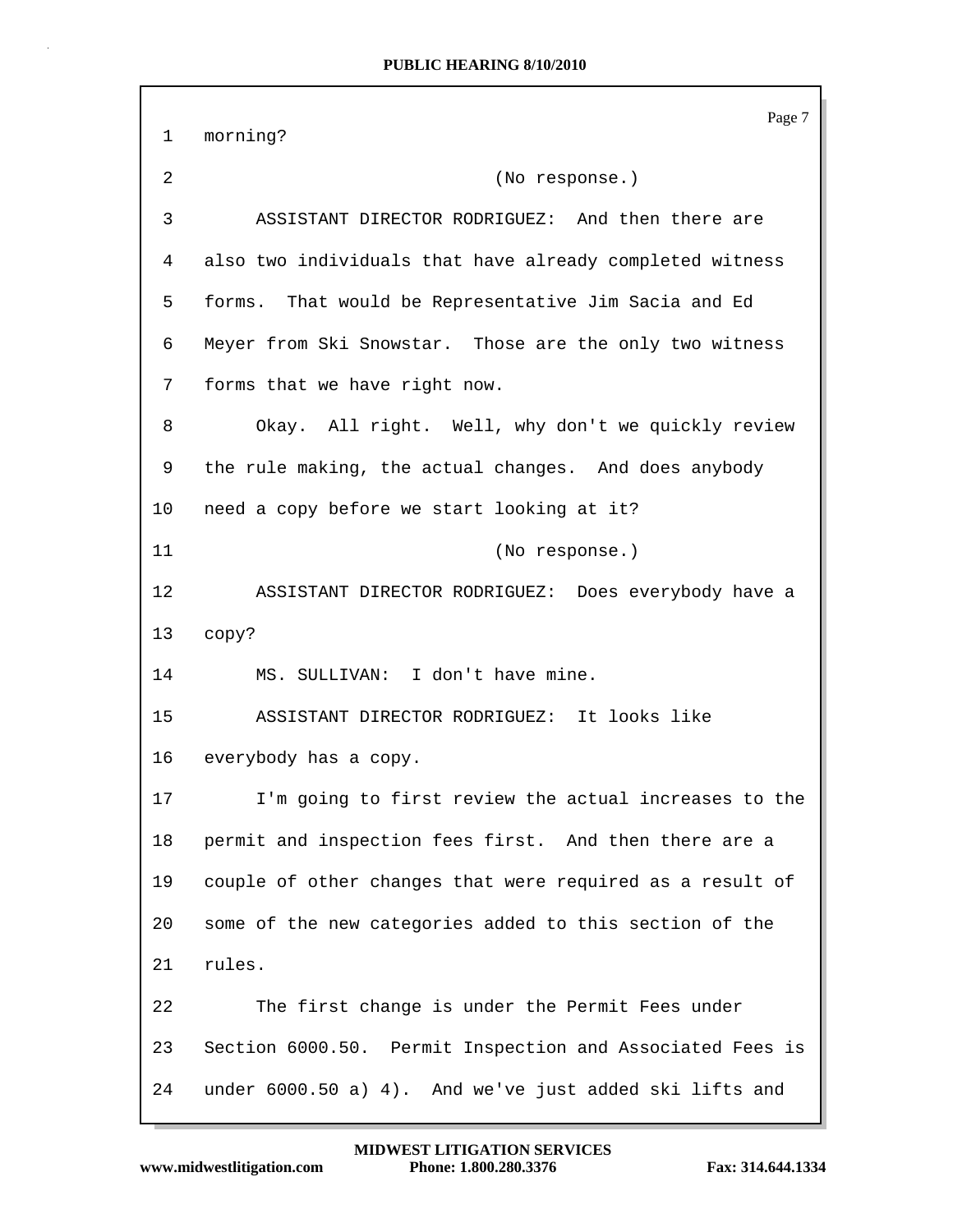| 1              | Page 8<br>aerial tramways and struck rope tows. The fee is  |
|----------------|-------------------------------------------------------------|
| $\overline{2}$ | consistent there.                                           |
| 3              | We have added 7, 8 and 9, Rope Tows, Coasters -             |
| 4              | Intermediate and Coasters - Large. The fees indicated for   |
| 5              | those -- the permit fees indicated for those rides are \$25 |
| 6              | for each of those rides.                                    |
| 7              | Moving on to the next section, Inspection Fees under        |
| 8              | that same Section 6000.50. Kiddie rides are increased       |
|                |                                                             |
| 9              | from $$25$ to $$45$ each.                                   |
| 10             | Major Rides are increased from \$60 to \$105 each.          |
| 11             | Amusement Attractions are increased from \$60 to \$105.     |
| 12             | Ski lists and Aerial Tramways -- that's been changed        |
| 13             | there and Rope Tows has been stricken from -- for the       |
| 14             | inspection fees that are going from \$60 to \$975 each.     |
| 15             | Inflatable Amusement Ride Attractions are increasing        |
| 16             | from $$25$ to $$45$ each.                                   |
| 17             | There are three new categories being added to               |
| 18             | inspection fees. They are Rope Tows which will be \$105     |
| 19             | each; Coasters - Intermediate at 475 each; and Coasters -   |
| 20             | large at \$975 each.                                        |
| 21             | Okay. As a result of these changes, we've also              |
| 22             | defined what Coasters - Intermediate means. And the         |
| 23             | definition we have listed in Section 6000.10 of the         |
| 24             | definitions is that Coasters - Intermediate means any       |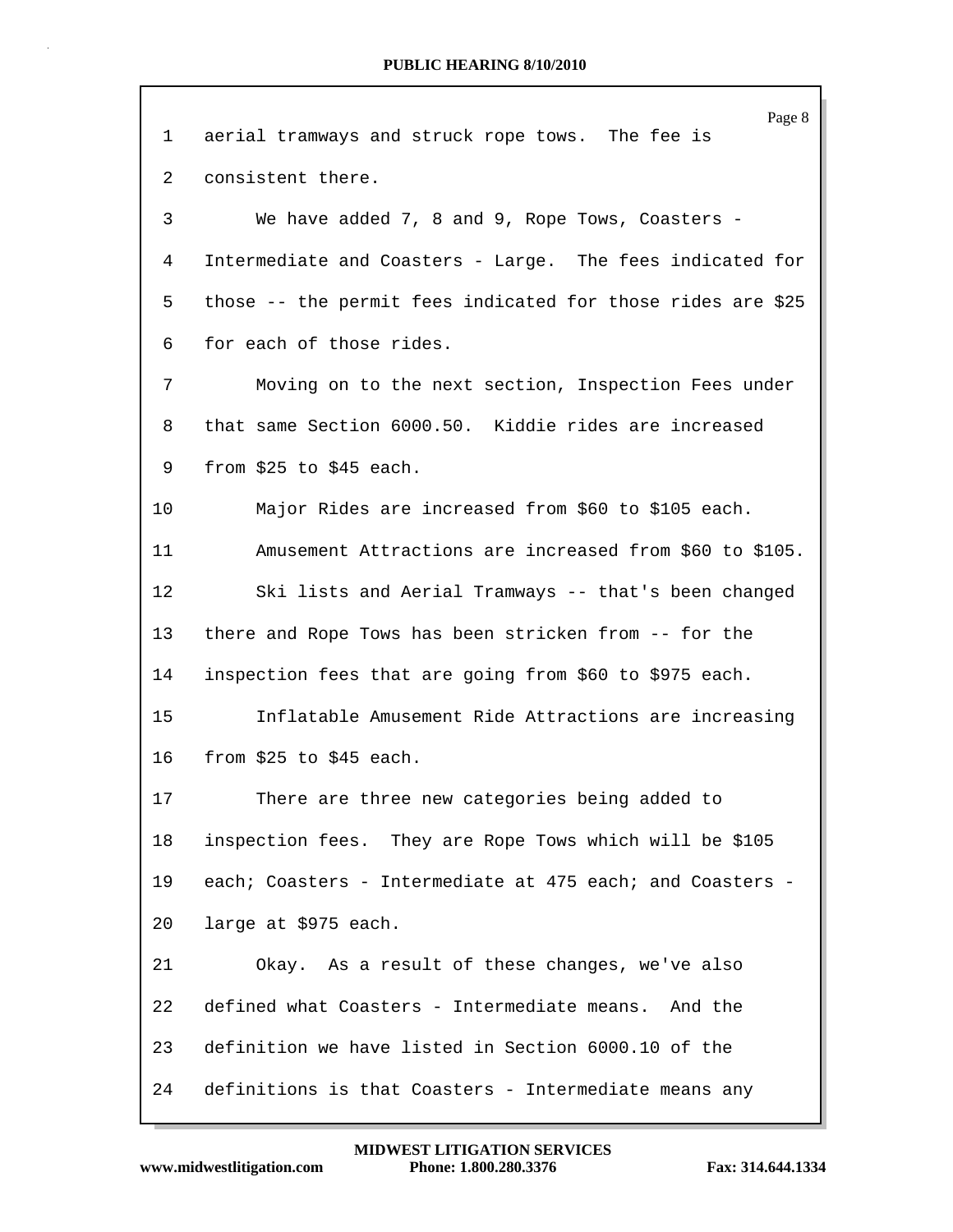| $\mathbf 1$ | Page 9<br>coaster which is more than 25 feet, but less than 50 feet |
|-------------|---------------------------------------------------------------------|
| 2           | in height at the highest point of the track above grade.            |
| 3           | We've also defined Coaster - Large. And that means                  |
| 4           | any coaster which is 50 feet or more at the highest point           |
| 5           | of the track above grade.                                           |
| 6           | Under major rides that definition has been modified.                |
| 7           | And that will now read as Major Rides are those amusement           |
| 8           | rides or attractions -- amusement attractions that are              |
| 9           | designed for more than 75 pounds per passenger unit -- and          |
| 10          | this is where the change begins -- and includes any                 |
| 11          | coaster which is 25 feet or less at the highest point of            |
| 12          | the track above grade.                                              |
| 13          | I believe that is the last change. So that covers                   |
| 14          | the actual rule making. Again, everybody has a copy to              |
| 15          | refer to in more specific details or for further review             |
| 16          | later.                                                              |
| 17          | Before we go into how we will conduct the hearing and               |
| 18          | actually hear comment, we also wanted to provide those              |
| 19          | present today with a brief history as to how we are here            |
| 20          | today and how we are considering the increases to the               |
| 21          | permit inspection fees.                                             |
| 22          | At our January 2010 board meeting, the department                   |
| 23          | proposed three options for the board's consideration to             |
| 24          | increase the inspection fees under the act. And this was            |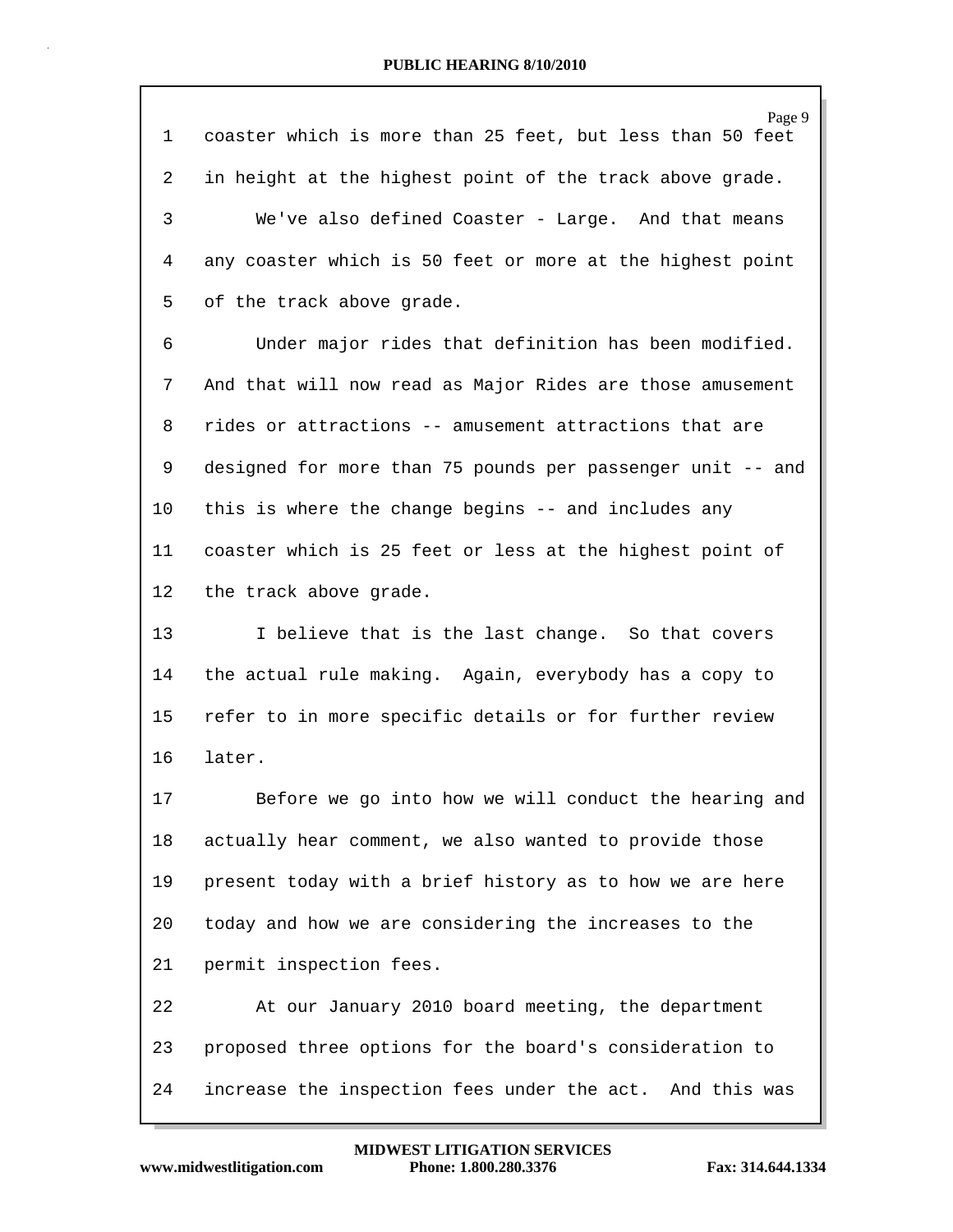Page 10 1 to offset the significant difference between the revenues 2 generated from the program and the operating expenses for 3 the program.

4 In 2009, as an example, the carnival program took in 5 only \$138,600 in fees and fines, but incurred 6 approximately \$582,715 in -- in program expenses. The 7 board is hopeful that an increase in the program revenues 8 will permit the agency to enhance its enforcement 9 resources and hire a new inspector for the southern region 10 of the state. A position that's been vacant since the 11 beginning of last year.

12 As compared to other states, our fees are still 13 relatively low. At that January board meeting, the board 14 also reviewed fees that are in place in other states from 15 a bench marking perspective. So I just wanted to provide 16 those present today with a little bit of history. And 17 certainly we can discuss some of those aspects later 18 during the comment period.

19 Before we begin the comment period, I would like to 20 just lay out a few ground rules just to make sure that we 21 can hear everybody and have the testimony recorded and in 22 the transcript. I would ask that you hold questions or 23 comments until you are recognized by me to provide 24 testimony. If you would like to provide public comment,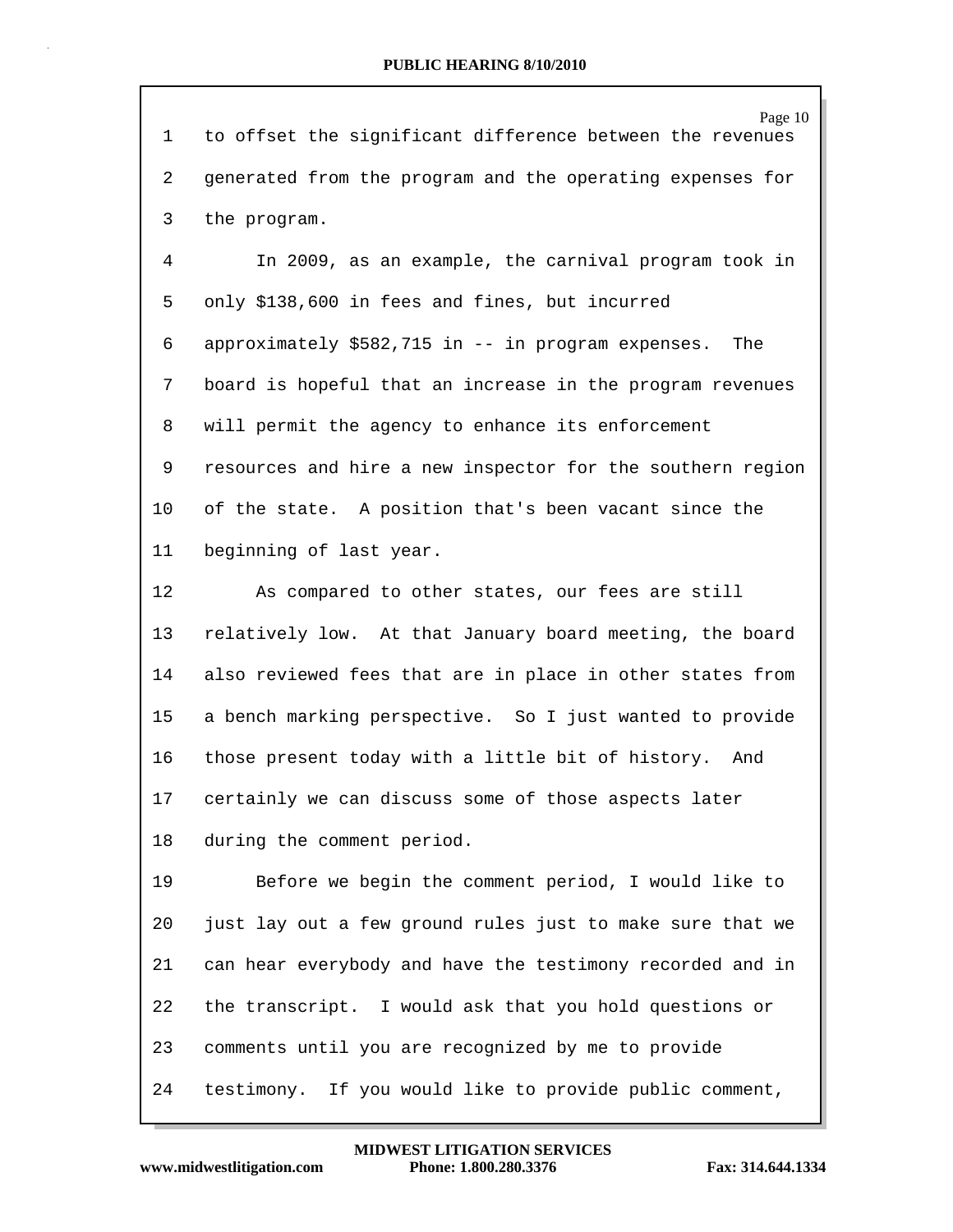| 1  | Page 11<br>you will be allowed three minutes and you must identify |
|----|--------------------------------------------------------------------|
| 2  | yourself for the Court Reporter.                                   |
| 3  | If any board member chooses to make public comment,                |
|    |                                                                    |
| 4  | they are definitely allowed to do so. And anyone wishing           |
| 5  | to provide oral comments must complete a Witness                   |
| 6  | Registration Form. I think that that's been completed.             |
| 7  | And I believe that -- that those are the -- that                   |
| 8  | those are the only rules that we wanted to lay out there.          |
| 9  | We, also, as a part of this process, received some                 |
| 10 | written comments from individuals that are not present             |
| 11 | today. So I would like to first read those. They are               |
| 12 | pretty brief. And I think that we can cover those and --           |
| 13 | and we can append those to the transcript as well, but I           |
| 14 | would just like to read those for everybody's benefit.             |
| 15 | The first written comment that we received is from                 |
| 16 | State Senator Mike Jacobs of the 36th District. And he             |
| 17 | wrote Doug Rathbun as of August the 6th of 2010.                   |
| 18 | I write to you today in strong opposition to the                   |
| 19 | state inspection fee increases for Ski Lift and                    |
| 20 | Aerial Tramways proposed by the Carnival and                       |
| 21 | Amusement Safety Advisory Committee.                               |
| 22 | Reasonable fee increases are quite often a necessary               |
| 23 | evil, especially in these financial times.<br>Those                |
| 24 | impacted by the fee increases are usually not                      |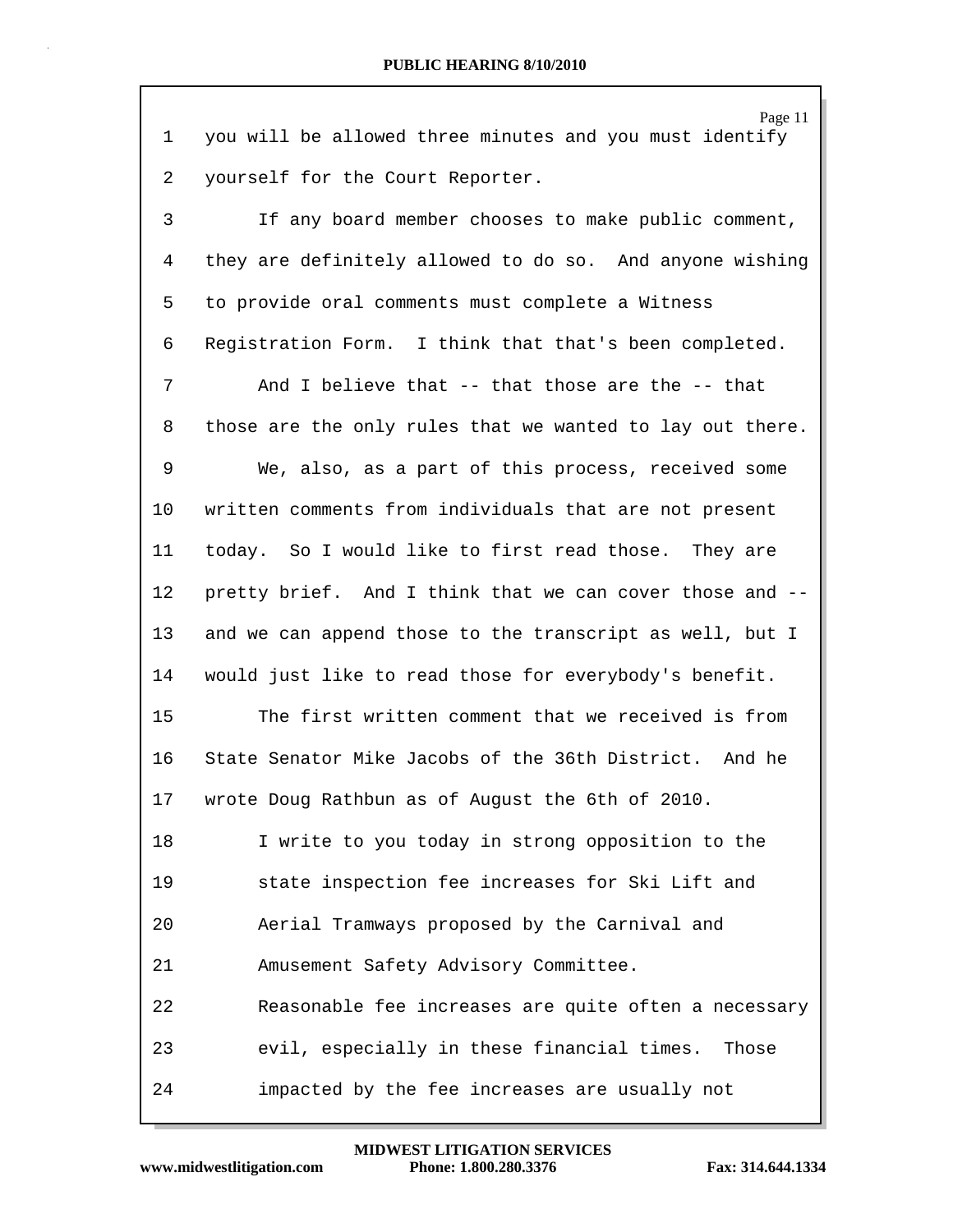| $\mathbf 1$    | Page 12<br>thrilled, but are at least tolerant of an increase |
|----------------|---------------------------------------------------------------|
| $\overline{a}$ | that is within reason. While the other proposed               |
| 3              | increases seem fair and reasonable, the increase for          |
| 4              | ski lifts and aerial tramways from \$60 to \$975              |
| 5              | defies the definition of reasonable.                          |
| 6              | This is a significant increase and will leave a               |
| 7              | business with two options, either absorb the cost or          |
| 8              | pass it on to their customers. It is unlikely that            |
| 9              | customers are going to be willing to pay 1,500                |
| 10             | percent more for their tickets than they did the              |
| 11             | previous year. Not only will the increase impose a            |
| 12             | hardship on the businesses affected, it also places           |
| 13             | them at a competitive disadvantage, as neighboring            |
| 14             | states have very nominal, if any, inspection fees.            |
| 15             | The potential for lost revenue should be a concern            |
| 16             | for all of us.                                                |
| 17             | I would be interested in any information that                 |
| 18             | explains the necessity for such a substantial                 |
| 19             | increase and ask that the Department look for                 |
| 20             | alternative solutions to this matter before placing           |
| 21             | such a large burden on our local businesses and               |
| 22             | consumers.                                                    |
| 23             | Sincerely, Mike Jacobs, State Senator, 36th District.         |
| 24             | We, also, have a few other comments.                          |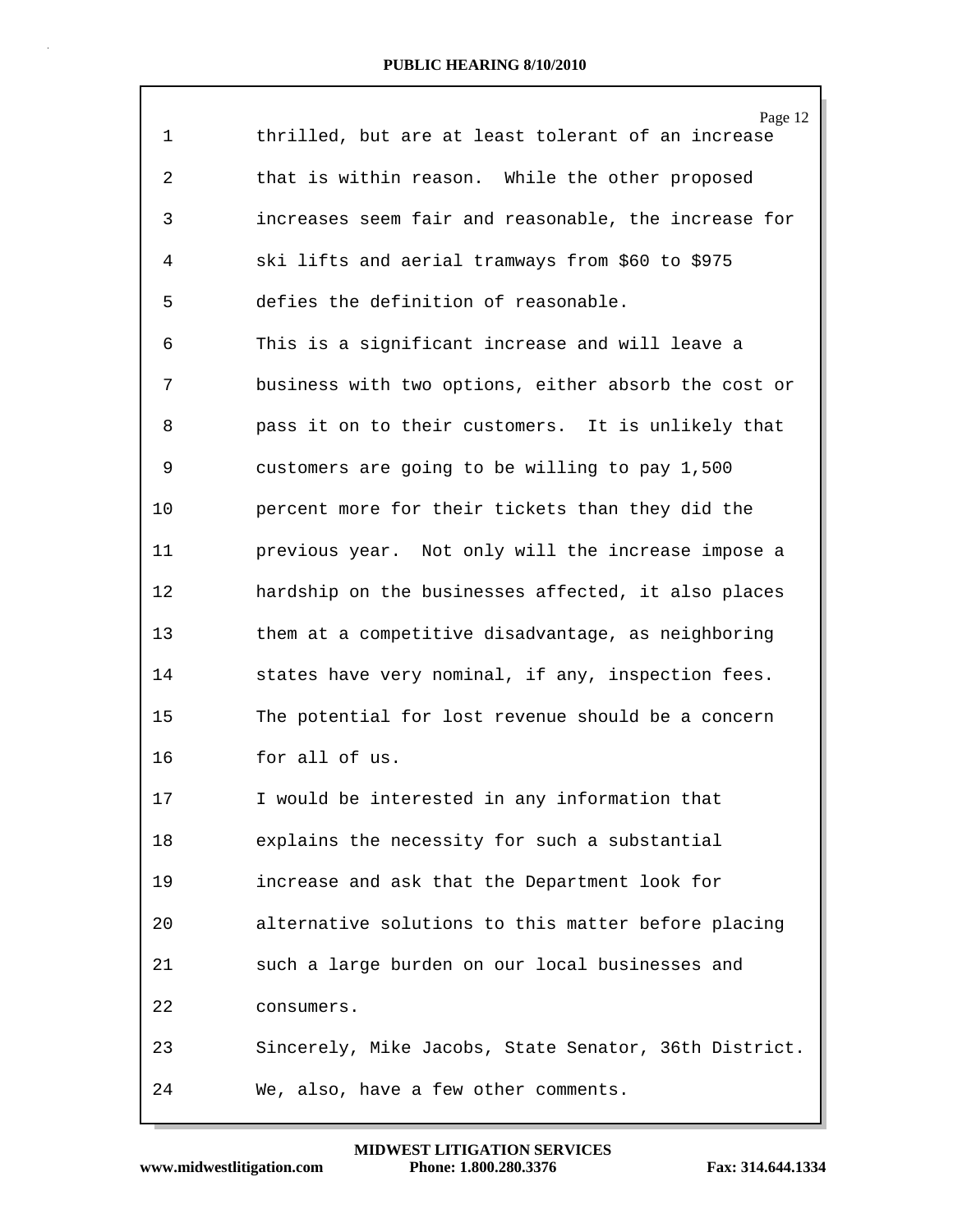| $\mathbf 1$ | Page 13<br>Okay. The next comment is from Michael J. Murphy, |
|-------------|--------------------------------------------------------------|
| 2           | president of the Chestnut Mountain Resort, Limited           |
| 3           | Liability Corporation.                                       |
| 4           | Doug, Thank you for taking the time this week to             |
| 5           | discuss the proposed rate changes for ski lift               |
| 6           | inspections and permits for the 2011 ski season.             |
| 7           | As you might expect, our organization is very                |
| 8           | concerned with the new rate proposals. It is my              |
| 9           | understanding from reading the minutes of the                |
| 10          | previous board meetings that your department has an          |
| 11          | extreme budget shortfall and that you are                    |
| 12          |                                                              |
|             | compensating by trying to increase revenues by               |
| 13          | targeting a certain group of your permits.<br>I.             |
| 14          | strongly disagree with this approach. It may seem            |
| 15          | easy to target the year round permits because of the         |
| 16          | perception that they have a larger revenue stream.           |
| 17          | While this may be true, it also means we are                 |
| 18          | contributing more to the state through other taxes           |
| 19          | that go to a general fund which also works to                |
| 20          | subsidize the Department of Labor. I would encourage         |
| 21          | you and your board to find alternative means to solve        |
| 22          | your problem. One solution would be to do as other           |
| 23          | states do and accept third party inspections,                |
| 24          | effectively eliminating the state inspection.<br>Each        |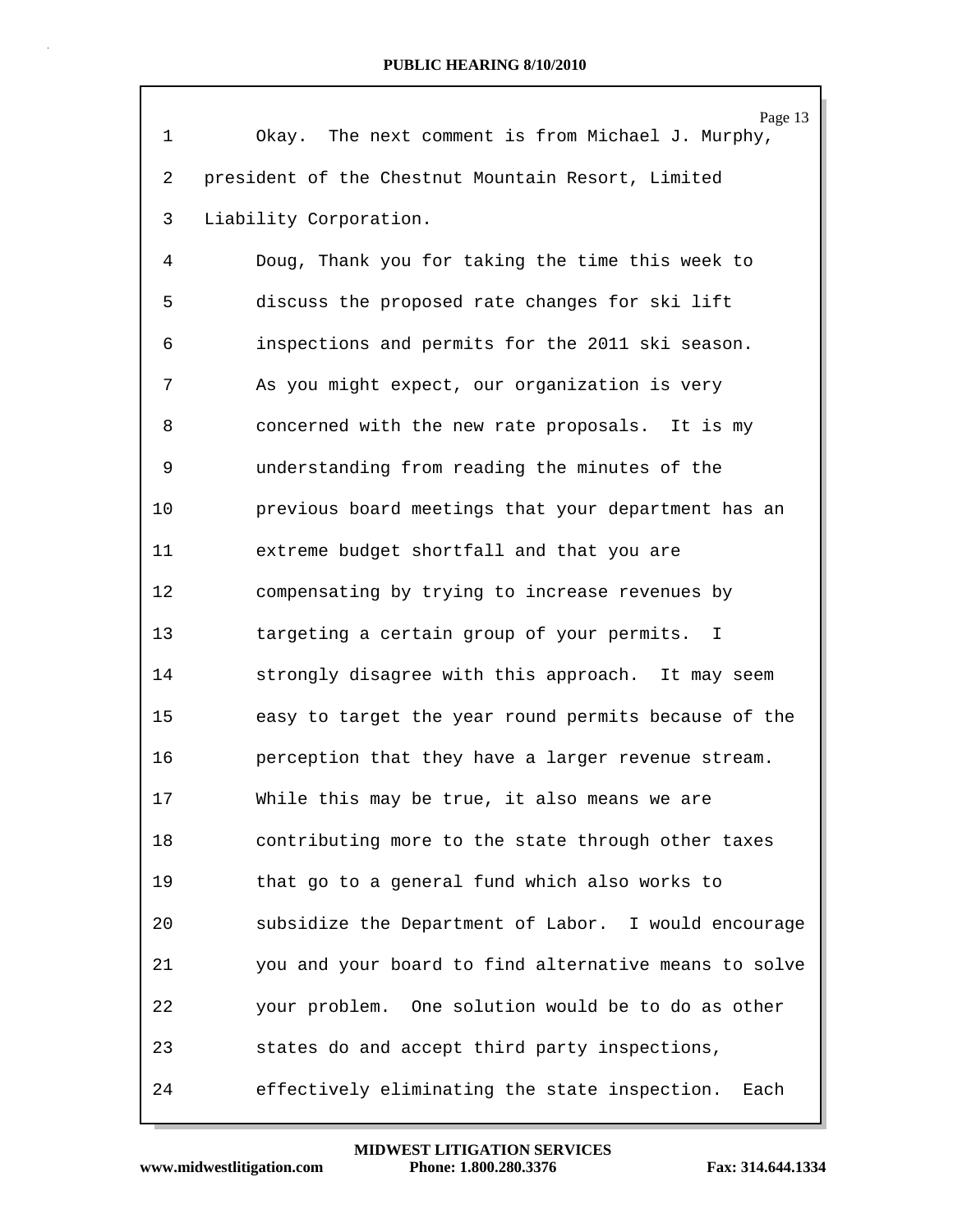Page 14 1 year we undergo an inspection by our carrier who 2 utilizes a professional engineer who works within 3 the industry. By accepting this third party 4 inspection, it would eliminate the cost of travel and 5 time a State inspector could then use to do other 6 amusement inspections. We would still, as an 7 industry, pay the permit fees. I am attaching a 8 spread sheet detailing the permit and inspection fees 9 from surrounding and pertinent states. While these 10 states may have different budget issues that allow 11 lesser fees they are our competition. If we, as 12 operators, have to increase our fees, we may be 13 pushing our customers to neighboring states creating 14 a larger problem for the state of Illinois due to 15 decreased revenues. I appreciate you voicing 16 our concerns at the public hearing on August 10th. 17 Sincerely, Michael J. Murphy, President, Chestnut 18 Mountain Resort, LLC. 19 And, as Michael mentioned in his letter, he does 20 list -- he does have a brief table with amusement ride 21 fees and inspections for Illinois, Iowa, Wisconsin, 22 Missouri, Michigan, Colorado, Utah, Minnesota, Vermont and 23 New York. 24 And I believe that those are the only two written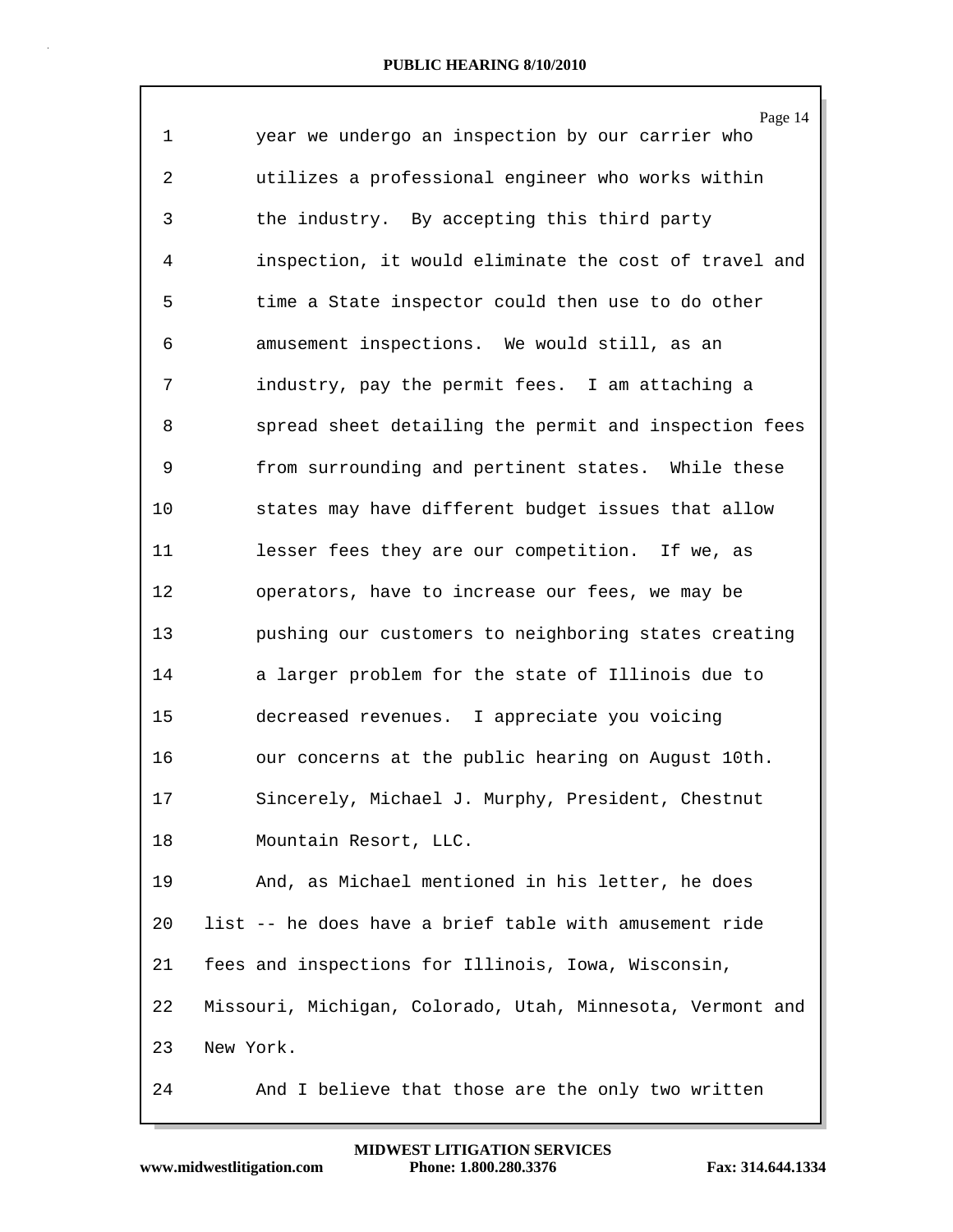|              | Page 15                                                    |
|--------------|------------------------------------------------------------|
| $\mathbf{1}$ | comments that we had marked.                               |
| 2            | MS. JOINER: (Indicates.)                                   |
| 3            | ASSISTANT DIRECTOR RODRIGUEZ: Marcia?                      |
| 4            | MS. JOINER: Ski Snowstar.                                  |
| 5            | DIRECTOR SHANNON: Mr. Meyer is here. Would you like        |
| 6            | us to read them or did you want to read them, Mr. Meyer?   |
| 7            | MR. MEYER: I will read them or I guess you can read        |
| 8            | them. I guess I will read what I've got.                   |
| 9            | ASSISTANT DIRECTOR RODRIGUEZ: So again, just for the       |
| 10           | record, we did have a written comment by Ed Meyer from Ski |
| 11           | Snowstar Winter Sports Park. He will be reading his        |
| 12           | comments during the oral testimony.                        |
| 13           | Those are the only written comments.                       |
| 14           | I would like to now begin with the oral testimony.         |
| 15           | And if we could start with Representative Sacia.           |
| 16           | Representative Sacia, would you like to begin?             |
| 17           | REPRESENTATIVE SACIA: Certainly. Thank you, Mr.            |
| 18           | Rodriquez.                                                 |
| 19           | Ladies and gentlemen, I am the State Representative        |
| 20           | for the 89th District which includes all or part of the    |
| 21           | five northwestern counties of Illinois. And obviously      |
| 22           | Chestnut Mountain, the largest ski area in Illinois which  |
| 23           | has over 90,000 visitors a year.                           |
| 24           | The increase from \$60 to \$975 -- the only adjective      |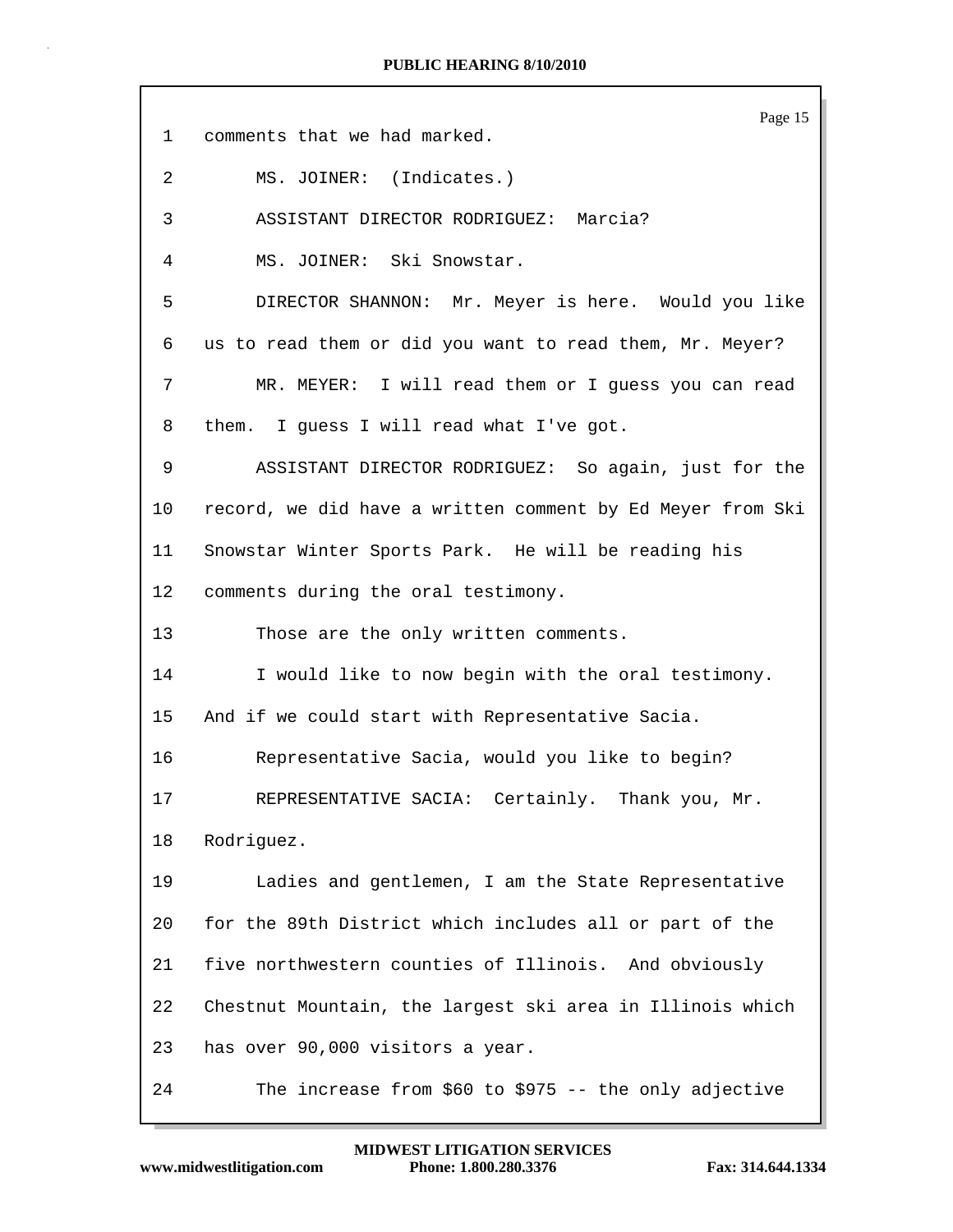Page 16 1 that comes to mind is obscene. That is so over the top 2 and so unacceptable. I would implore you -- implore you 3 to reconsider that. 4 Mr. Murphy, in his letter to you, was very eloquent 5 in his comments that third party inspectors are used in 6 the vast majority of states now relieving the state of a 7 tremendous obligation and putting it right where it 8 belongs. And that's on the insurance carriers who 9 actually are there on behalf of the insurance carrier or 10 the inspector is there on their behalf. 11 It seems to me that if we are attempting to seek 12 funding -- and I understand if you are taking in 138,000 13 and your expenses are over \$500,000 that that is very 14 significant. And -- and I recognize and I appreciate the 15 work that you do and the need for inspections of not only 16 ski lifts but of carnival rides. 17 I have not had any conversations with the folks at 18 Gurnee, but when I see the tremendous increase or new fees 19 for coasters -- Gurnee is hanging on -- and I think that 20 we all recognize that it's by their fingernails -- trying 21 to stay alive. I don't know how this is affecting them. 22 And that's not why I'm here. I'm here specifically 23 to represent my constituents and one of our tremendous 24 economic generators not only in Northwest Illinois but for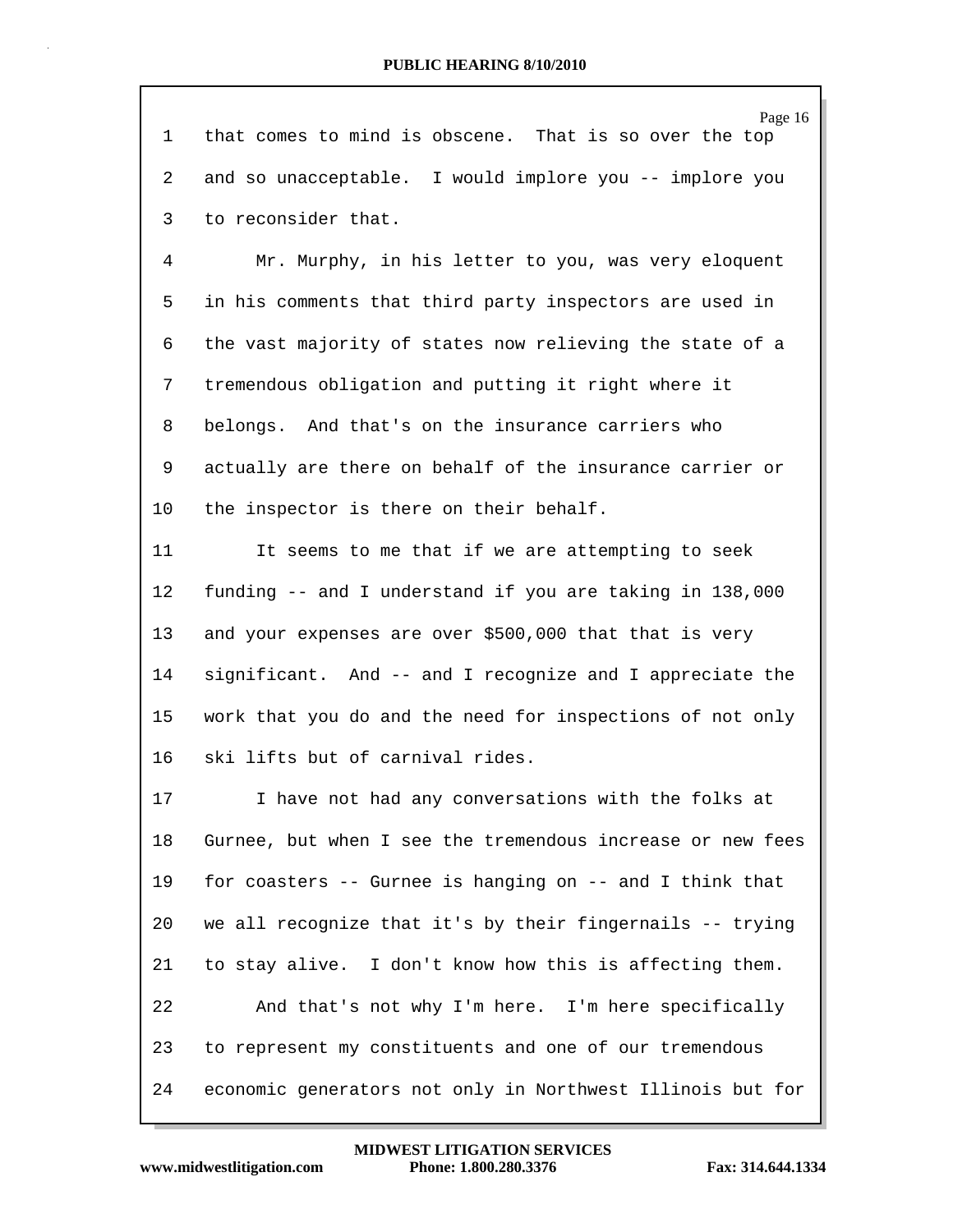| 1  | Page 17<br>all of Illinois and that is Chestnut Mountain.<br>This is a |
|----|------------------------------------------------------------------------|
| 2  | tremendous asset to the Galena, Illinois area and all of               |
| 3  | Northwest Illinois. People travel many, many miles as it               |
| 4  | is the largest ski area in Illinois. And we only have a                |
| 5  | total of four as you are well aware of.                                |
| 6  | I'm here to simply implore you to take a hard look at                  |
| 7  | this. Give deep consideration to hiring third party                    |
| 8  | inspectors. And please, please roll back this highly,                  |
| 9  | highly invasive rate.                                                  |
| 10 | Thank you.                                                             |
| 11 | ASSISTANT DIRECTOR RODRIGUEZ:<br>Thank you,                            |
| 12 | Representative Sacia.                                                  |
| 13 | For the next oral testimony, Ed Meyer from Ski                         |
| 14 | Snowstar. Would you like to present testimony at this                  |
| 15 | time?                                                                  |
| 16 | MR. MEYER: Okay. My name is Ed Meyer from Ski                          |
| 17 | Snowstar up in Andalusia, Illinois.                                    |
| 18 | I just want to share with you a couple of thoughts                     |
| 19 | that I have regarding the proposed inspection fee                      |
| 20 | increases in particular for the ski lifts. I truly feel                |
| 21 | that a 1,625 percent increase is inappropriate.                        |
| 22 | Especially in the tough existing economic climate that we              |
| 23 | all are facing right now. Such fees will put us at a                   |
| 24 | competitive disadvantage. If I were to pass along these                |

 $\Gamma$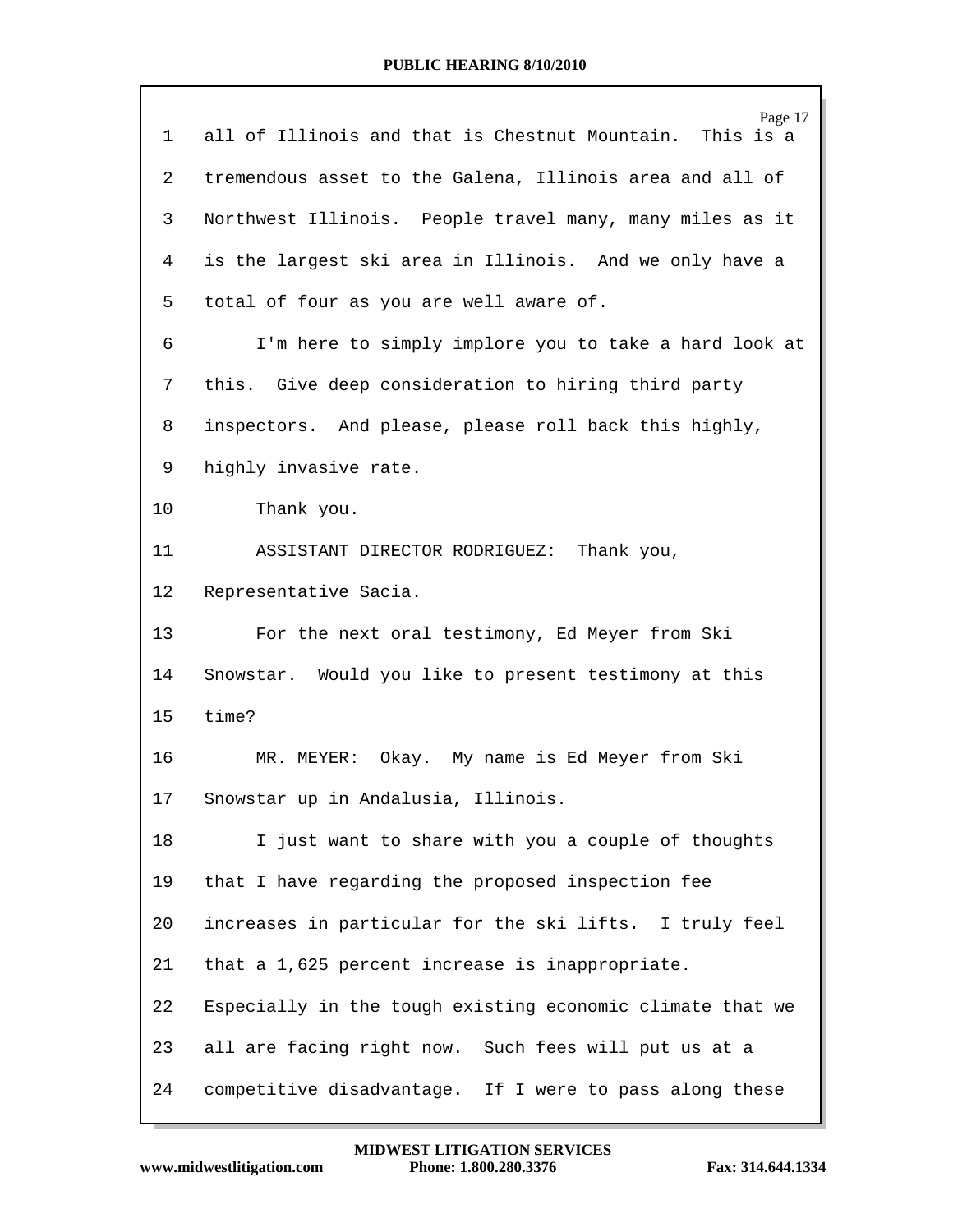| $\mathbf{1}$   | Page 18<br>fees in the form of higher prices, I do risk losing |
|----------------|----------------------------------------------------------------|
| $\overline{2}$ | customers to the neighboring states. And the bottom line       |
|                |                                                                |
| 3              | is that it is a loss of revenue to me and it is also a         |
| 4              | loss of revenue to the State of Illinois.                      |
| 5              | First of all, I'm not sure -- in viewing what other            |
| 6              | states do, I'm not sure why the State of Illinois feels        |
| 7              | that it must put itself in a position to do ski lift           |
| 8              | inspections. Neighboring states do not put themselves in       |
| 9              | the role of inspecting ski lifts. They do -- they do,          |
| 10             | however, require that an independent third party engineer      |
| 11             | inspection be completed.                                       |
| 12             | The positions that they are taking are threefold.              |
| 13             | Number one, they avoid liability exposure on their             |
| 14             | part by not doing the inspections themselves.                  |
| 15             | Number two, the Department of Labor already has                |
| 16             | insurance requirements that encompass a required               |
| 17             | independent third party inspection by a certified lift         |
| 18             | engineer. These are truly high caliber inspections by a        |
| 19             | certified engineer. And they have a huge interest in           |
| 20             | being very thorough because it's -- they are the ones          |
| 21             | responsible in making sure that those lifts are safe and       |
| 22             | up to code for the insurance carrier.                          |
| 23             | We are also required to have a documented independent          |
| 24             | wire rope inspection annually. The state does not do that      |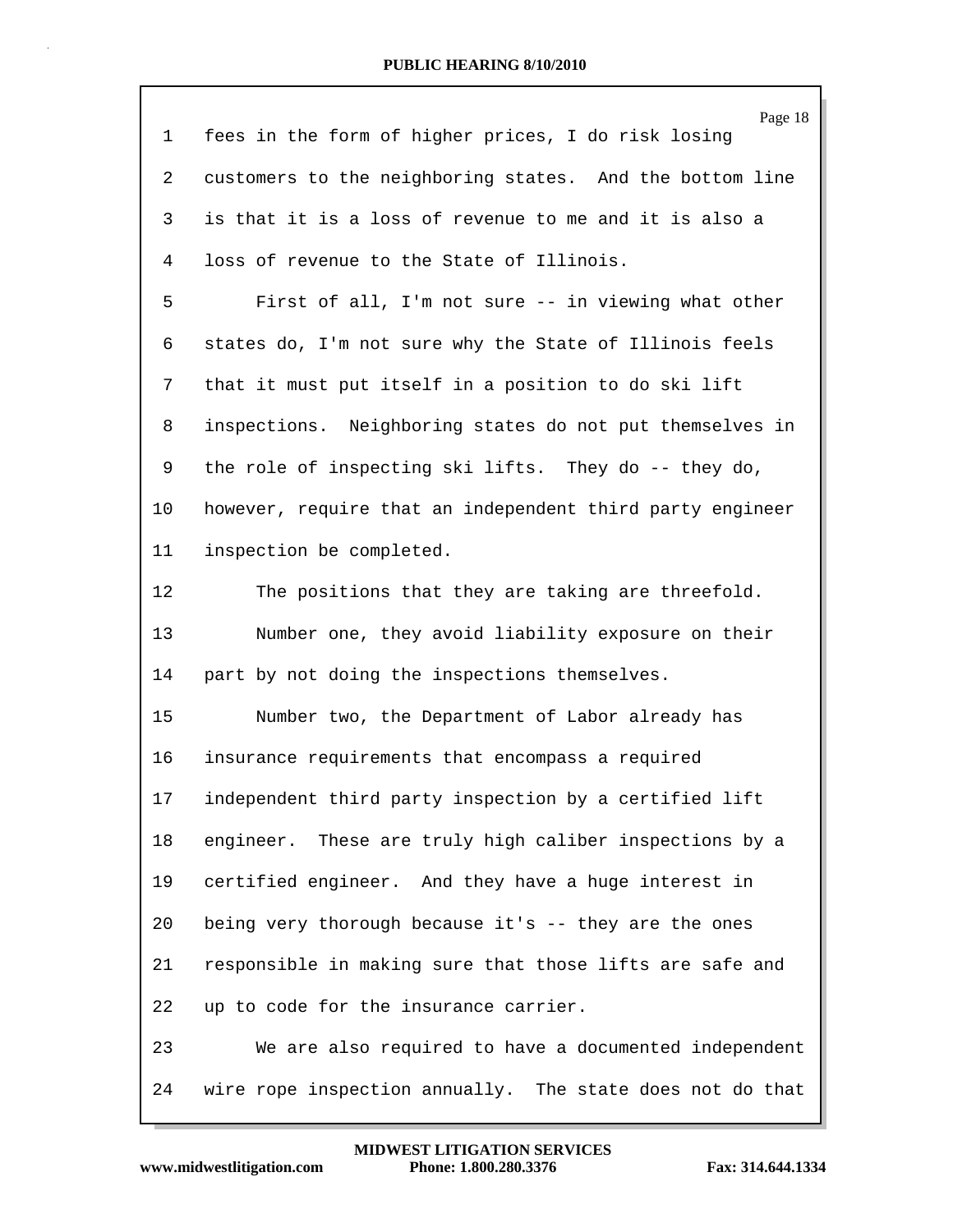| 1              | Page 19<br>inspection, but they do require the copy of the inspection |
|----------------|-----------------------------------------------------------------------|
| 2              | report. Similar to what might be feasible for the lift                |
| 3              | inspections themselves.                                               |
| $\overline{4}$ | And, thirdly, they are utilizing third party                          |
| 5              | inspections just to save money on travel and staff.                   |
| 6              | That's one of the considerations that the other states                |
| 7              | have taken. If funding inspectors is the issue perhaps                |
| 8              | now is a good time to get out of the lift inspection                  |
| 9              | business and cutting the department's costs and travel and            |
| 10             | staffing and simply accept these valid third party                    |
| 11             | inspections by requesting copies of their inspection                  |
| 12             | reports would certainly be in order. And, thus, remove                |
| 13             | the Department of Labor from the liability exposure that              |
| 14             | an inspection entails.                                                |
| 15             | If nothing else, perhaps a moratorium on this                         |
| 16             | increase could be approved in order to do more research               |
| 17             | and check out these third party inspections and see if                |
| 18             | they are a feasible option for everybody.                             |

19 One additional concern that I have is that you have 20 provided a distinction between a rope tow and a ski lift, 21 but there is no distinction made between an aerial ski 22 lift and a surface carpet. The mechanics and risk 23 exposure of a surface carpet are far less and should be 24 classified as such.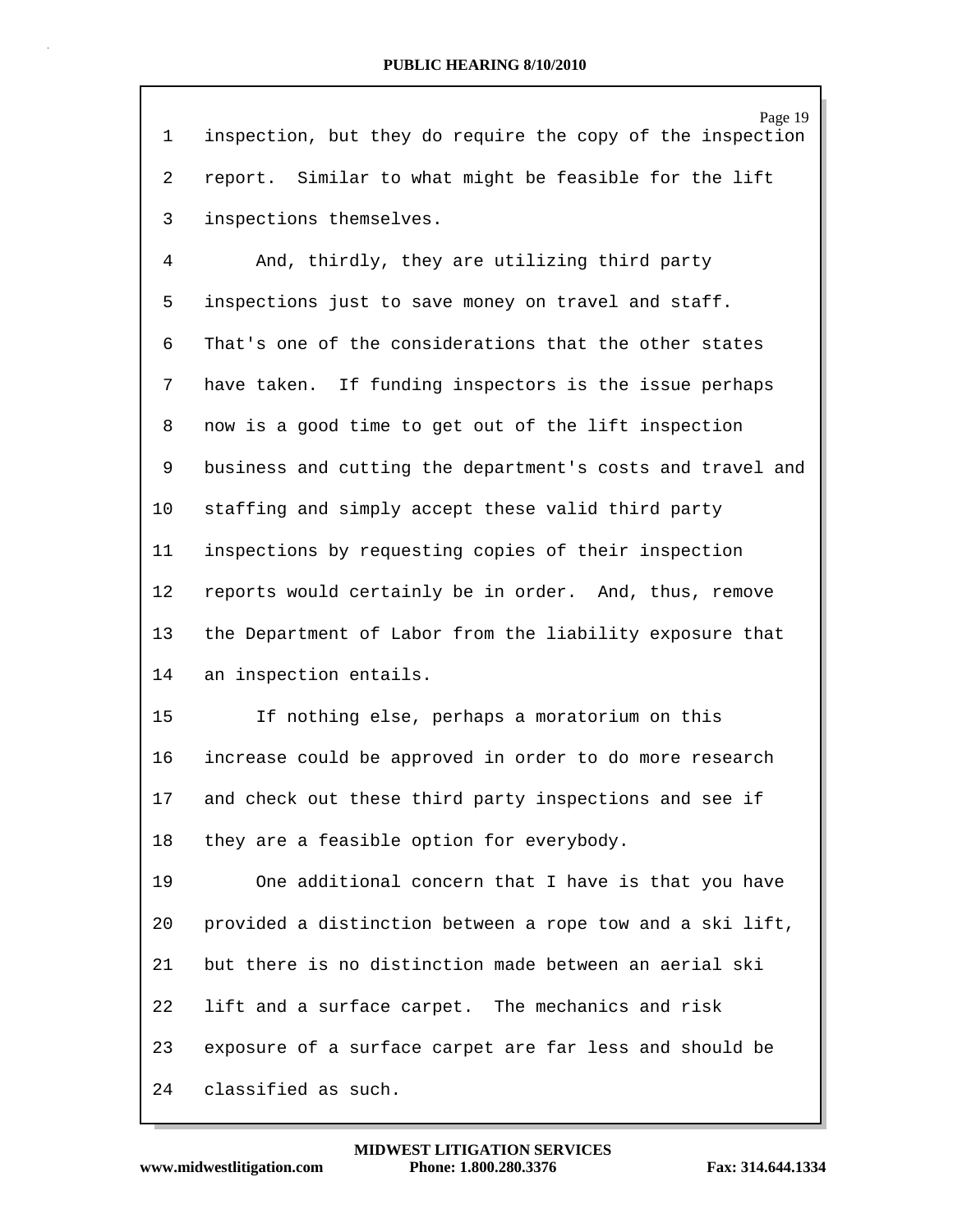| $\mathbf{1}$   | Page 20<br>I appreciate you taking the time to listen to me and |
|----------------|-----------------------------------------------------------------|
| $\overline{2}$ | I appreciate all of the efforts that you folks do and the       |
| 3              | time that you put in.                                           |
| 4              | Thank you.                                                      |
| 5              | ASSISTANT DIRECTOR RODRIGUEZ:<br>Thank you.                     |
| 6              | The next testimony we will hear from now is Patty               |
| 7              | Sullivan from the Eli Bridge Company. And, again, I             |
| 8              | mentioned that Patty is also a board member.                    |
| 9              | Patty.                                                          |
| 10             | MS. SULLIVAN: I would like to address a couple of               |
| 11             | items. And, yes, I am one of the ones responsible. And          |
| 12             | we looked at this very hard and very long. And although         |
| 13             | we are not suggesting that the -- the whole agency should       |
| 14             | be -- our budget should be supported just by the fees and       |
| 15             | inspection fees, we do desperately need to have the -- the      |
| 16             | additional inspector.                                           |
| 17             | Our director has to go to the budget committee to try           |
| 18             | to get them to approve another inspector because we are         |
| 19             | running one short. And we have five inspectors with the         |
| 20             | State of Illinois. I mean that's very short to begin            |
| 21             | with. But having only four is putting a huge -- I guess a       |
| 22             | huge pressure on the ones who are left or sometimes it may      |
| 23             | force a carnival or a fair to open late because they can't      |
| 24             | get rides inspected.                                            |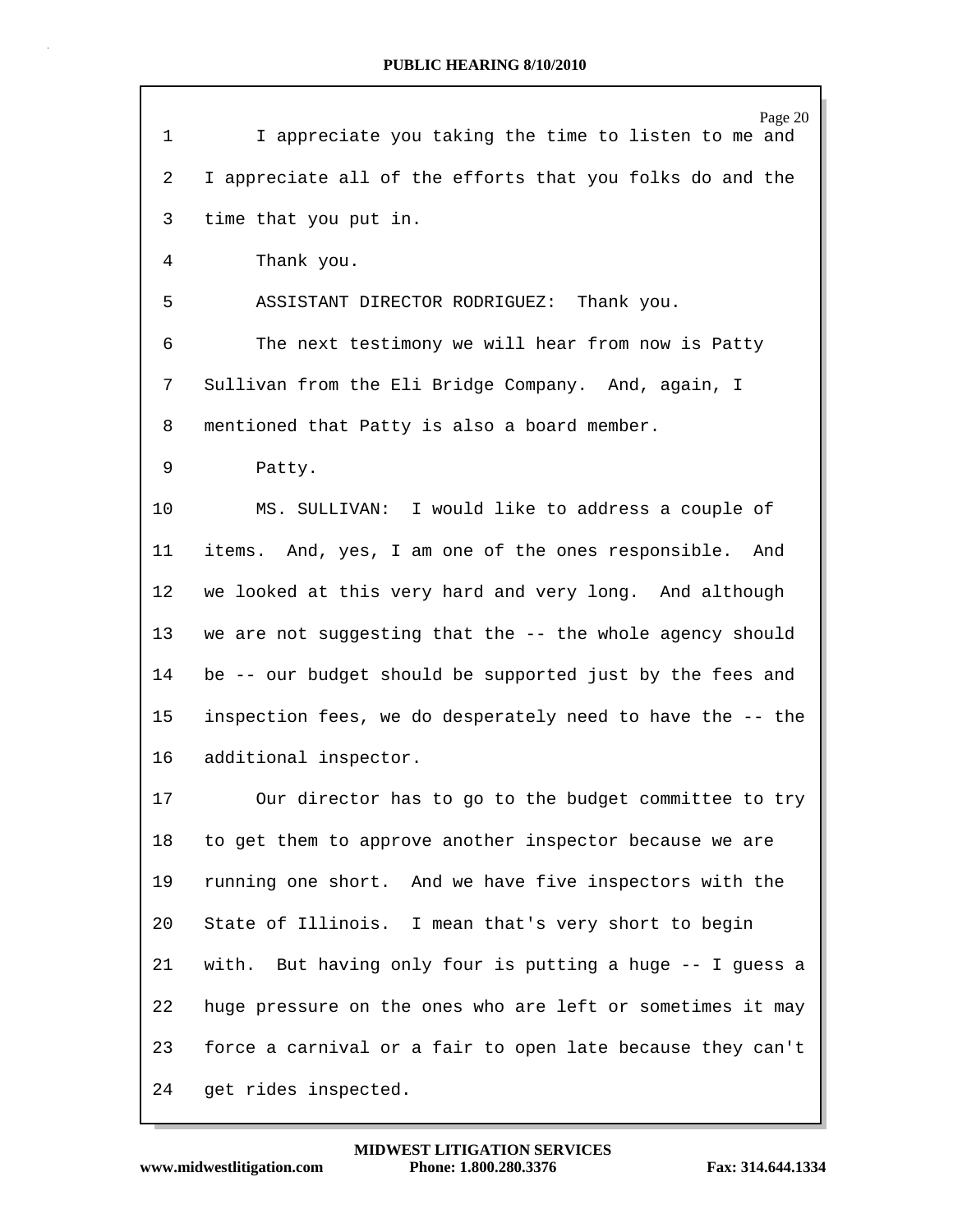| $\mathbf 1$ | Page 21<br>Now -- and, as I said, we are not trying to suggest |
|-------------|----------------------------------------------------------------|
| 2           | that the fees are intended to be $-$ - or that the agency is   |
| 3           | intended to be self-supporting. It never was.<br>$It --$       |
| 4           | that's not the point of it. However, I don't think that        |
| 5           | the board -- with regard to your suggestion of a third         |
| 6           | party, I don't think that the board can do anything to         |
| 7           | change what's already in the law about inspectors being        |
| 8           | required to inspect all of these rides and equipment.          |
| 9           | So I don't think you know -- as far as a cost                  |
| 10          | savings, I don't think that we even have the choice. And       |
| 11          | correct me if I'm wrong, but the law states that ski lifts     |
| 12          | are one of the things that the agency is required to           |
| 13          | inspect.                                                       |
| 14          | So that being said we were looking at the approximate          |
| 15          | amount of time it takes to inspect a ski lift as opposed       |
| 16          | to a kiddie ride or a major ride or a roller coaster. And      |
| 17          | we tried to apportion them so that it was approximately.       |
| 18          | And you know on any given date it's different you know?        |
| 19          | Depending on the wind or the heat or whatever, it may take     |
| 20          | a longer or a shorter amount of time. But we felt that it      |
| 21          | was approximately close for a ski lift to a large coaster.     |
| 22          | Now I don't know. I'm not familiar with the term               |
| 23          | that you mentioned. Was that a ski bed?                        |
| 24          | MR. MEYER: It's a magic carpet. It's like a                    |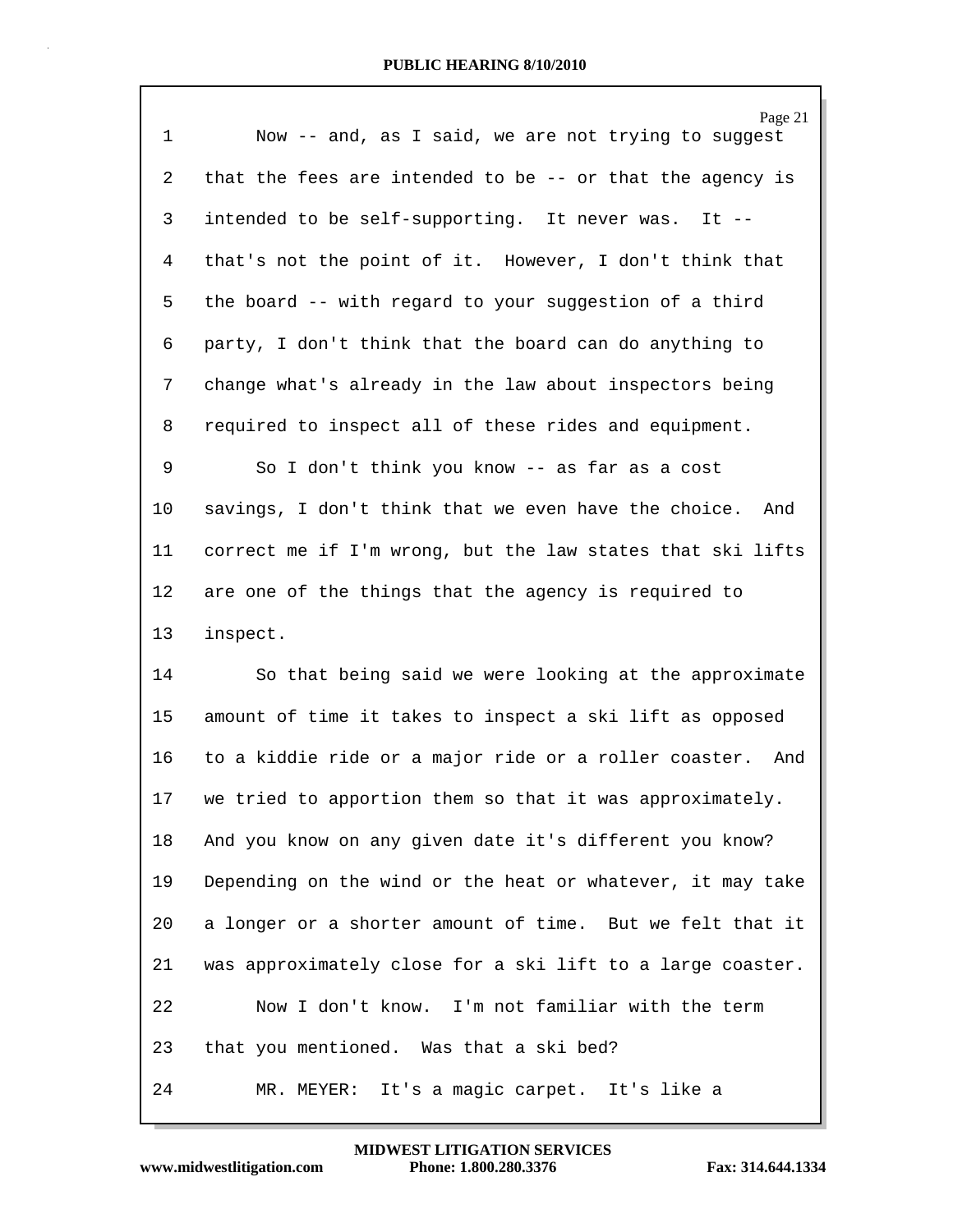Page 22 1 conveyor. And it rides right along the surface of the 2 ground. Which is substantially different than a chair 3 lift. 4 MS. SULLIVAN: Well, then I think that we should 5 definitely consider that as something different as well. 6 I wasn't aware of that. It hadn't come up in our 7 conversation. So you know, as a board member, I would 8 certainly think that we would be willing to reconsider 9 that. You know we weren't aware. 10 And -- and I agree if they are not having to go and 11 climb towers to inspect things, then that's a whole 12 different ball game then if you can do it on the ground. 13 The risk is less. It shouldn't take as long. They don't 14 have to put on a bunch of personal protective equipment. 15 And I think that that's well worth reconsidering. It's -- 16 it's going to be hard. And we didn't intend to have 17 something like that included in a regular lift. We just 18 didn't know about that. 19 But I guess I'm just giving you the reasons why we 20 did that because Director Shannon, you know, is trying to 21 get another inspector for the state. And the inspectors 22 up north will start getting pulled down to the central and 23 south. And somewhere along the line, you know, somebody 24 could get, you know, a late inspection or things like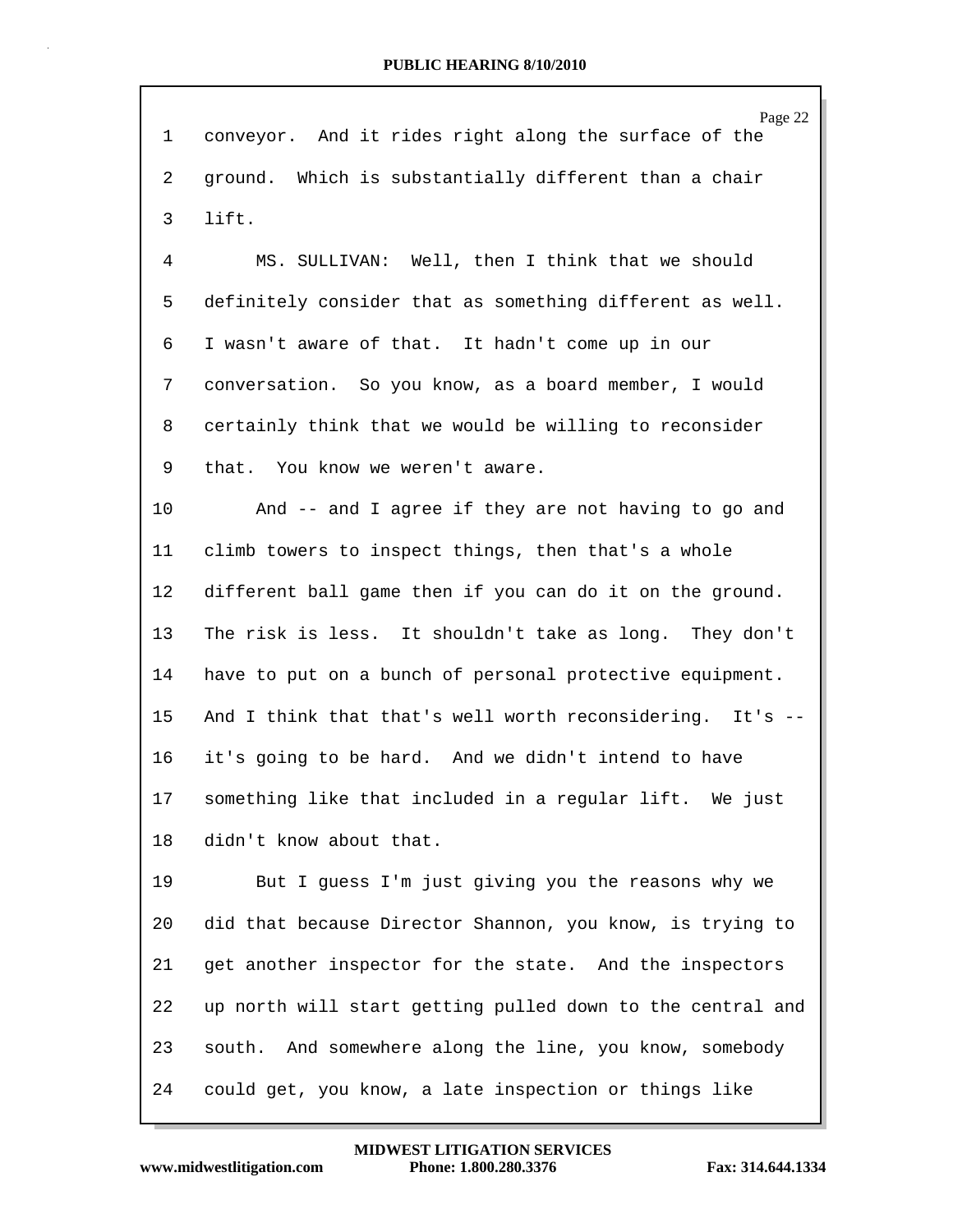|             | Page 23                                                    |
|-------------|------------------------------------------------------------|
| $\mathbf 1$ | that. And -- and they are working very hard to avoid that  |
| 2           | at this point.                                             |
| 3           | But as far as the board goes, we were trying to look       |
| 4           | at fairness with respect to the amount of time that it     |
| 5           | takes to inspect. And keeping in mind that yes, in some    |
| 6           | of the roller coasters that come in may only be in the     |
| 7           | state for one spot for maybe ten days or 20 days, but      |
| 8           | still that inspection needs to take place.                 |
| 9           | Now do these other, you know, amusement rides still        |
| 10          | get third party inspected? Yes, most of them do. Most of   |
| 11          | the insurance companies that ensure those rides also send  |
| 12          | a third party inspector. An extra set of eyes is always a  |
| 13          | good thing. And we do appreciate the third party           |
| 14          | inspections. But right now the law indicates that this     |
| 15          | agency is -- is responsible for inspecting all of those -- |
| 16          | all of those -- all of that equipment.                     |
| 17          | So I guess that's my piece.                                |
| 18          | ASSISTANT DIRECTOR RODRIGUEZ:<br>Thank you, Patty.         |
| 19          | Director Shannon?                                          |
| 20          | DIRECTOR SHANNON: And if I may just add, too, the          |
| 21          | provision that's in our statute is, for those that aren't  |
| 22          | familiar, under 430 ILCS 85/2-1 or 2 -- actually, it's     |
| 23          | Section 2-2. Under Definitions of Amusement Ride, it       |
| 24          | includes any ski lift, rope tow, or other device used to   |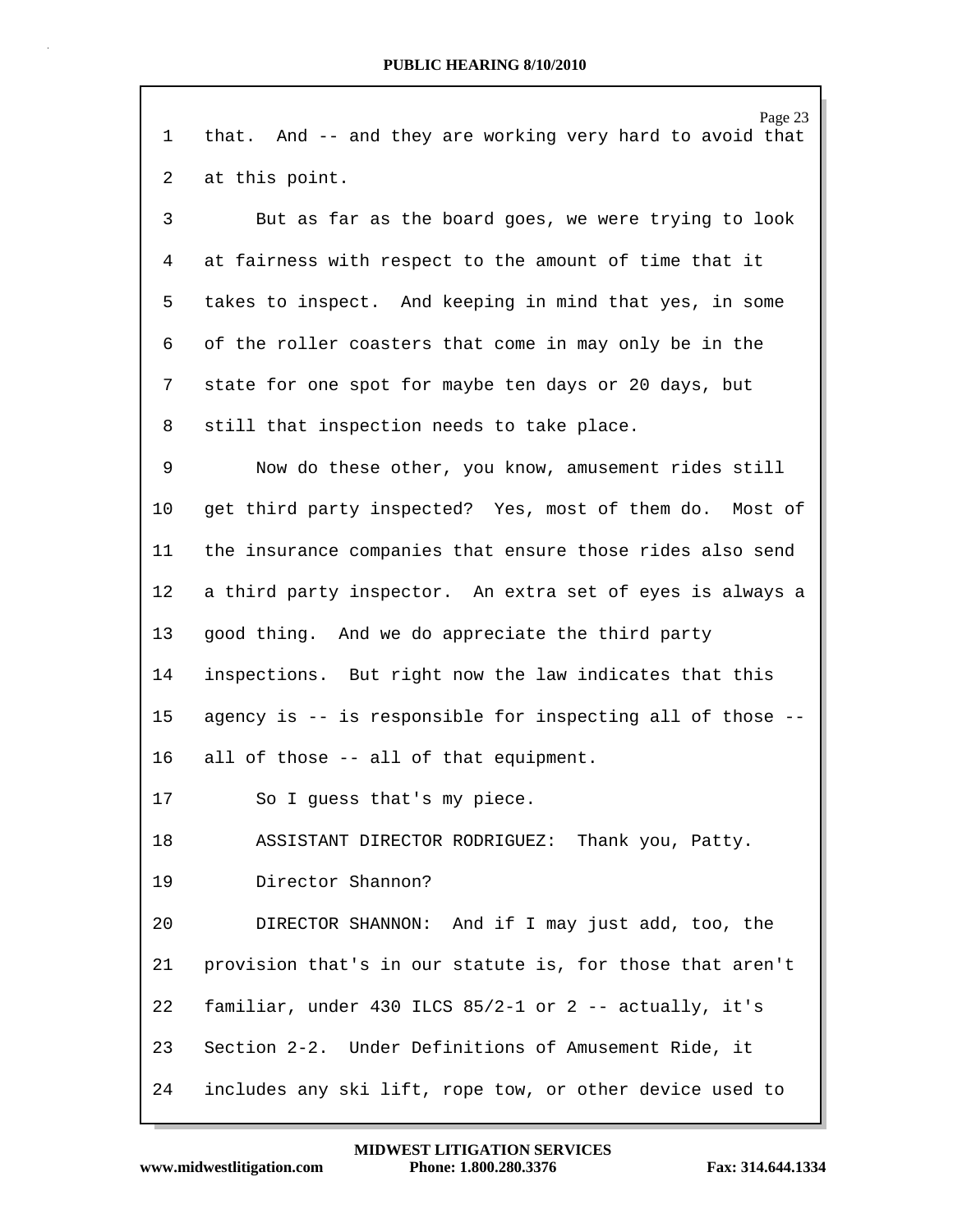Page 24 1 transport snow skiers. 2 So by statute we are required to inspect ski lifts, 3 rope tows and other devices used to transport snow skiers. 4 And I think that, you know, we do have other -- there are 5 other rides that require third party inspections or NDT 6 reports. 7 And periodically -- and, Doug, I would appreciate it 8 if you would chime in here. But we have had 9 experiences -- I think that the legislature, you know, can 10 certainly change it if they want us not to be inspecting 11 ski lifts. But I think that there is a reason to have 12 that -- to have a third party verifying that those checks 13 are done. 14 And there are many rides that -- you know Six Flags 15 Great America I believe has a whole crew, many more 16 inspectors than we have for the entire state just for 17 their amusement park. But I think that the legislature 18 decided in 1985 that it was good for the state to oversee 19 that to continue to make sure that the inspections were 20 done and to have another set of eyes reviewing to make 21 sure that all of the necessary paperwork was filed. 22 And I will say that we have had unusual problems 23 where -- in the past, Carl Kimble was a past division 24 manager and, Doug, is the current one -- where we have had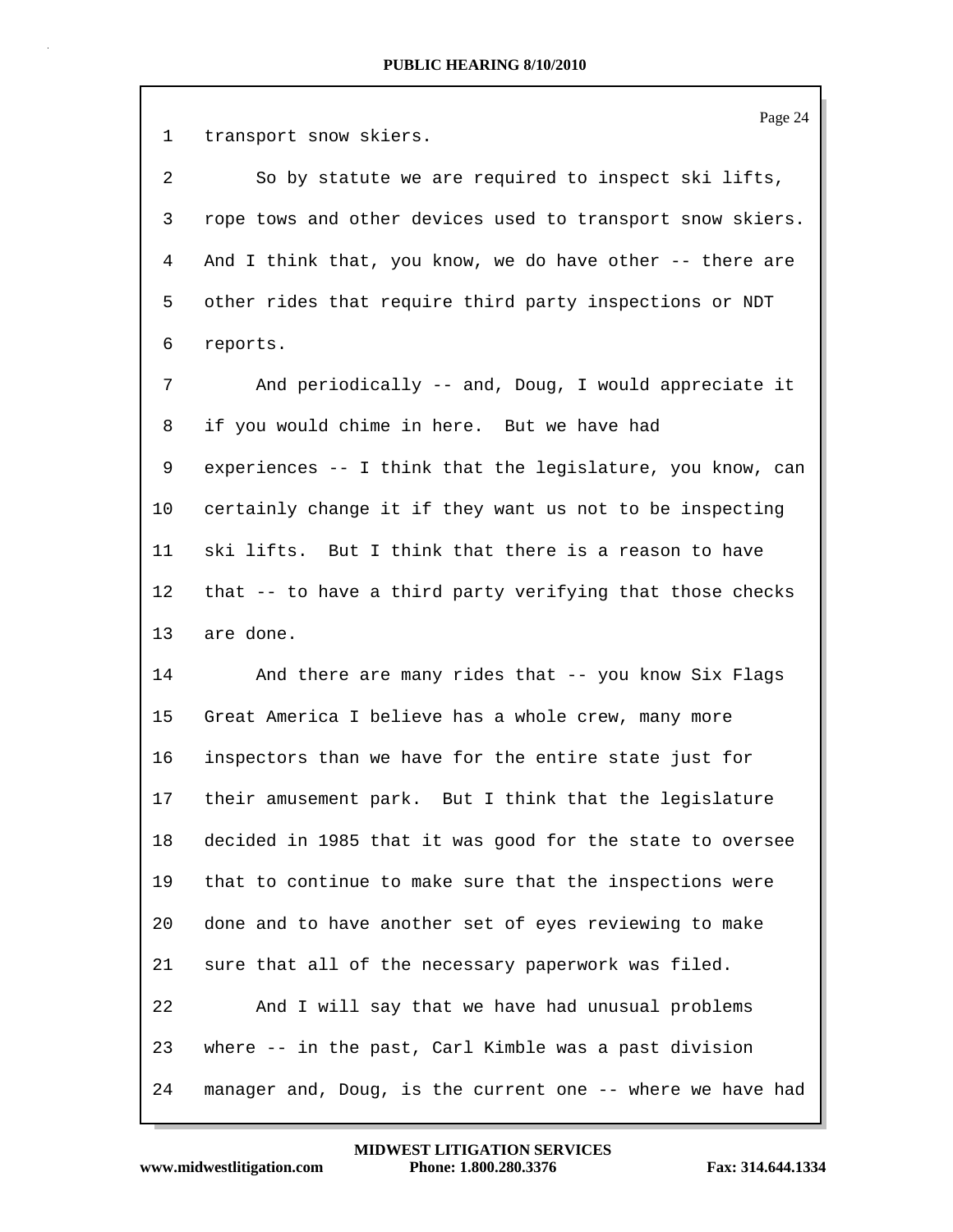Page 25 1 to alert a ski resort that what they had done didn't 2 satisfy the requirements of the ride manual or of the 3 statute or of the rules. 4 And so I do think, you know, the legislature could 5 always decide to get us out of this business, but you know 6 we -- I'm not sure that we agree that it's unnecessary. 7 I -- I do appreciate and -- and I appreciate both of you 8 taking the time to drive all of the way down here. And 9 you know we will certainly take your comments into 10 consideration regarding the amount of the increase. 11 But I think on the third party -- just to let you 12 know -- I don't think that we can -- I think that our 13 hands are tied with respect to that for now. And 14 certainly Representative Sacia is in a position to do 15 something about that if he so chooses. I'm not sure that 16 we would be in support of that. Just being honest with 17 you. 18 REPRESENTATIVE SACIA: But I will be honest with you, 19 too. I will certainly introduce that. 20 DIRECTOR SHANNON: That's fair. That's your 21 prerogative. 22 REPRESENTATIVE SACIA: Well, sure. It needs to be 23 debated I think. 24 DIRECTOR SHANNON: And in terms of the other states,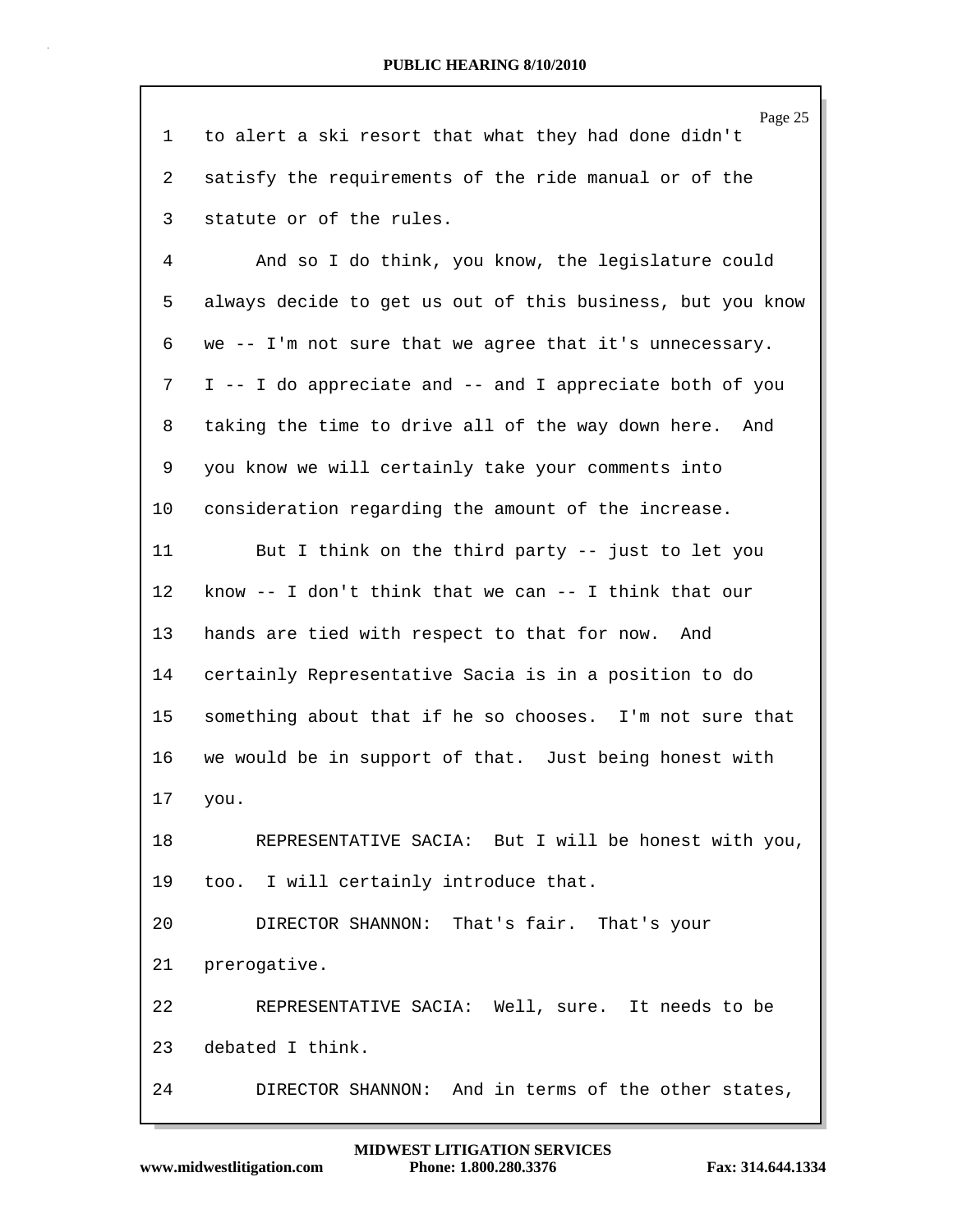| 1               | Page 26<br>we didn't obviously have time to verify that information |
|-----------------|---------------------------------------------------------------------|
|                 |                                                                     |
| 2               | about the other states, but you know we will certainly              |
| 3               | look into that.                                                     |
| 4               | We know that, for instance, Indiana regulates and                   |
| 5               | they charge \$288 for chair lifts themselves.                       |
| 6               | So -- Doug, did you have anything to add to that in                 |
| 7               | terms of our inspection?                                            |
| 8               | MR. RATHBUN: No. I think that I would just like to                  |
| 9               | reiterate that I think that we do provide a very valuable           |
| 10              | service.                                                            |
| 11              | The $--$ the third party inspectors $--$ I mean that's              |
| 12              | required by the ANSI test as well as the NDTs.                      |
| 13              | But just to reiterate what Catherine said, I think,                 |
| 14              | Representative Sacia, if we were to present to you those            |
| 15 <sub>1</sub> | issues which have come up that were not covered under a             |
| 16              | third party inspection that did apply to life safety --             |
| 17              | REPRESENTATIVE SACIA:<br>Sure                                       |
| 18              | MR. RATHBUN: -- you may not have the same opinion                   |
| 19              | that you have now.                                                  |
| 20              | REPRESENTATIVE SACIA: Thank you. I appreciate that.                 |
| 21              | MR. MEYER: And, Doug, I did not want to indicate                    |
| 22              | that you guys don't do a great job.                                 |
| 23              | DIRECTOR SHANNON: He didn't take it that way.                       |
| 24              | MR. MEYER: My only concern is that I find it hard to                |

Г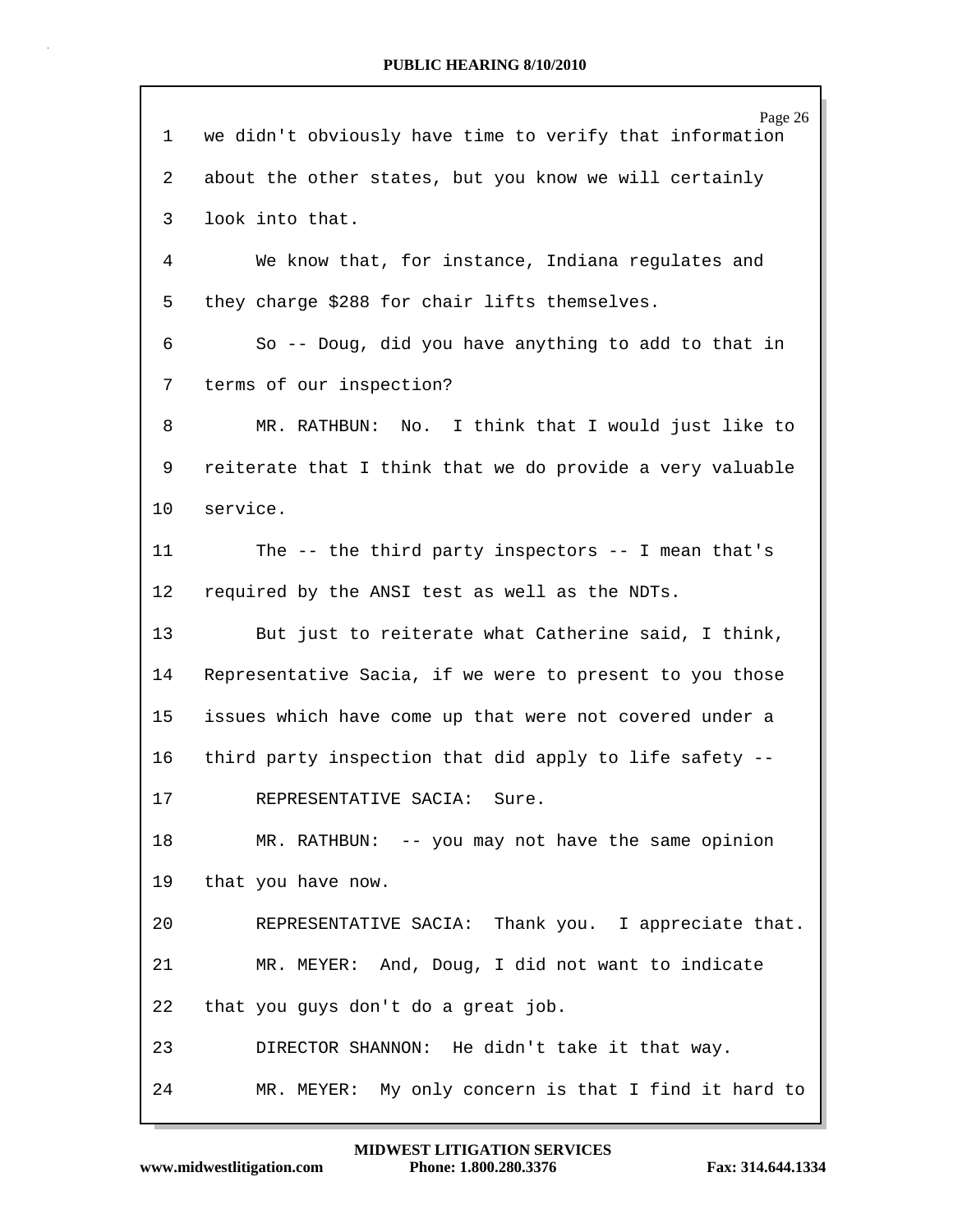| 1  | Page 27<br>believe if we are placing a cost value on this -- if you |
|----|---------------------------------------------------------------------|
| 2  | come up to inspect my little area, it's hard to believe             |
| 3  | that there is a \$6,000 cost involved, but that's based             |
| 4  | upon what the cost of the inspection is.                            |
| 5  | DIRECTOR SHANNON: The other thing that I did want to                |
| 6  | clarify is -- and you know, Doug and Marcia, correct me if          |
| 7  | I'm wrong -- but I believe that -- that the magic carpets           |
| 8  | were considered to be rope tows.                                    |
| 9  | MR. RATHBUN: Correct. They were not going to be                     |
| 10 | treated as ski lifts as I understand it. We were more               |
| 11 | worried about the aerial lifts.                                     |
| 12 | DIRECTOR SHANNON: We didn't see the magic carpet as                 |
| 13 | being a chair lift.                                                 |
| 14 | MR. MEYER: Okay. I just didn't see anything about                   |
| 15 | that.                                                               |
| 16 | DIRECTOR SHANNON: We don't -- we don't even have an                 |
| 17 | aerial tramway in the State of Illinois do we?                      |
| 18 | MR. RATHBUN: No. Just chair lifts.                                  |
| 19 | DIRECTOR SHANNON: And the only other comment that I                 |
| 20 | wanted to make was that I just wanted to be clear that the          |
| 21 | department -- when we proposed -- in January, we proposed           |
| 22 | several options for the board's consideration. And -- and           |
| 23 | our options were, you know, right now it's \$85 for an              |
| 24 | adult ride and it's \$35 for a kiddie ride or an                    |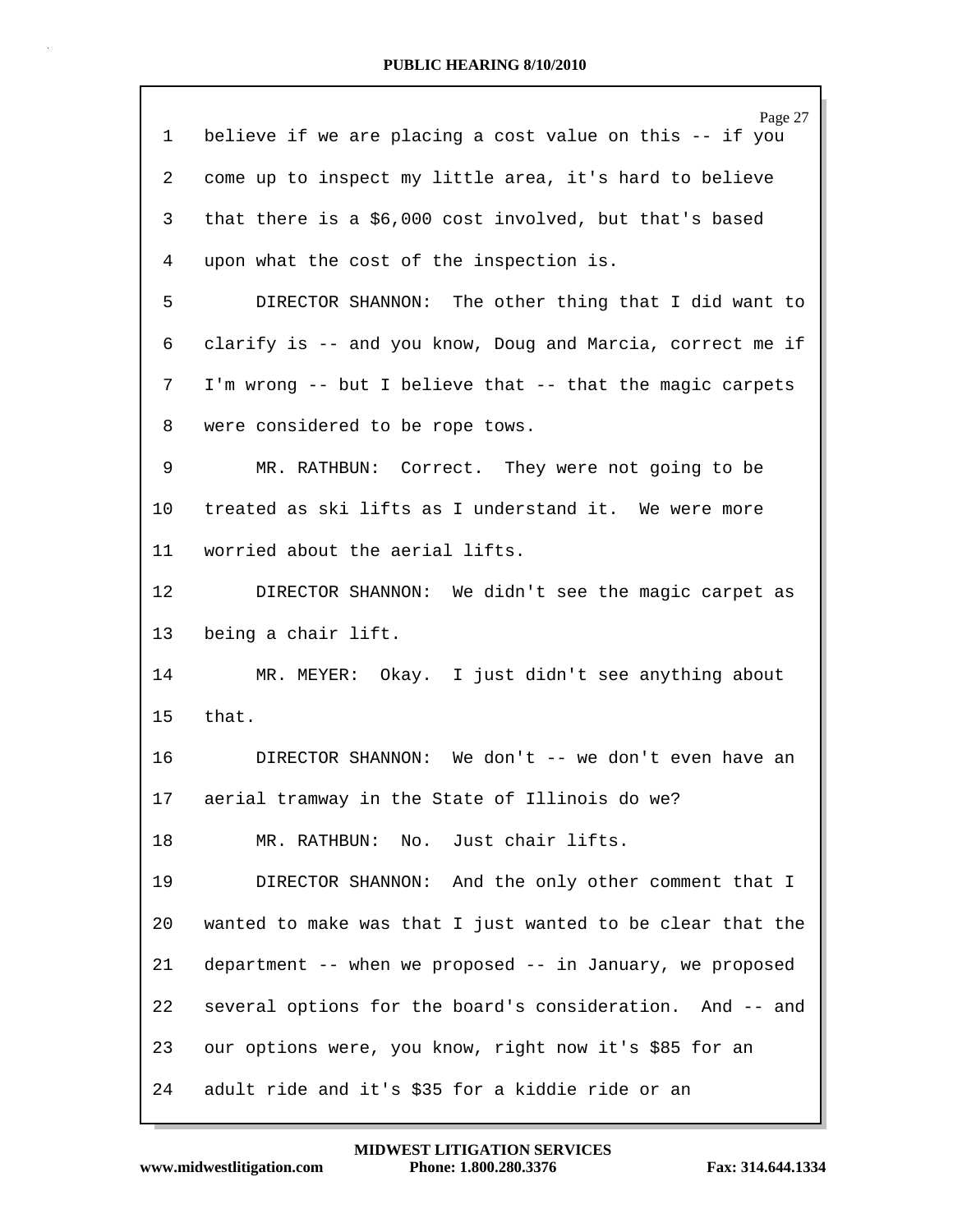Page 28 1 inflatable. We only currently have two categories of 2 fees. One is for the large adult rides and one is for the 3 kiddie and inflatable attractions. 4 We had three options that we proposed. The first -- 5 the first option was \$300 for adult rides -- for the adult 6 rides to go up to \$300 and that the kiddie and inflatable 7 rides to go up to \$200. Which would have actually again 8 given the Department of Labor a surplus in terms of fees 9 charged versus what the costs are. It would have raised 10 total revenue to \$590,500. And our costs are \$582,715. 11 Option 2 was \$200 for adult rides which would include 12 ski lifts and \$100 for kiddie or inflatable rides which 13 would have made up a large portion of that shortfall, but 14 you know not all of it. It would have been about \$200,000 15 short. But it would have raised \$349,500. 16 Then Option 3 was that all adult rides be \$150 which 17 was not quite twice as much as current and that kiddie and 18 inflatables would go up to \$75 from the current rate of 19 \$35 which have would have raised \$262,125 which would 20 still be about a \$300,000 shortfall still, but it would 21 have helped to make up some of the shortfall that we were 22 experiencing for this division's responsibility.

23 So when we brought those options before the board, as 24 Patty described, the board was asking lots of questions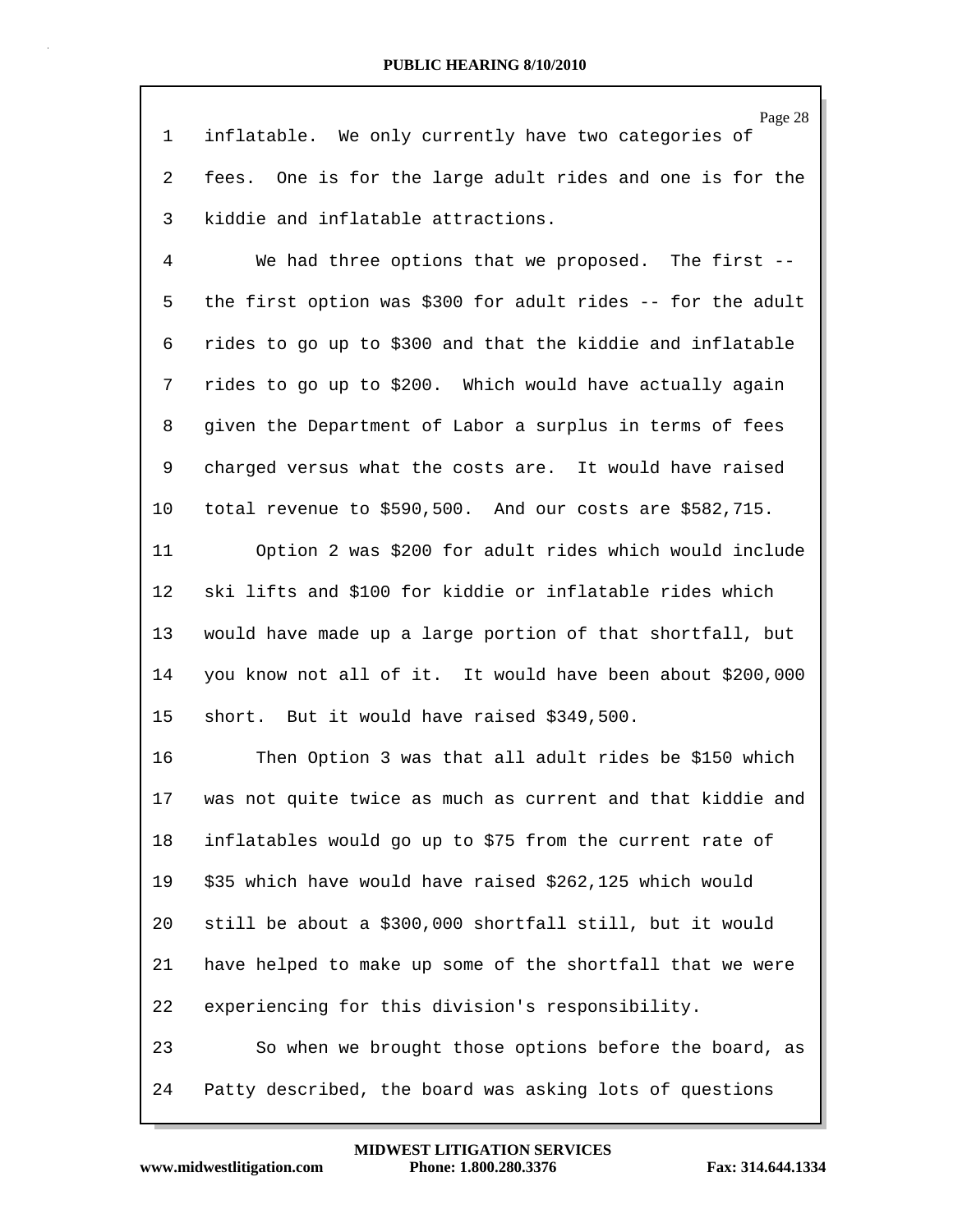Page 29 1 about, well, what's involved and maybe we should be, you 2 know, charging higher fees for those that take up a little 3 more time. 4 And I think part of the reason was because we saw 5 that in some states they do charge based upon the amount 6 of time that it takes an inspector like California does. 7 I can't think immediately of the other states you know, 8 but Bill did some research. I won't put him on the spot 9 right now. 10 But I want to make sure that I am clear. We didn't 11 go into this lightly. We actually had discussed it at 12 three separate board meetings. One in January where we 13 had a public meeting on Thursday night. We do it during 14 the convention. Ski lifts may not attend that. But we do 15 have a public meeting every year. And, at the board 16 meeting in May, we had another board meeting to discuss 17 the issue. And then we had another board meeting in June 18 to discuss this issue. We have been discussing this and 19 we have taken a lot into consideration. 20 And I will say that all of the comments that are 21 provided today will be provided to each of the board 22 members and will be considered by them as we proceed 23 forward. So -- 24 REPRESENTATIVE SACIA: Could I make another comment?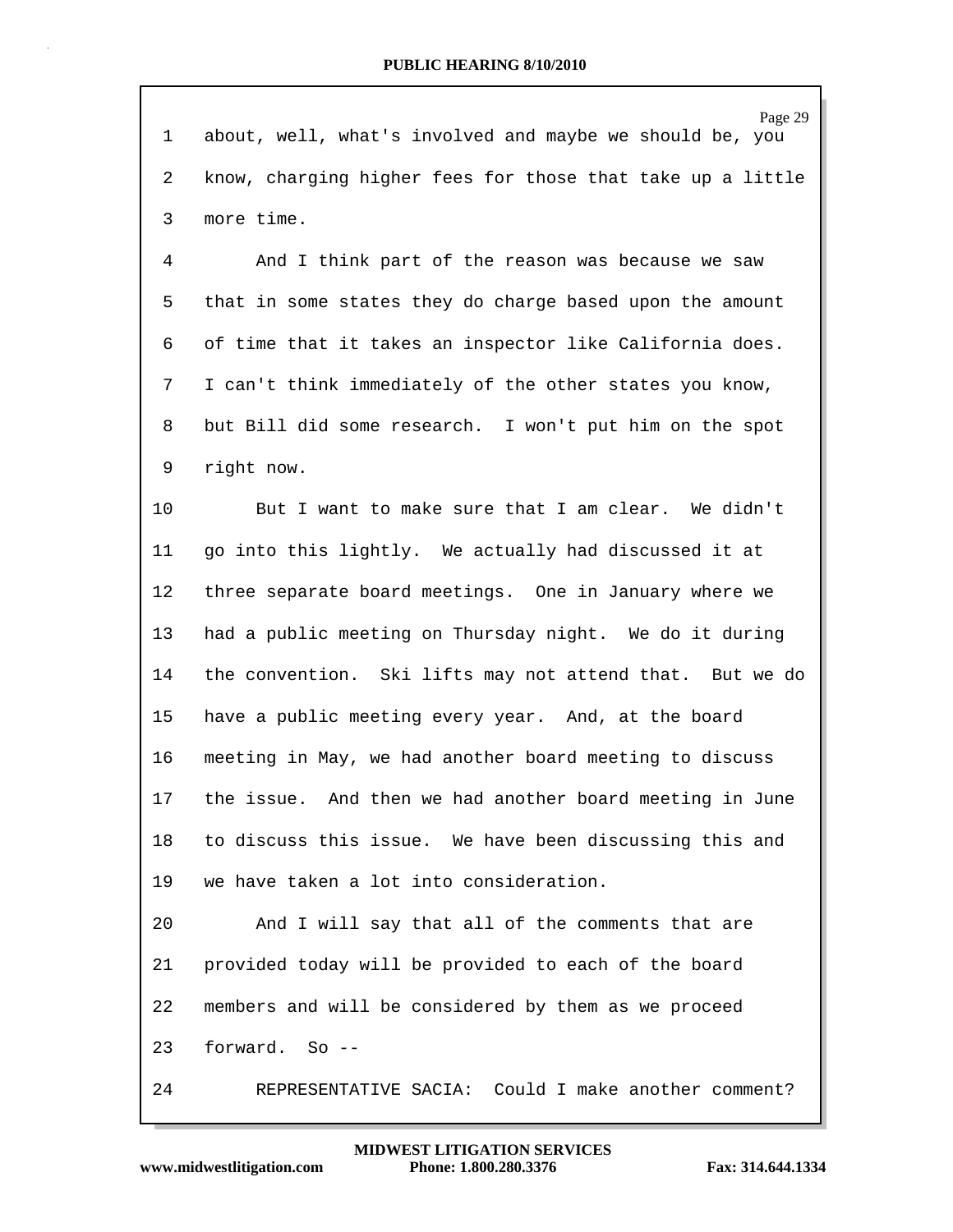|             | Page 30                                                     |
|-------------|-------------------------------------------------------------|
| $\mathbf 1$ | ASSISTANT DIRECTOR RODRIGUEZ: Yes, Representative           |
| 2           | Sacia.                                                      |
| 3           | REPRESENTATIVE SACIA: Director, with all due                |
| 4           | respect, I think at one point you said that you had to      |
| 5           | make a little bit of an increase. Well -- and those         |
| 6           | aren't your exact words, but this is not a little bit of    |
| 7           | an increase. This is over 1,600 percent on the ski lifts.   |
| 8           | This is a highly, highly invasive increase.                 |
| 9           | I know I'm speaking on Ed's behalf and I know that          |
| $10 \,$     | you said that, you know, maybe if it even had been 300 you  |
| 11          | wouldn't see either one of us here today. But \$975.        |
| 12          | That -- that is -- you know $I'm$ thinking of the economic  |
| 13          | impact to Chestnut Mountain. And all of a sudden you will   |
| 14          | have to go from -- I don't know exactly what their ski      |
| 15          | lift fee is for a day, but for the sake of discussion       |
| 16          | let's say that it's 50 or \$60 and it's going to have to go |
| 17          | significantly well beyond that.                             |
| 18          | And we all know that -- that individuals have the           |
| 19          | choice of going to Chestnut Mountain in Northwest Illinois  |
| 20          | or going to Madison, Wisconsin which is an area that has    |
| 21          | beautiful areas and Dubuque, Iowa. We are going to lose     |
| 22          | 'em. And that is my absolute concern.                       |
| 23          | I respect the fact that you see that, you know, you         |
| 24          | are losing money at 60. I get that. And you need a          |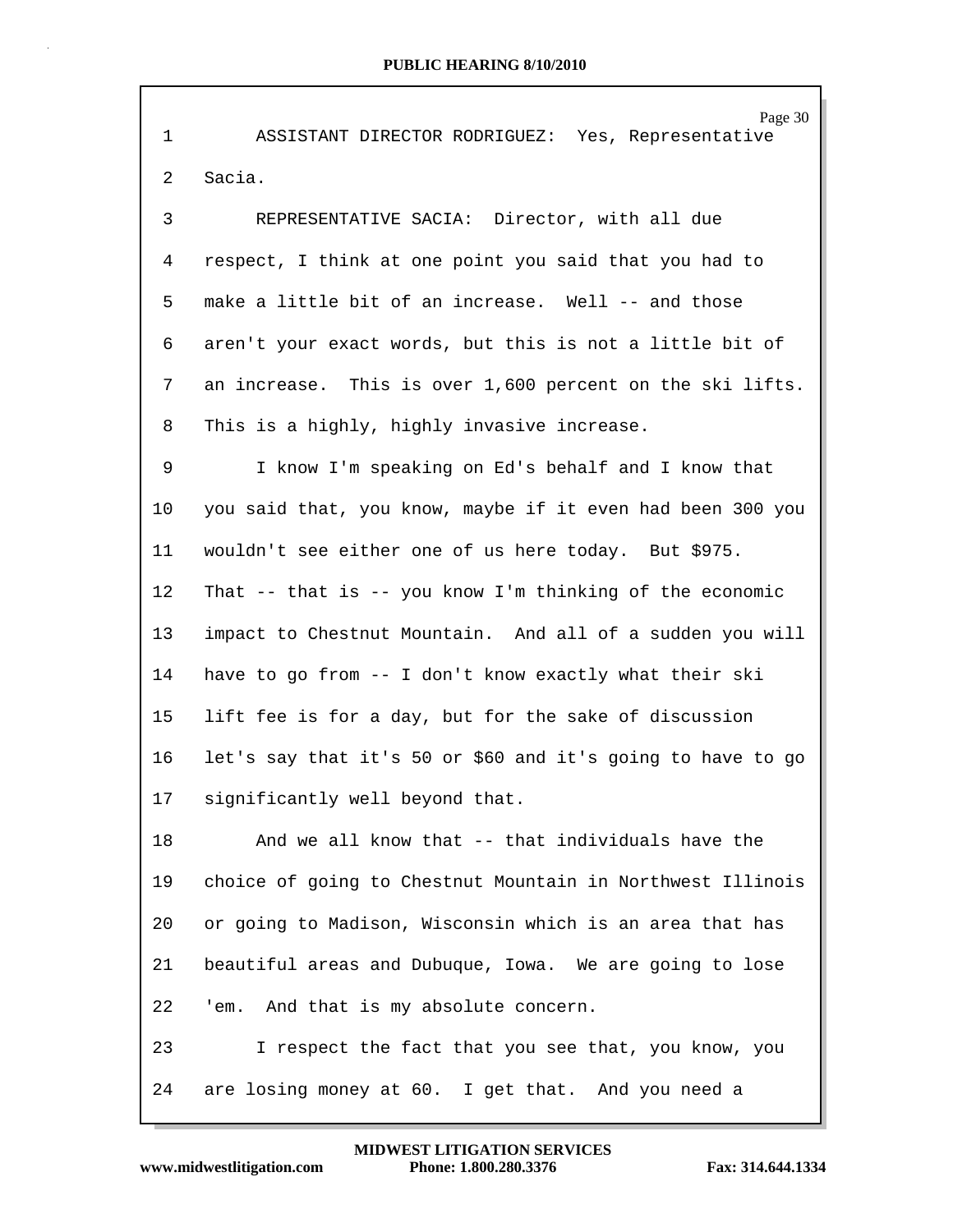| 1  | Page 31<br>significant increase. But this will kill Illinois |
|----|--------------------------------------------------------------|
| 2  | tourism. That's being dramatic. This will really stifle      |
| 3  | tourism to the ski areas in Illinois in my opinion.          |
| 4  | And -- and I just would ask with all due respect if          |
| 5  | you could somehow reconsider these fees.                     |
| 6  | Thank you.                                                   |
| 7  | ASSISTANT DIRECTOR RODRIGUEZ: (Nods affirmatively.)          |
| 8  | Thank you, Representative Sacia.                             |
| 9  | DIRECTOR SHANNON: And I just want to clarify that I          |
| 10 | did not mean to say that this increase was insignificant.    |
| 11 | And if I did, I would --                                     |
| 12 | REPRESENTATIVE SACIA: You didn't say insignificant.          |
| 13 | DIRECTOR SHANNON: If I did, what I meant was the             |
| 14 | options that we proposed back in January that I just went    |
| 15 | through that there was one that was \$150 and \$75 and it    |
| 16 | didn't make up the entire shortfall, but it was an           |
| 17 | increase that would have helped us cover some of that        |
| 18 | shortfall. So no, I didn't -- I would not say that it was    |
| 19 | a modest increase.                                           |
| 20 | REPRESENTATIVE SACIA: Yes, ma'am.                            |
| 21 | ASSISTANT DIRECTOR RODRIGUEZ: Okay. Thank you,               |
| 22 | Representative.                                              |
| 23 | Thank you, Director.                                         |
| 24 | Are there other comments from those present today?           |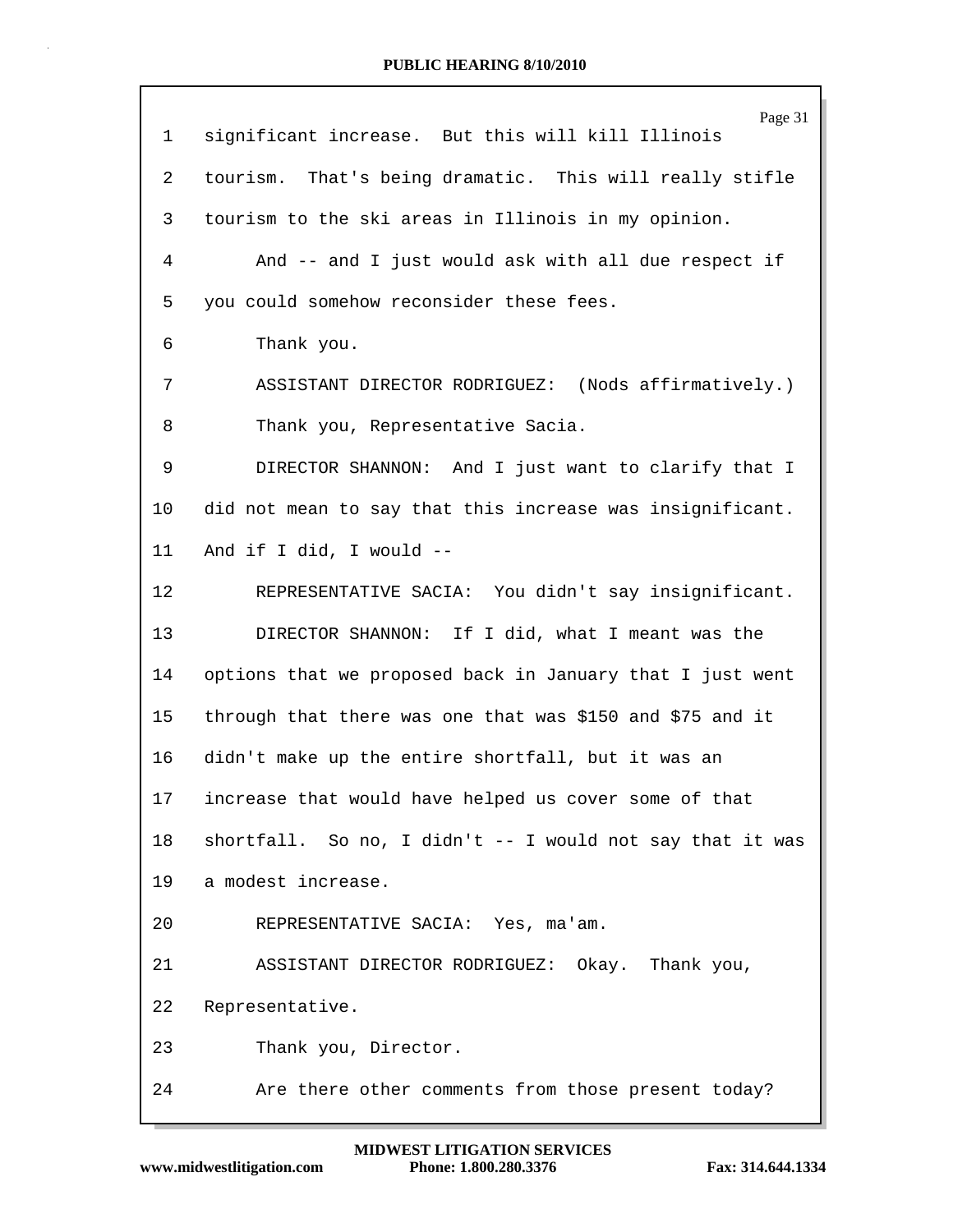Page 32 1 (No response.) 2 ASSISTANT DIRECTOR RODRIGUEZ: Okay. Well, on behalf 3 of the department, we would like to thank you for your 4 time and consideration today. 5 As the director mentioned, the board will be 6 reviewing this transcript from today. Once we complete 7 the process today a transcript will be prepared. The 8 board will receive it and we will also post it on our web 9 site for -- for the public to review what happened today. 10 The board's proposal will need to go through the rule 11 making process as set forth in the Illinois Administrative 12 Procedures Act. In order for these increases for the 13 coming year to be effective, we will be proceeding with 14 emergency rules as well. And those rules will become 15 effective I believe once they are filed with the Secretary 16 of State. 17 However, as -- again, I just want to reiterate as 18 we've heard today and just the comments that have been 19 mentioned that those will be taken into consideration 20 before a proposal is finalized and submitted to JCAR. 21 To just give you a brief overview of the JCAR process 22 itself, in addition to the publication of the proposal in 23 the Illinois Register which allows for again another 24 opportunity for written public comment, additional notice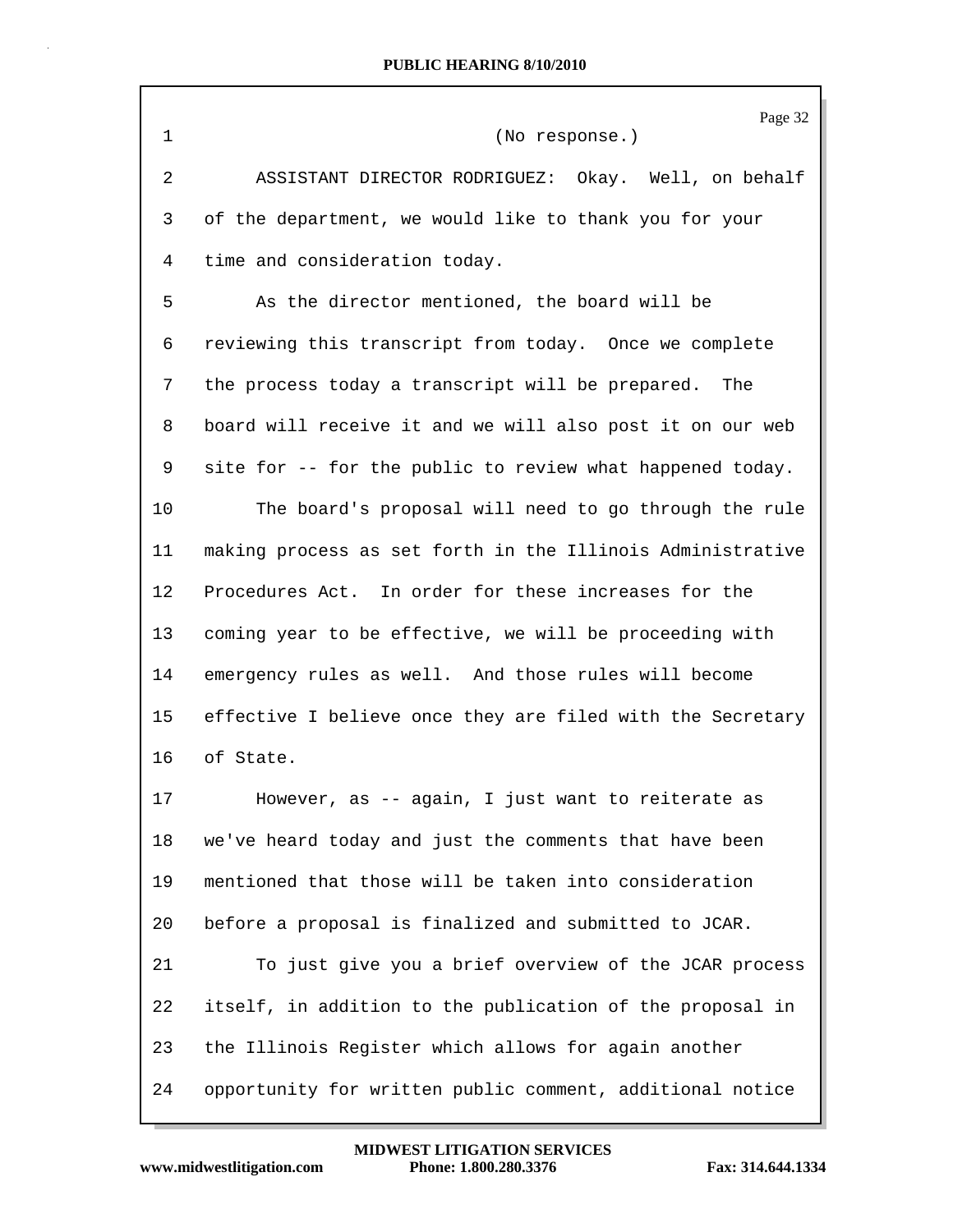| 1  | Page 33<br>is the given to JCAR. And JCAR is the Joint Committee on |
|----|---------------------------------------------------------------------|
| 2  | Administrative Rules. It's a committee made up of                   |
| 3  | legislatures. It's a bipartisan committee.                          |
| 4  | And they will review the proposal. JCAR will review                 |
| 5  | the board's proposal. And based on the comments that are            |
| 6  | submitted to the department during the -- to the                    |
| 7  | department during this process, we will respond to those            |
| 8  | comments in writing. And those comments will be reviewed            |
| 9  | by JCAR as well. As well as our comments to those                   |
| 10 | comments that happened during that period. That's called            |
| 11 | first notice.                                                       |
| 12 | During the second notice, we will then provide those                |
| 13 | public comments and responses to JCAR. And subsequent to            |
| 14 | that a hearing will be held by JCAR. At that hearing,               |
| 15 | public comment is not allowed. The only individuals who             |
| 16 | may testify at that hearing will be our department, state           |
| 17 | agency.                                                             |
| 18 | And after that process, we will -- we will either                   |
| 19 | have a modified rule or an approved rule or it might be             |
| 20 | something where we have to take additional measures or              |
| 21 | make some modifications to the rule. But as I mentioned,            |
| 22 | we will be -- in order to make these effective in the               |
| 23 | coming year, $2012 - -$                                             |
| 24 | DIRECTOR SHANNON: It's 11.                                          |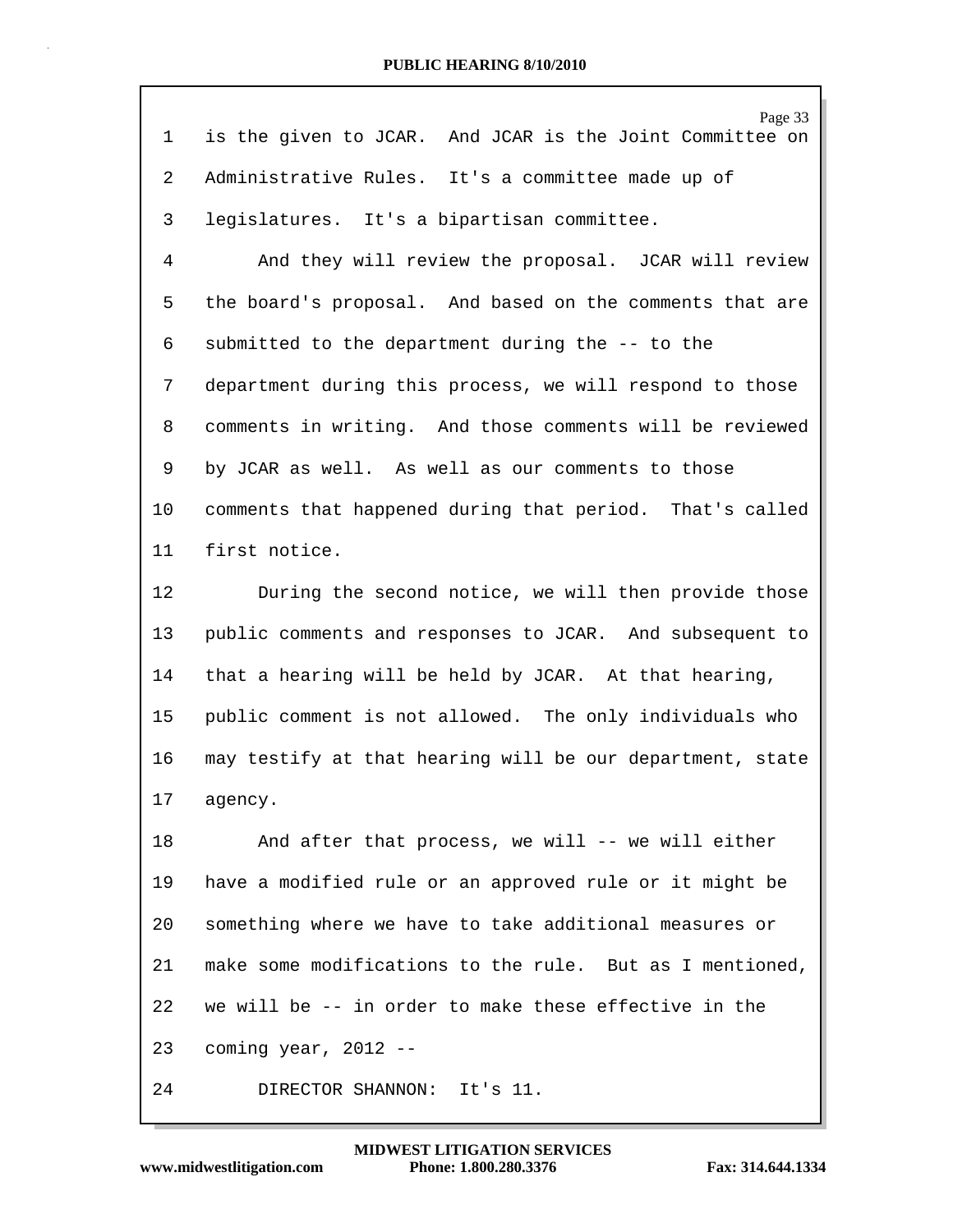| $\mathbf{1}$ | Page 34<br>ASSISTANT DIRECTOR RODRIGUEZ: In 2011 -- excuse |
|--------------|------------------------------------------------------------|
| 2            | me -- we will not only file with the normal process with   |
| 3            | JCAR, but we will also be filing emergency rules so they   |
| 4            | can become effective                                       |
| 5            | DIRECTOR SHANNON: And I want to make a comment.            |
| 6            | I'm the chair of the Carnival and Amusement Safety         |
| 7            | Board. And I do have the prerogative of calling a board    |
| 8            | meeting. And I will be calling a board meeting to          |
| 9            | consider the comments that were presented today. We will   |
| 10           | be notifying the board members in trying to get a meeting  |
| 11           | set up in the coming months so that we can consider them.  |
| 12           | And it will be on our web site, the dates.                 |
| 13           | MR. MEYER: Do you have any guess on a time frame of        |
| 14           | this to maybe give me a heads up on what I need to do in   |
| 15           | my pricing structure? Do you have a feel for when you may  |
| 16           | have a decision on where we are headed? I know that it's   |
| 17           | kind of tough with all of the procedures that you've got   |
| 18           | to go through.                                             |
| 19           | ASSISTANT DIRECTOR RODRIGUEZ: Catherine, would you         |
| 20           | mind addressing that?                                      |
| 21           | DIRECTOR SHANNON: You know I will have to check with       |
| 22           | the board members in terms of their availability for a     |
| 23           | board meeting, but we -- we had originally hoped, you      |
| 24           | know, after testimony following today's hearing that we    |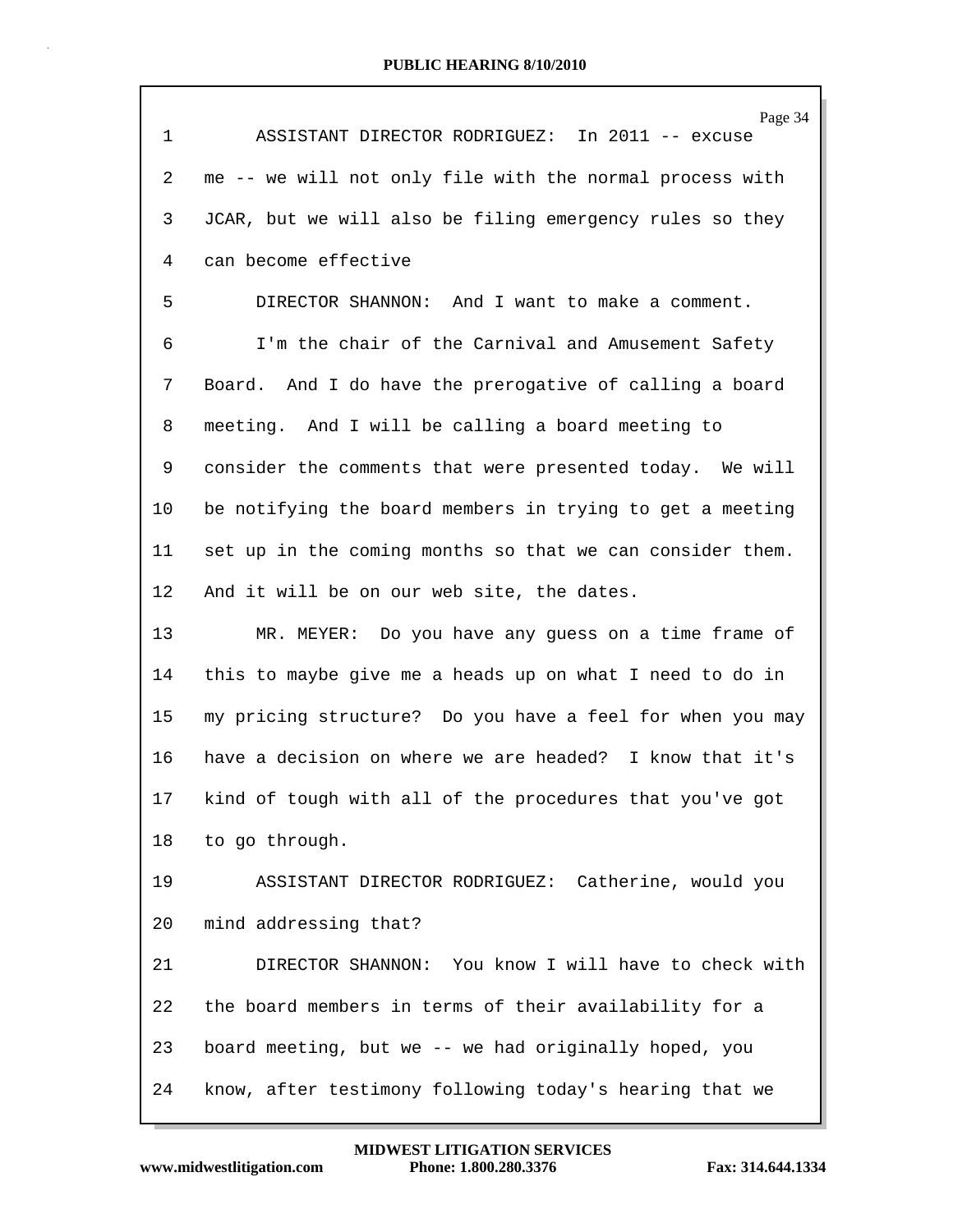| $\mathbf 1$    | Page 35<br>could file our emergency rules and our proposed permanent |
|----------------|----------------------------------------------------------------------|
| $\overline{a}$ | rule with -- with the Joint Committee on Administrative              |
| 3              | Rules because in order for us to collect any of this money           |
| 4              | in this fiscal year they would need to be effective                  |
| 5              | January the 1st of 2011. So that's why we are kind of on             |
| 6              | this abbreviated time line.                                          |
| 7              | I would hope that -- you know it is in the middle of                 |
| 8              | carnival season and we have operators that are on the                |
| 9              | board. I would hope that we could get a meeting scheduled            |
| 10             | sometime this month or sometime very close to Labor Day.             |
| 11             | I think that the board will see all of the comments                  |
| 12             | provided. Whether they will change their mind in terms of            |
| 13             | this proposal or not, I can't say for sure. I'm only one             |
| 14             | vote. But we will have that discussion. And then                     |
| 15             | following that -- so assuming that we have it some time              |
| 16             | around Labor Day, you know we should know something I                |
| 17             | would hope in the month of September as far as where we              |
| 18             | are headed with this.                                                |
| 19             | Now in terms of what the Joint Committee on                          |
| 20             | Administrative Rules may do, it's really hard to know.               |
| 21             | You know that would be something that we would -- after we           |
| 22             | had our board meeting say -- in a worst case scenario,               |
| 23             | let's say September -- what did we say, Marcia? September            |
| 24             | the 1st?                                                             |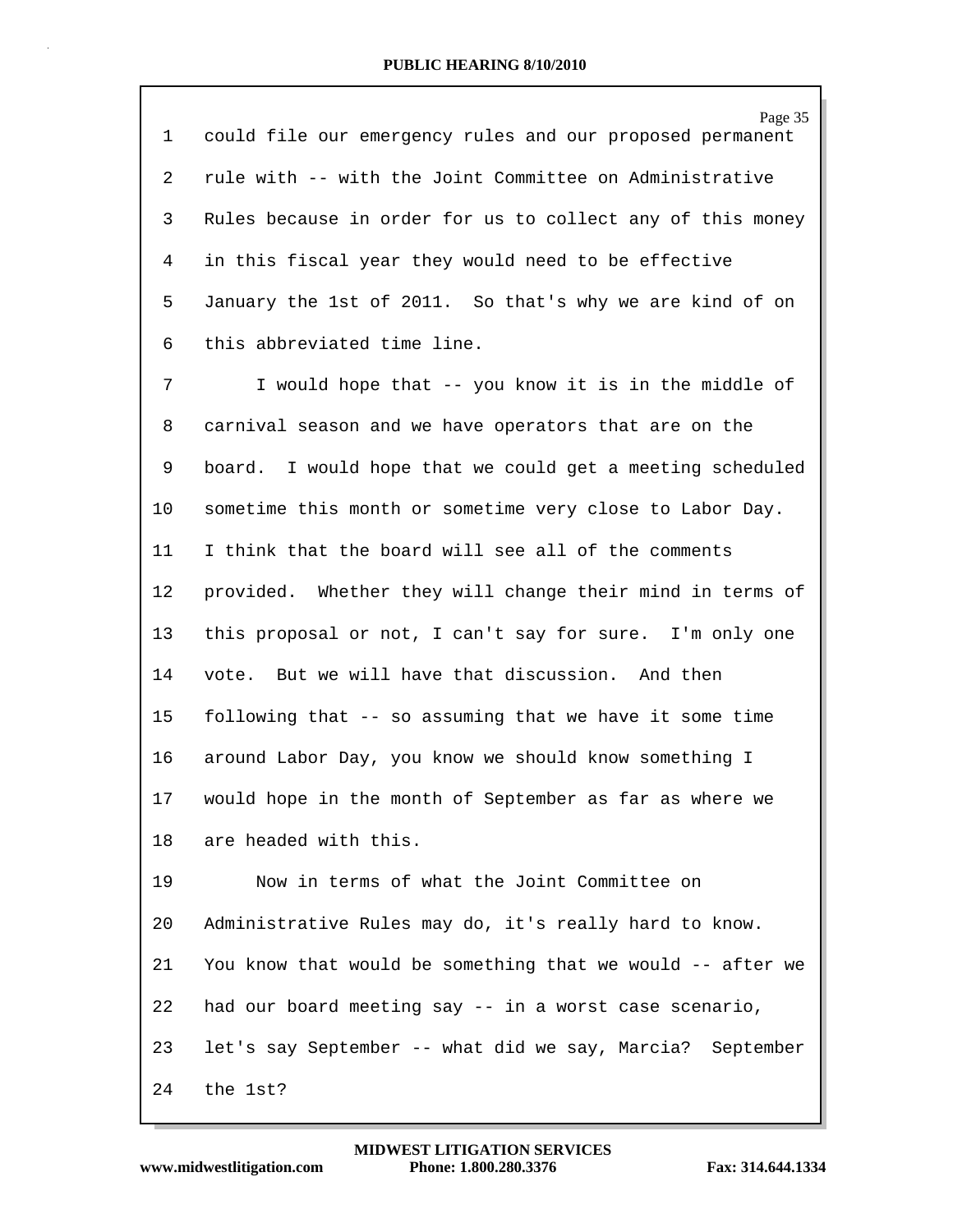| $\mathbf{1}$ | Page 36<br>MS. JOINER: September the 15th is what we were  |
|--------------|------------------------------------------------------------|
| 2            | hoping for.                                                |
| 3            | DIRECTOR SHANNON: That we would file them with JCAR        |
| 4            | by September the 15th because we send out all of our       |
| 5            | packets to all of our operators November the 1st.          |
| 6            | MS. JOINER: Right.                                         |
| 7            | DIRECTOR SHANNON: And then we have to do some things       |
| 8            | housekeeping internally in terms of our program in terms   |
| 9            | of sending it out as far as how much each amusement owner, |
| 10           | operator would have to pay based on the schedule of fees.  |
| 11           | So we do have to know something by September the 15th.     |
| 12           | That's our best guess.                                     |
| 13           | MR. MEYER: That's good enough.                             |
| 14           | ASSISTANT DIRECTOR RODRIGUEZ: Are there any                |
| 15           | questions?                                                 |
| 16           | (No response.)                                             |
| 17           | ASSISTANT DIRECTOR RODRIGUEZ: Our board meeting            |
| 18           | would be on our web site as well. So -- just to give you   |
| 19           | a sense of that.                                           |
| 20           | REPRESENTATIVE SACIA: What is that web site?               |
| 21           | ASSISTANT DIRECTOR RODRIGUEZ: We can write it down         |
| 22           | for you, Representative. I don't know it offhand. It's a   |
| 23           | little bit of a long one, but we will certainly get that   |
| 24           | to you.                                                    |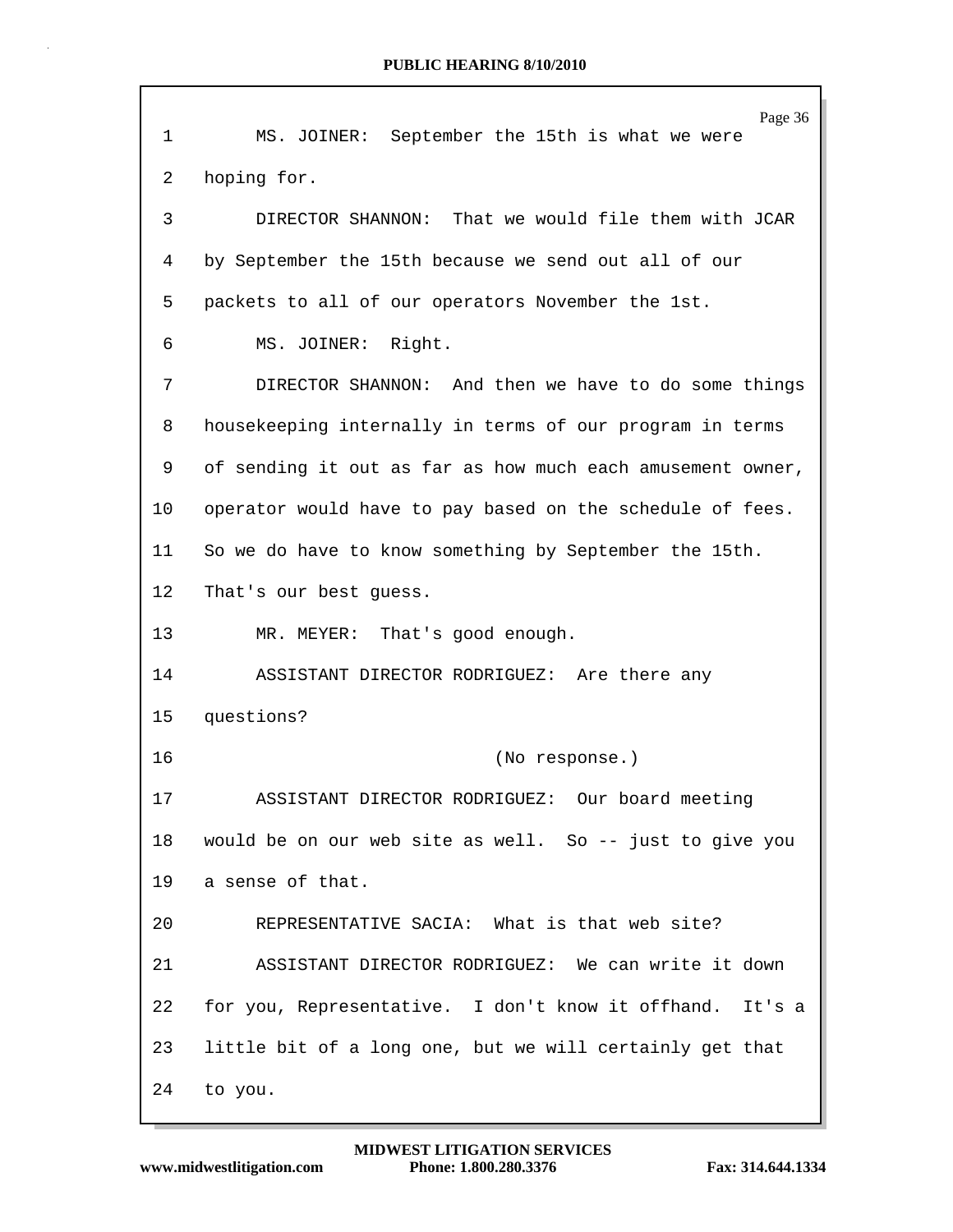| 1               | Page 37<br>REPRESENTATIVE SACIA: Okay.                     |
|-----------------|------------------------------------------------------------|
|                 |                                                            |
| 2               | DIRECTOR SHANNON: I have it on my business cards and       |
| 3               | I can give that to you.                                    |
| 4               | REPRESENTATIVE SACIA: Wonderful.                           |
| 5               | ASSISTANT DIRECTOR RODRIGUEZ: Are there any other          |
| 6               | comments?                                                  |
| 7               | MS. SULLIVAN: (Indicates.)                                 |
| 8               | ASSISTANT DIRECTOR RODRIGUEZ: Patty Sullivan?              |
| 9               | MS. SULLIVAN: Yeah. I just wanted to let you know          |
| 10              | that none of this was intended to hurt any industry        |
| 11              | because the carnival industry and the park industry are -- |
| 12              | are having a very tough time as well. And here in          |
| 13 <sup>°</sup> | Illinois they've had enough rain to, you know, wipe out    |
| 14              | most of the good weekends so far this year.                |
| 15              | And -- and -- and it's going to hurt -- it's gonna'        |
| 16              | hurt everybody because that's a lot. You know even for     |
| 17              | the kiddie rides and major rides. Bill is a small to       |
| 18              | medium operator and you know we're more than doubling      |
| 19              | his -- you know what -- what he was thinking he would have |
| 20              | to pay. Well, not more than doubling, but --               |
| 21              | MR. SPARKS: More than doubling.                            |
| 22              | MS. SULLIVAN: Yeah. More than doubling.                    |
| 23              | MR. SPARKS: (Nods affirmatively.)                          |
| 24              | MS. SULLIVAN: Yeah. And it's -- it's just                  |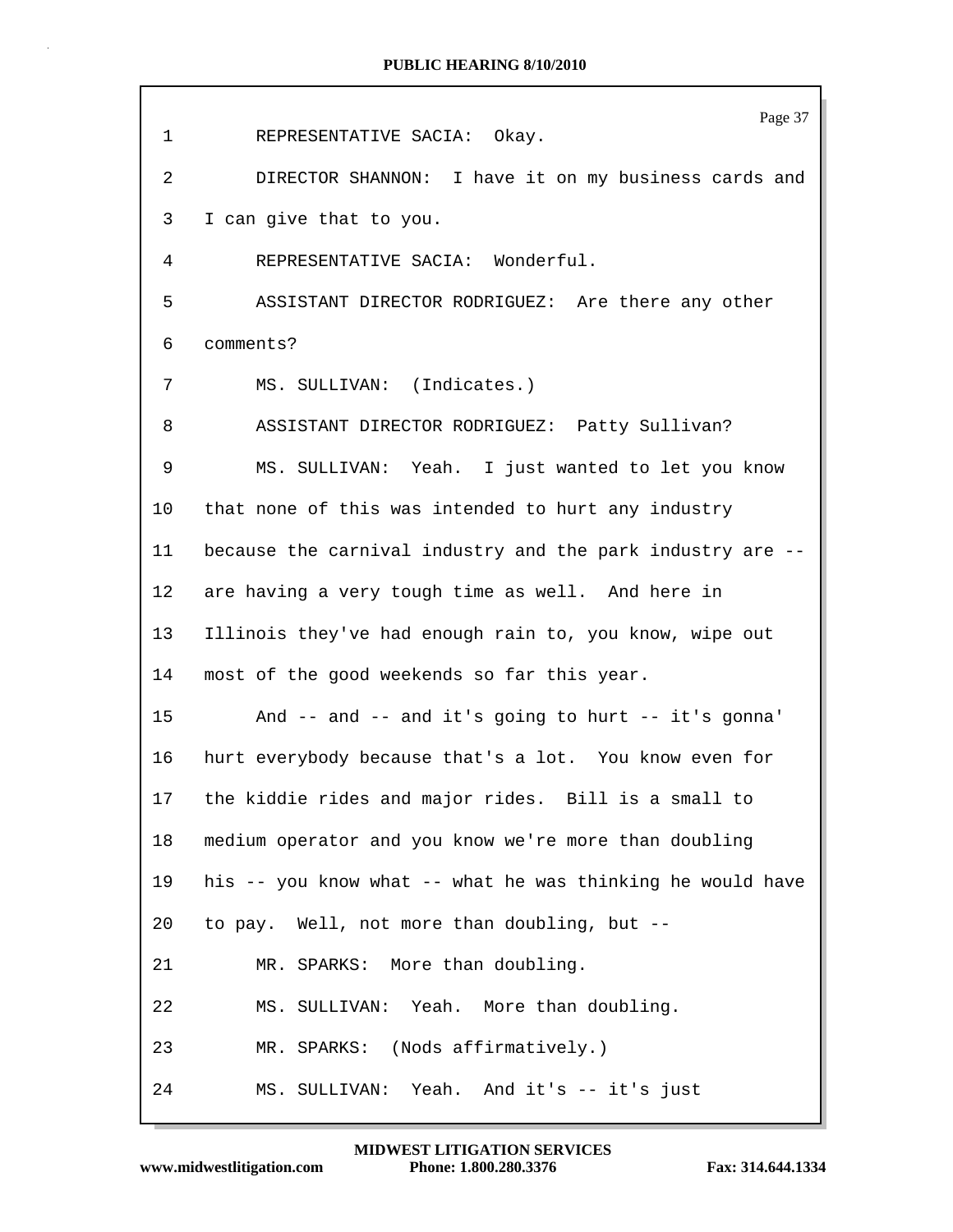|              | Page 38                                                    |
|--------------|------------------------------------------------------------|
| $\mathbf{1}$ | unfortunate that $-$ - that this state has the $-$ - the   |
| 2            | economic situation that it does. I mean we're              |
| 3            | financially, you know, almost paralyzed in this state at   |
| 4            | the rate that we are spending money and not bringing it    |
| 5            | in.                                                        |
| 6            | And we just felt that we're -- our board is                |
| 7            | responsible for public safety. And no matter what that     |
| 8            | has to come first. And so we were trying to give           |
| 9            | Catherine a chance to try to get another inspector in when |
| $10 \,$      | she's been frozen at this point. We were trying to give    |
| 11           | her, you know, something to take to the budget committee.  |
| 12           | And we felt that this was just going to have to happen.    |
| 13           | And the carnival people were, you know, not thrilled       |
| 14           | about it. But you know even -- even Bill voted for the     |
| 15           | increase knowing it would hurt him personally as well. So  |
| 16           | it's just one of those tougher things trying to figure out |
| 17           | how to decide what to charge each -- you know for each     |
| 18           | piece of equipment. It was a tough decision.               |
| 19           | But in looking at trying to get an inspector, we did       |
| 20           | look at how much time does it take for them to do what     |
| 21           | they do with each ride. And I mean we struggled with it.   |
| 22           | We were -- we really struggled with it. It was not done    |
| 23           | lightly.                                                   |
| 24           | But we appreciate both of you coming here and hearing      |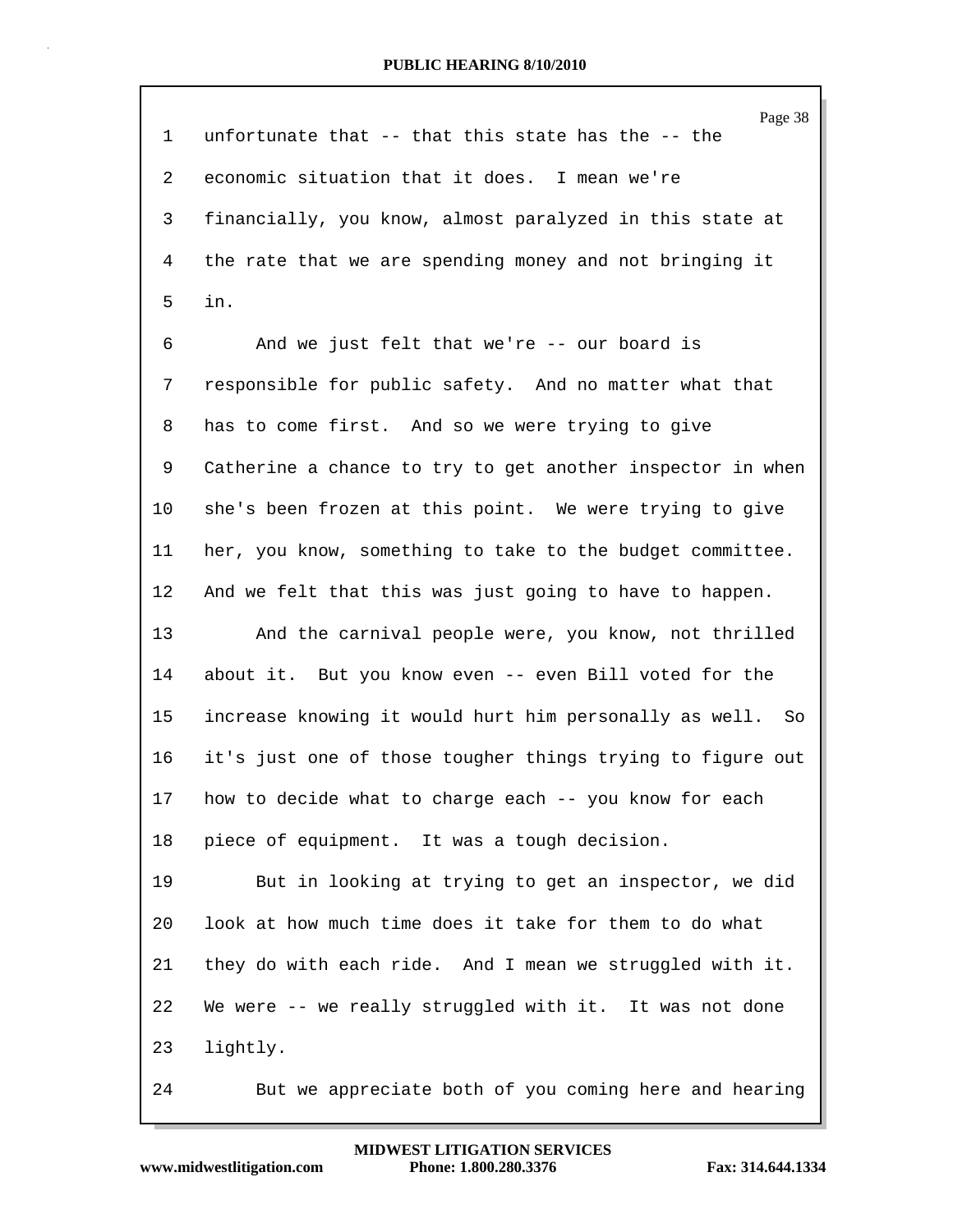| 1               | Page 39<br>your comments. And as a board member, you know, I |
|-----------------|--------------------------------------------------------------|
| 2               | appreciate hearing from you.                                 |
|                 |                                                              |
| 3               | MR. MEYER: Thank you.                                        |
| 4               | REPRESENTATIVE SACIA: Thank you.                             |
| 5               | DIRECTOR SHANNON: And that's the whole purpose of            |
| 6               | having a public hearing. So we are really glad that you      |
| 7               | are coming here. And that's why we have them. So your        |
| 8               | efforts are not in vane and it wasn't a wasted trip. And     |
| 9               | that's exactly why the legislature provided the public       |
| 10              | forum for any rule making change.                            |
| 11              | MR. SPARKS: If I can interject here?                         |
| 12              | ASSISTANT DIRECTOR RODRIGUEZ: Certainly.                     |
| 13              | MR. SPARKS: We tried to base these rates on -- we            |
| 14              | took the major rides to \$150 per ride --                    |
| 15 <sub>2</sub> | MS. SULLIVAN: It's \$130.                                    |
| 16              | MR. SPARKS: I'm making it worse.                             |
| 17              | MS. SULLIVAN: If you want to send in \$150, I'm sure         |
| 18              | they will take it.                                           |
| 19              | MR. SPARKS: Now we've been told that there are hours         |
| 20              | and hours spent on ski lifts. So if you base it --           |
| 21              | MS. SULLIVAN: And on coasters.                               |
| 22              | MR. SPARKS: If you base it on \$30 an hour, I don't          |
| 23              | have any idea how long it does take to inspect that type     |
| 24              | of equipment, but just the cost to the state when it takes   |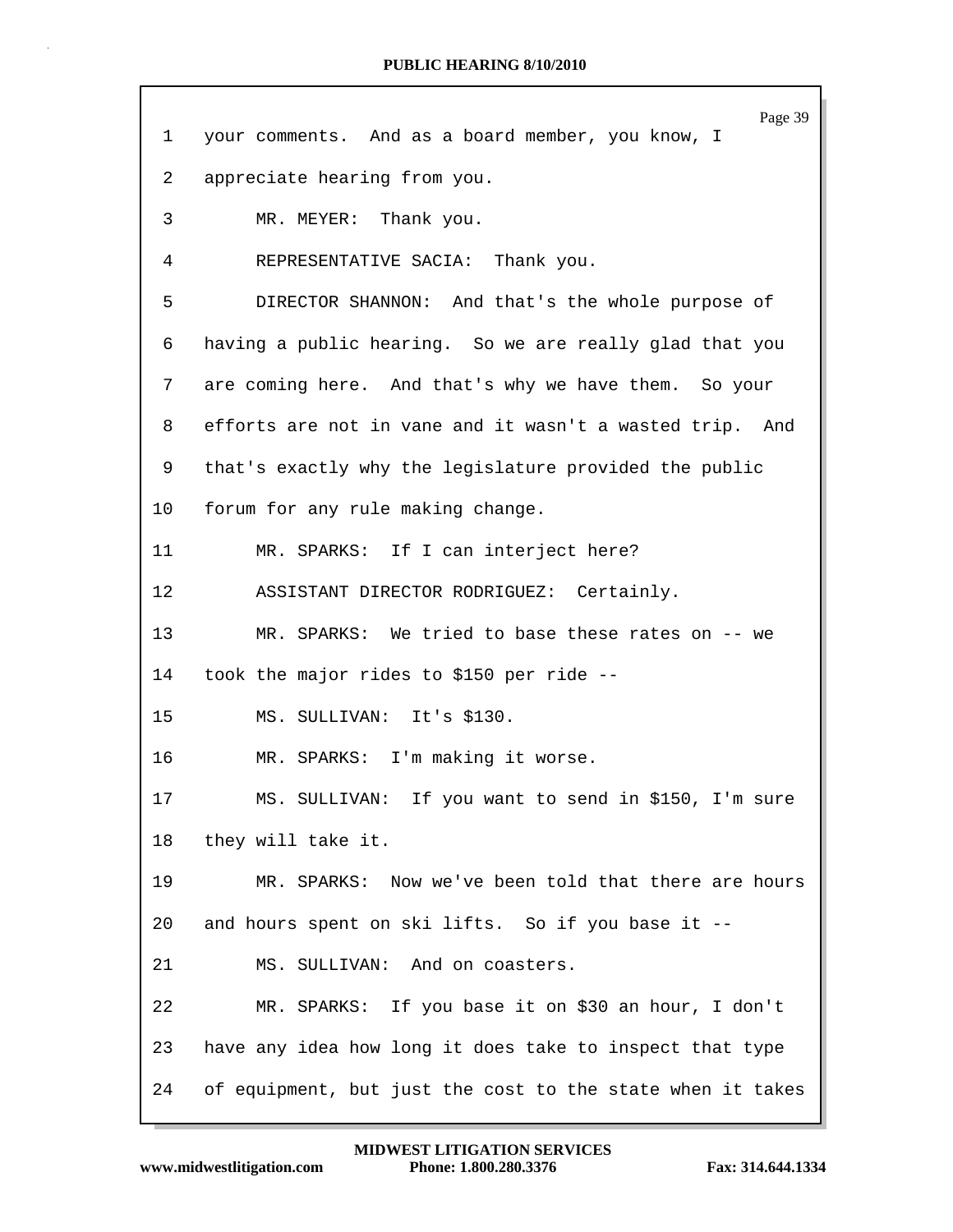| 1  | Page 40<br>that much time to do the equipment, that's kind of what we |
|----|-----------------------------------------------------------------------|
| 2  | based that on.                                                        |
| 3  | So we could probably learn more detailed information                  |
| 4  | on just how long it does take the inspector to inspect the            |
| 5  | equipment.                                                            |
| 6  | DIRECTOR SHANNON: If I may just clarify the record,                   |
| 7  | $\text{too}$ --                                                       |
| 8  | MR. MEYER: Just as economic relief --                                 |
| 9  | DIRECTOR SHANNON: -- we have already talked about                     |
| 10 | the increase for ski lifts and large coasters.                        |
| 11 | MR. MEYER: Just as economic relief here, if you want                  |
| 12 | to look at inspecting the chair lifts then -- Jim is                  |
| 13 | probably not going to want to hear this -- we have shorter            |
| 14 | chair lifts. Chestnut has really long chair lifts.                    |
| 15 | REPRESENTATIVE SACIA: He is right. I didn't want to                   |
| 16 | hear that.                                                            |
| 17 | MS. SULLIVAN: Should we make another type for short                   |
| 18 | chair lifts versus long chair lifts?                                  |
| 19 | DIRECTOR SHANNON: Yeah. I think that -- and you can                   |
| 20 | comment, Doug, but it does require our inspectors to go up            |
| 21 | twice I believe.                                                      |
| 22 | MR. RATHBUN: They go out in the summer to test the                    |
| 23 | tower basis and they go back out again in the winter for              |
| 24 | operations a lot closer to the time --                                |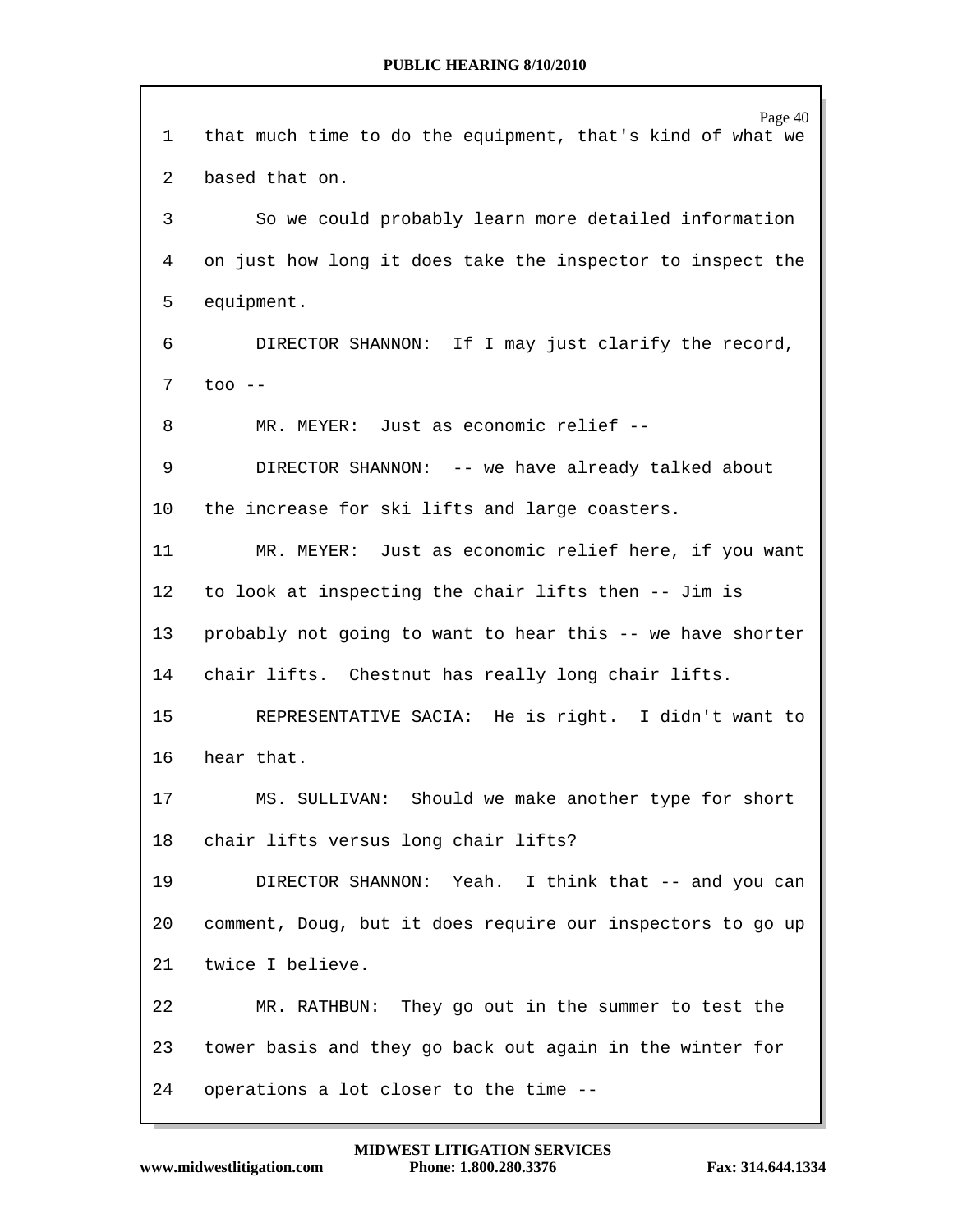| $\mathbf{1}$   | Page 41<br>MR. MEYER: We don't have any towers.           |
|----------------|-----------------------------------------------------------|
| $\overline{a}$ | MS. SULLIVAN: Well, realistically if there are fewer      |
| 3              | towers and fewer chairs, we might do something similar to |
| 4              | what we did to -- to what we did with the coasters, the   |
| 5              | intermediate coasters and the tall coasters. I mean       |
| 6              | anything is up for grabs. We are looking at changing and  |
| 7              | trying to be -- because we were really trying to be fair. |
| 8              | REPRESENTATIVE SACIA: If I may, with all due              |
| 9              | respect -- and I understand where this is coming from.    |
| 10             | MS. SULLIVAN: Uh-huh.                                     |
| 11             | REPRESENTATIVE SACIA: But the bottom line of              |
| 12             | everything is economics. And when citizens are coming out |
| 13             | of Chicago and going up I-90 and they can turn left on 20 |
| 14             | and go 80 miles to Galena or continue up the road to      |
| 15             | Portage, a more beautiful ski area in Wisconsin with a    |
| 16             | nominal fee.                                              |
| 17             | MS. SULLIVAN: Surely nothing is more beautiful than       |
| 18             | Illinois.                                                 |
| 19             | REPRESENTATIVE SACIA: And go to Dubuque, Iowa just        |
| 20             | another 20 miles beyond Chestnut Mountain. And, again, I  |
| 21             | don't want to sound like I'm advocating only for Chestnut |
| 22             | Mountain. I find this highly invasive to the ski industry |
| 23             | as such. Which I think that we all agree that -- there is |
| 24             | only four in this state -- they are economic drivers.     |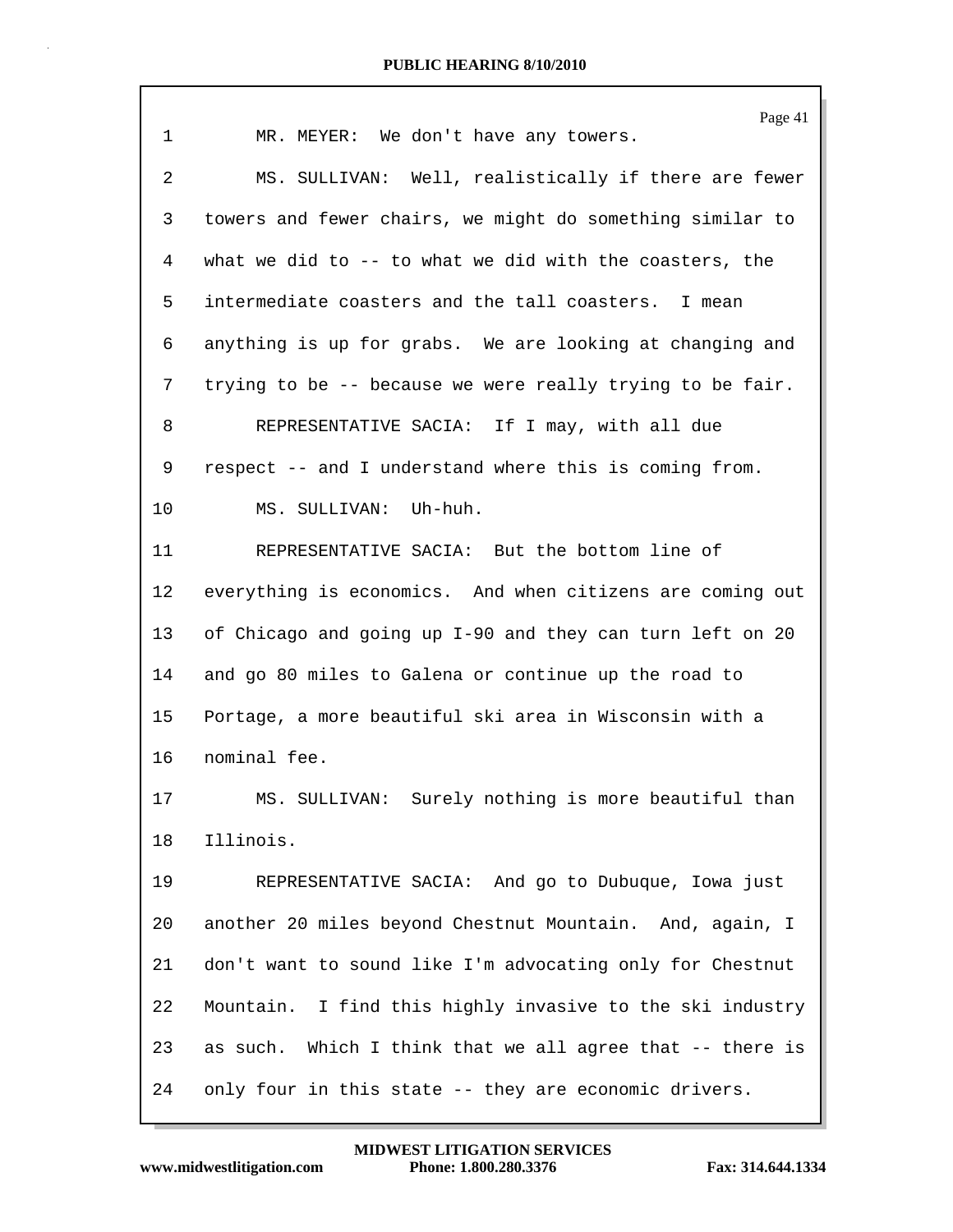| $\mathbf{1}$ | Page 42<br>And tourism is one of the few things we still have a |
|--------------|-----------------------------------------------------------------|
| 2            | little bit of coming into this state. And to put the onus       |
|              |                                                                 |
| 3            | of that strong of an increase -- and, again, I respect an       |
| 4            | increase. I know that has to happen. And I'm sure Mike          |
| 5            | does as well. But if we are going to do it by the length        |
| 6            | of the tower or whatever, then Chestnut Mountain is going       |
| 7            | to be substantially higher than the other three.                |
| 8            | But if you would consider in your deliberations the             |
| 9            | economic impact which will push these folks that visit our      |
| 10           | ski area to ones that they can get to in every bit of a         |
| 11           | similar amount of time as they can to Chestnut Mountain.        |
| 12           | And all of us in this room I assume have families and know      |
| 13           | the difference in costs. It's something that we all take        |
| 14           | into consideration today. So please don't put that              |
| 15           | company out of business. They are great for Northwest           |
| 16           | Illinois. And I know that you are not attempting that.<br>I.    |
| 17           | know that. But if you would take a hard look at the             |
| 18           | economic driver in itself, what we are doing to them --         |
| 19           | MS. SULLIVAN: (Nods affirmatively.)                             |
| 20           | REPRESENTATIVE SACIA: -- is all that I ask.                     |
| 21           | Thank you,<br>ASSISTANT DIRECTOR RODRIGUEZ:                     |
| 22           | Representative.                                                 |
| 23           | Well, with that -- with no further comments then, as            |
| 24           | I mentioned, we will be proceeding with our next steps.         |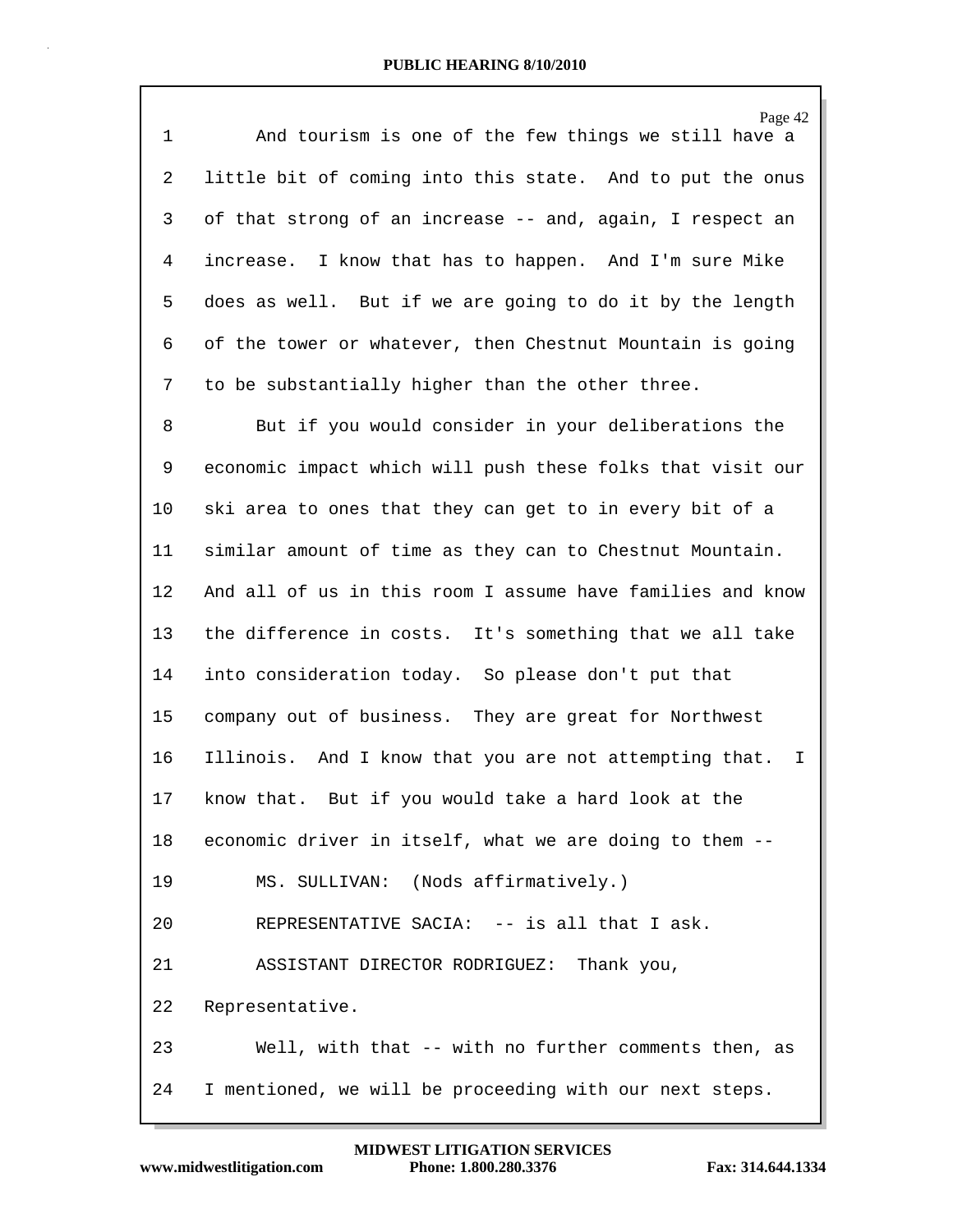| 1    | Page 43<br>You can review our transcript. It will probably take |
|------|-----------------------------------------------------------------|
| 2    | us a little bit of time to get it on our web site, but we       |
| 3    | hope within the next couple of weeks that will be posted        |
| 4    | and that it will be provided to the board.                      |
| 5    | As Catherine mentioned, there will be a board meeting           |
| 6    | scheduled. We don't know the date of that meeting yet or        |
| 7    | the location. But that will be posted once we determine         |
| 8    | that.                                                           |
| 9    | I would like to thank everybody today for again their           |
| $10$ | time in coming down here and for their comments.                |
| 11   | With that, I will adjourn today's public hearing.               |
| 12   | Thank you.                                                      |
| 13   | (Hearing concluded                                              |
| 14   | at $11:00 A.M.$                                                 |
| 15   |                                                                 |
| 16   |                                                                 |
| 17   |                                                                 |
| 18   |                                                                 |
| 19   |                                                                 |
| 20   |                                                                 |
| 21   |                                                                 |
| 22   |                                                                 |
| 23   |                                                                 |
| 24   |                                                                 |

Г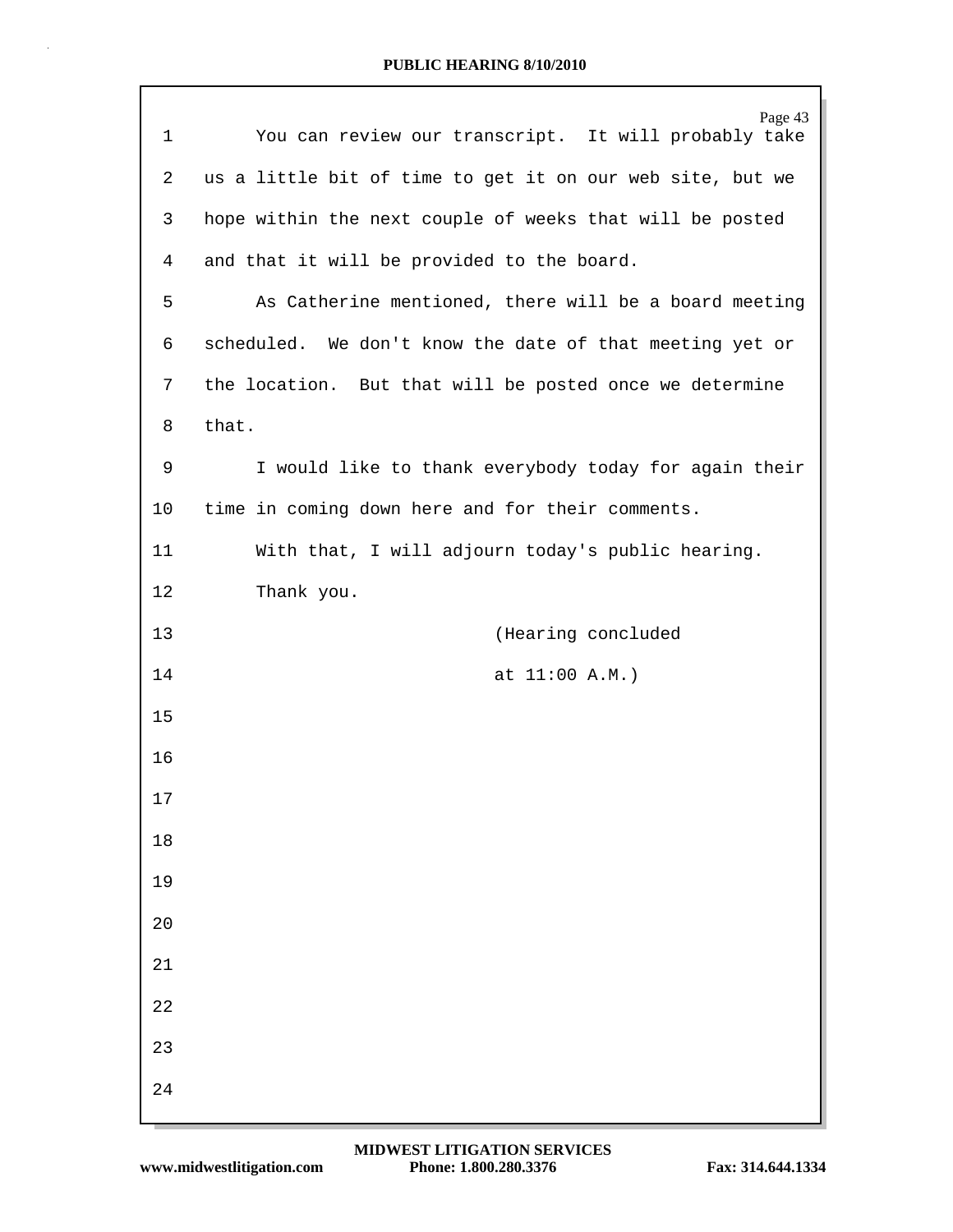|                |                           | Page 44                                                    |
|----------------|---------------------------|------------------------------------------------------------|
| $\mathbf 1$    | STATE OF ILLINOIS         | $\lambda$                                                  |
|                |                           | SS.<br>$\left( \right)$                                    |
| 2              | COUNTY OF SANGAMON        | $\lambda$                                                  |
| 3              |                           |                                                            |
| $\overline{4}$ |                           | I, CYNTHIA M. SMITH, do hereby certify that I am           |
| 5              |                           | a Certified Shorthand Reporter and Notary Public in and    |
| 6              |                           | for the County of Sangamon and State of Illinois, and that |
| 7              |                           | I reported in shorthand the proceedings had in connection  |
| 8              |                           | with the above-entitled cause on August 10, 2010, and that |
| 9              |                           | the foregoing is a true and accurate translation of my     |
| 10             | shorthand notes so taken. |                                                            |
| 11             |                           |                                                            |
| 12             |                           |                                                            |
| 13             |                           |                                                            |
| 14             |                           |                                                            |
| 15             |                           |                                                            |
| 16             |                           |                                                            |
|                |                           |                                                            |
| 17             |                           | Certified Shorthand Reporter                               |
|                |                           | and Notary Public                                          |
| 18             |                           | CSR #084-003540                                            |
| 19             |                           |                                                            |
| 20             | My commission expires:    |                                                            |
| 21             | June 27, 2014.            |                                                            |
| 22             |                           |                                                            |
| 23             |                           |                                                            |
| 24             |                           |                                                            |
|                |                           |                                                            |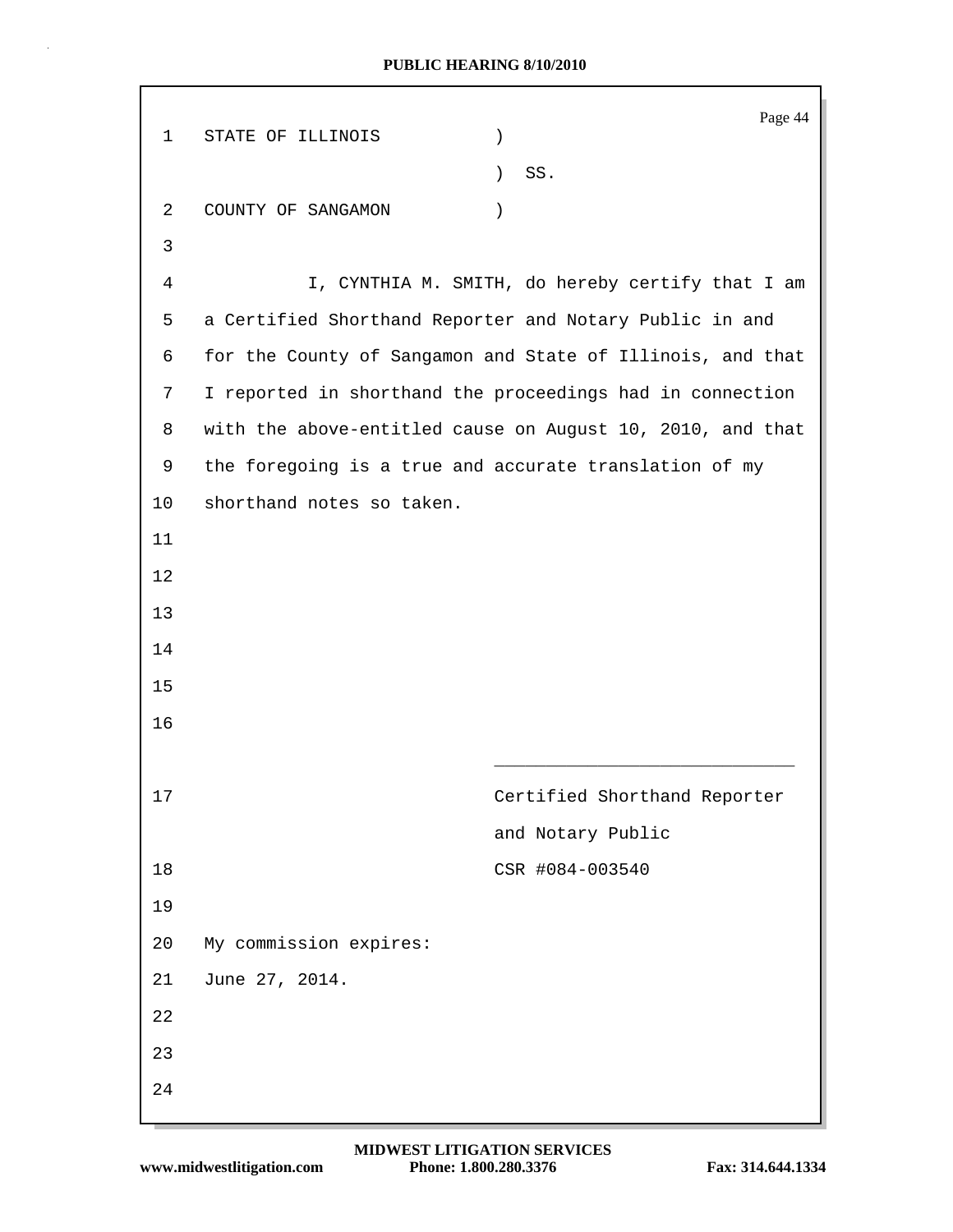Page 45

| A                        | <b>alive</b> 16:21         | asking 28:24              | 32:15 40:21                  | 38:13                      |
|--------------------------|----------------------------|---------------------------|------------------------------|----------------------------|
|                          | allow $14:10$              | aspects 10:17             | belongs 16:8                 | carpet 19:22,23            |
| abbreviated 35:6         |                            |                           | bench $10:15$                | 21:24 27:12                |
| about 21:7 22:18         | allowed $11:1,4$           | asset 17:2                |                              |                            |
| 25:15 26:2 27:11         | 33:15                      | <b>Assistant</b> 1:18 2:3 | benefit $11:14$              | carpets 27:7               |
| 27:14 28:14,20           | allows 32:23               | 3:3,6 5:23 6:4,9          | <b>Bert</b> 1:17 3:6         | carrier 14:1 16:9          |
| 29:1 38:14 40:9          | almost 38:3                | 6:17,18 7:3,12,15         | <b>best</b> 36:12            | 18:22                      |
| above 9:2,5,12           | along 17:24 22:1,23        | 15:3,9 17:11 20:5         | <b>between</b> 6:16 10:1     | carriers 16:8              |
| above-entitled 44:8      | already $3:13,17$          | 23:18 30:1 31:7           | 19:20,21                     | case 35:22                 |
|                          | 6:10 7:4 18:15             | 31:21 32:2 34:1           | beyond 30:17 41:20           | categories 7:20 8:17       |
| absolute 30:22           | 21:7 40:9                  | 34:19 36:14,17,21         | <b>Bill</b> 1:19 2:3 5:15,22 | 28:1                       |
| absorb $12:7$            | alternative 12:20          | 37:5,8 39:12              | 5:23 6:1,4 29:8              | <b>Catherine</b> 1:16 5:12 |
| accept 13:23 19:10       |                            |                           |                              |                            |
| accepting 14:3           | 13:21                      | 42:21                     | 37:17 38:14                  | 26:13 34:19 38:9           |
| accurate 44:9            | although 20:12             | <b>Associated 7:23</b>    | bipartisan 33:3              | 43:5                       |
| across 5:14              | always 23:12 25:5          | assume $42:12$            | bit 10:16 30:5,6             | cause 44:8                 |
| act 3:12 4:23 5:6        | amended 5:1                | assuming 35:15            | 36:23 42:2,10                | central 22:22              |
| 9:24 32:12               | America 24:15              | attaching 14:7            | 43:2                         | certain 13:13              |
| actual 5:7 7:9,17        | amount 21:15,20            | attempting 16:11          | board 1:20 4:4 5:4           | certainly 10:17            |
| 9:14                     | 23:4 25:10 29:5            | 42:16                     | 5:10,20 6:7 9:22             | 15:17 19:12 22:8           |
|                          | 42:11                      | attend 29:14              | 10:7,13,13 11:3              | 24:10 25:9,14,19           |
| actually 4:18 9:18       | amusement 1:3              | attendance 3:16           | 13:10,21 20:8                | 26:2 36:23 39:12           |
| 16:9 23:22 28:7          | 3:11 4:23 5:3,6,10         | attention 3:4             | 21:5,6 22:7 23:3             | certified 18:17,19         |
| 29:11                    |                            |                           |                              |                            |
| add 23:20 26:6           | 8:11,15 9:7,8              | attractions 5:5 8:11      | 28:23,24 29:12,15            | 44:5,17                    |
| added 7:20,24 8:3        | 11:21 14:6,20              | 8:15 9:8,8 28:3           | 29:16,17,21 32:5             | certify 44:4               |
| 8:17                     | 23:9,23 24:17              | <b>August</b> 1:8 11:17   | 32:8 34:7,7,8,10             | chair 22:2 26:5            |
| addition 32:22           | 34:6 36:9                  | 14:16 44:8                | 34:22,23 35:9,11             | 27:13,18 34:6              |
| additional 19:19         | Andalusia 17:17            | availability 34:22        | 35:22 36:17 38:6             | 40:12,14,14,18,18          |
| 20:16 32:24 33:20        | annually 18:24             | available 3:12            | 39:1 43:4,5                  | chairs $41:3$              |
| address 20:10            | <b>another</b> 20:18 22:21 | avoid 18:13 23:1          | board's 4:11 9:23            | chance 38:9                |
| addressing 34:20         | 24:20 29:16,17,24          | aware 17:5 22:6,9         | 27:22 32:10 33:5             | change 4:8 5:8 7:22        |
|                          | 32:23 38:9 40:17           | A.M 1:11 3:2 43:14        | <b>both</b> 25:7 38:24       | 9:10,13 21:7               |
| adjective 15:24          | 41:20                      |                           | <b>bottom</b> 18:2 41:11     | 24:10 35:12 39:10          |
| adjourn 43:11            | <b>ANSI</b> 26:12          | B                         | <b>Bridge 20:7</b>           | changed 8:12               |
| administrative 2:3       | anybody 6:24 7:9           | back 17:8 31:14           | <b>brief</b> 9:19 11:12      | changes 3:10,12 7:9        |
| 3:11 4:24 32:11          | anyone 11:4                | 40:23                     | 14:20 32:21                  | 7:19 8:21 13:5             |
| 33:2 35:2,20             |                            | ball $22:12$              |                              |                            |
| adult 27:24 28:2,5,5     | anything 21:6 26:6         |                           | briefly 4:7                  | changing 41:6              |
| 28:11,16                 | 27:1441:6                  | base 39:13,20,22          | bringing 38:4                | charge 26:5 29:5           |
| <b>Advisory</b> 11:21    | <b>Appeared 2:4</b>        | based 27:3 29:5           | brought 28:23                | 38:17                      |
| advocating 41:21         | append $11:13$             | 33:5 36:10 40:2           | <b>budget</b> 13:11 14:10    | charged 28:9               |
| aerial 8:1,12 11:20      | apply 26:16                | basis $40:23$             | 20:14,17 38:11               | charging 29:2              |
| 12:4 19:21 27:11         | apportion 21:17            | beautiful 30:21           | bunch $22:14$                | check 19:17 34:21          |
| 27:17                    | appreciate 3:23            | 41:15,17                  | burden $12:21$               | checks 24:12               |
| affected 12:12           | 14:15 16:14 20:1           | become 32:14 34:4         | <b>business</b> 12:7 19:9    | <b>Chestnut</b> 13:2       |
|                          | 20:2 23:13 24:7            | <b>bed</b> 21:23          | 25:5 37:2 42:15              | 14:17 15:22 17:1           |
| affecting 16:21          | 25:7,7 26:20               | <b>before</b> 3:24 5:1,7  | businesses $12:12,21$        | 30:13,19 40:14             |
| affirmatively 6:8        | 38:24 39:2                 | 7:10 9:17 10:19           |                              | 41:20,21 42:6,11           |
| 31:7 37:23 42:19         | approach 13:14             | 12:20 28:23 32:20         | $\mathbf C$                  | Chicago 41:13              |
| after 4:19 33:18         |                            |                           |                              |                            |
| 34:24 35:21              | appropriately 4:17         | <b>begin</b> 4:22 10:19   | caliber 18:18                | chime 24:8                 |
| again 4:2,6,22 9:14      | approve 20:18              | 15:14,16 20:20            | California 29:6              | choice 21:10 30:19         |
| 15:9 20:7 28:7           | approved 5:3 19:16         | beginning $10:11$         | called 33:10                 | chooses 11:3 25:15         |
| 32:17,23 40:23           | 33:19                      | begins $9:10$             | calling $34:7,8$             | citizens $41:12$           |
| 41:20 42:3 43:9          | approximate 21:14          | <b>behalf</b> 2:4 16:9,10 | <b>Capitol</b> 1:9 2:10      | clarify 27:6 31:9          |
| <b>agency</b> 10:8 20:13 | approximately 10:6         | 30:9 32:2                 | capture $4:14,15$            | 40:6                       |
| 21:2,12 23:15            | 21:17,21                   | being $3:148:17$          | cards $37:2$                 | classified 19:24           |
|                          | area 15:22 17:2,4          | 18:20 21:7,14             | Carl 2:5 6:22 24:23          | clear 27:20 29:10          |
| 33:17                    | 27:2 30:20 41:15           | 25:16 27:13 31:2          | carnival 1:3 3:11            | climate 17:22              |
| agree 22:10 25:6         | 42:10                      | <b>believe</b> 3:16 5:21  | 4:23 5:3,5,10 10:4           | climb 22:11                |
| 41:23                    | areas 30:21 31:3           | 9:13 11:7 14:24           | 11:20 16:16 20:23            | close 21:21 35:10          |
| alert 25:1               |                            |                           |                              |                            |
|                          | around 35:16               | 24:15 27:1,2,7            | 34:6 35:8 37:11              | closer 40:24               |

**www.midwestlitigation.com Phone: 1.800.280.3376 Fax: 314.644.1334 MIDWEST LITIGATION SERVICES**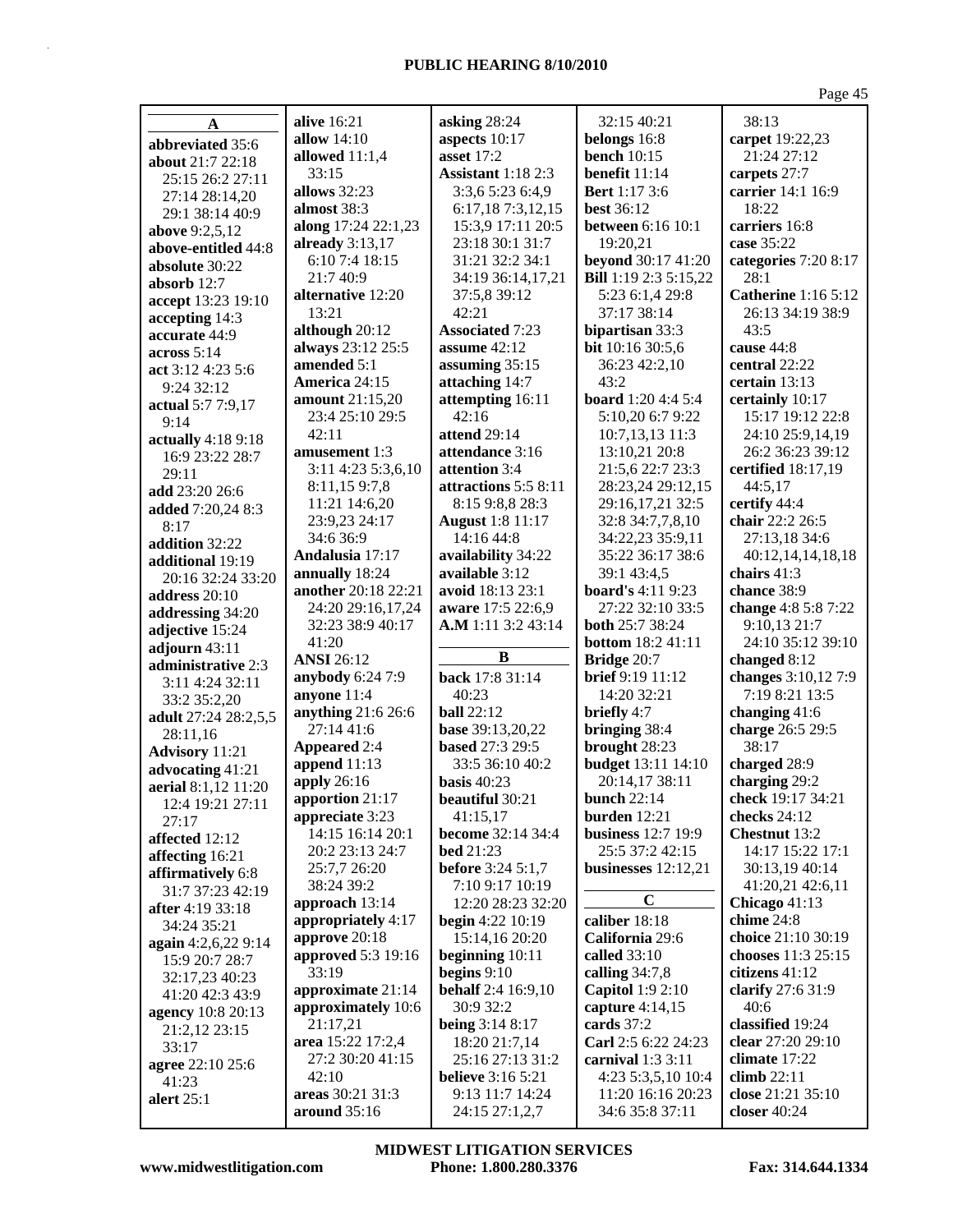|                                  | $9:23$ 17:7 25:10                  | decided 24:18                           | discussion 6:15           | emergency 32:14                     |
|----------------------------------|------------------------------------|-----------------------------------------|---------------------------|-------------------------------------|
| coaster 9:1,3,4,11<br>21:16,21   | 27:22 29:19 32:4                   | decision 34:16                          | 30:15 35:14               | 34:3 35:1                           |
| coasters 8:3,4,19,19             | 32:19 42:14                        | 38:18                                   | distinction 19:20,21      | encompass 18:16                     |
| 8:22,24 16:19                    | considerations 19:6                | decreased 14:15                         | District 11:16 12:23      | encourage 13:20                     |
| 23:6 39:21 40:10                 | considered 27:8                    | deep 17:7                               | 15:20                     | end 5:15                            |
| 41:4,5,5                         | 29:22                              | defies 12:5                             | division 1:3 5:13         | enforcement 10:8                    |
| code 3:11 18:22                  | considering 9:20                   | defined 8:22 9:3                        | 24:23                     | engineer 14:2 18:10                 |
| collect 35:3                     | consistent 8:2                     | definitely 11:4 22:5                    | division's 28:22          | 18:18,19                            |
| Colorado 14:22                   | constituents 16:23                 | definition 8:23 9:6                     | documented 18:23          | enhance 10:8                        |
| come 22:6 23:6                   | consumers 12:22                    | 12:5                                    | doing 18:14 42:18         | enough 36:13 37:13                  |
| 26:15 27:2 38:8                  | continue 24:19                     | definitions 8:24                        | done 3:17 24:13,20        | ensure $23:11$                      |
| comes 16:1                       | 41:14                              | 23:23                                   | 25:1 38:22                | entails 19:14                       |
| coming 4:10 32:13                | contributing 13:18                 | deliberations 42:8                      | doubling $37:18,20$       | entire 24:16 31:16                  |
| 33:23 34:11 38:24                | convention 29:14                   | department 1:3,9                        | 37:21,22                  | equipment 21:8                      |
| 39:7 41:9,12 42:2                | conversation 22:7                  | 2:4 3:7 4:3 5:9                         | Doug 2:2 5:13 11:17       | 22:14 23:16 38:18                   |
| 43:10                            | conversations 16:17                | 9:22 12:19 13:10                        | 13:4 24:7,24 26:6         | 39:24 40:1,5                        |
| comment 4:18 5:2                 | conveyor 22:1                      | 13:20 18:15 19:13                       | 26:21 27:6 40:20          | especially 11:23                    |
| 6:20 9:18 10:18                  | copies 3:12 4:7                    | 27:21 28:8 32:3                         | down 22:22 25:8           | 17:22                               |
| 10:19,24 11:3,15                 | 19:11                              | 33:6,7,16                               | 36:21 43:10               | even 21:10 27:16                    |
| 13:1 15:10 27:19                 | copy 3:13 7:10,13                  | department's 4:12                       | dramatic 31:2             | 30:10 37:16 38:14                   |
| 29:24 32:24 33:15                | 7:16 9:14 19:1                     | 19:9                                    | drive $25:8$              | 38:14                               |
| 34:5 40:20                       | corner 5:19                        | Depending 21:19                         | driver $42:18$            | every 29:15 42:10                   |
| comments 3:10,18                 | Corporation 13:3                   | described 28:24                         | drivers $41:24$           | everybody 3:4,15                    |
| 3:21,23 4:15                     | correct 6:19 21:11                 | designed 9:9                            | Dubuque 30:21             | 4:17 7:12,16 9:14                   |
| 10:23 11:5,10                    | 27:6,9                             | desire 3:18                             | 41:19                     | 10:21 19:18 37:16                   |
| 12:24 15:1,12,13                 | cost 12:7 14:4 21:9                | desperately 20:15                       | due 14:14 30:3 31:4       | 43:9                                |
| 16:5 25:9 29:20                  | 27:1,3,4 39:24                     | detailed 40:3                           | 41:8                      | everybody's 3:4                     |
| 31:24 32:18 33:5                 | costs 19:9 28:9,10                 | detailing 14:8                          | during 3:20 10:18         | 4:15 11:14                          |
| 33:8,8,9,10,13                   | 42:13                              | details 9:15                            | 15:12 29:13 33:6          | everything 41:12                    |
| 34:9 35:11 37:6                  | counties 15:21                     | determine 43:7                          | 33:7,10,12                | evil $11:23$                        |
| 39:1 42:23 43:10                 | <b>County 44:2,6</b>               | device 23:24                            |                           | exact 30:6                          |
|                                  |                                    |                                         |                           |                                     |
|                                  |                                    |                                         | ${\bf E}$                 |                                     |
| commission 44:20                 | couple 7:19 17:18                  | devices 24:3                            |                           | exactly 30:14 39:9                  |
| committee 11:21                  | 20:10 43:3                         | difference 10:1                         | each 8:6,9,10,14,16       | example 10:4                        |
| 20:17 33:1,2,3                   | Court 3:15 11:2                    | 42:13                                   | 8:19,19,20 13:24          | excuse 34:1                         |
| 35:2,19 38:11                    | cover 4:1,2,8,10,11                | different 14:10                         | 29:21 36:9 38:17          | existing 17:22                      |
| companies 23:11                  | 4:13 6:9 11:12<br>31:17            | 21:18 22:2,5,12                         | 38:17,21                  | expect 13:7                         |
| company 20:7<br>42:15            | covered 5:5 26:15                  | director 1:16,18 3:3                    | easy 13:15                | expecting 5:16                      |
| compared 10:12                   | covers 9:13                        | 3:6 5:12,22,23 6:4                      | economic 16:24            | expenses 10:2,6<br>16:13            |
| compensating                     | creating 14:13                     | 6:9, 16, 17, 18 7:3<br>7:12,15 15:3,5,9 | 17:22 30:12 38:2          | experiences 24:9                    |
| 13:12                            | crew 24:15                         | 17:11 20:5,17                           | 40:8,11 41:24<br>42:9,18  |                                     |
| competition 14:11                | CSR 2:12 44:18                     | 22:20 23:18,19,20                       | economics 41:12           | experiencing 28:22<br>expires 44:20 |
| competitive 12:13                | current 24:24 28:17                | 25:20,24 26:23                          | Ed 2:6,7 6:22 7:5         | explains 12:18                      |
| 17:24                            | 28:18                              | 27:5,12,16,19                           | 15:10 17:13,16            | exposure 18:13                      |
| complete 4:21 11:5               | currently 28:1                     | 30:1,3 31:7,9,13                        | <b>Edward</b> 2:7 6:23    | 19:13,23                            |
| 32:6                             | customers 12:8,9                   | 31:21,23 32:2,5                         | <b>Ed's</b> 30:9          | extra 23:12                         |
| completed 7:4 11:6               | 14:13 18:2                         | 33:24 34:1,5,19                         | effective 32:13,15        | extreme 13:11                       |
| 18:11                            | cutting 19:9                       | 34:21 36:3,7,14                         | 33:22 34:4 35:4           | eyes 23:12 24:20                    |
| concern 12:15                    | <b>Cynthia</b> 2:12 44:4           | 36:17,21 37:2,5,8                       | effectively 13:24         |                                     |
| 19:19 26:24 30:22                |                                    | 39:5,12 40:6,9,19                       | efficiently 4:9           | F                                   |
| concerned 13:8                   | D                                  | 42:21                                   | efforts 20:2 39:8         | facing 17:23                        |
| concerns 14:16                   | Dame 2:6,7 6:23                    | disadvantage 12:13                      | either 12:7 30:11         | fact 30:23                          |
| concluded 43:13                  | date 21:18 43:6                    | 17:24                                   | 33:18                     | fair 12:3 20:23                     |
| conduct 9:17                     | dates $34:12$                      | disagree 13:14                          | Eli 20:7                  | 25:20 41:7                          |
| connection 44:7                  | day 30:15 35:10,16                 | discuss 4:2,20 10:17                    | eliminate 14:4            | fairness 23:4                       |
| consider 22:5 34:9               | days 23:7,7                        | 13:5 29:16,18                           | eliminating 13:24         | familiar 21:22                      |
| 34:11 42:8<br>consideration 4:12 | debated 25:23<br>decide 25:5 38:17 | discussed 29:11<br>discussing 29:18     | eloquent 16:4<br>em 30:22 | 23:22<br>families 42:12             |

Page 46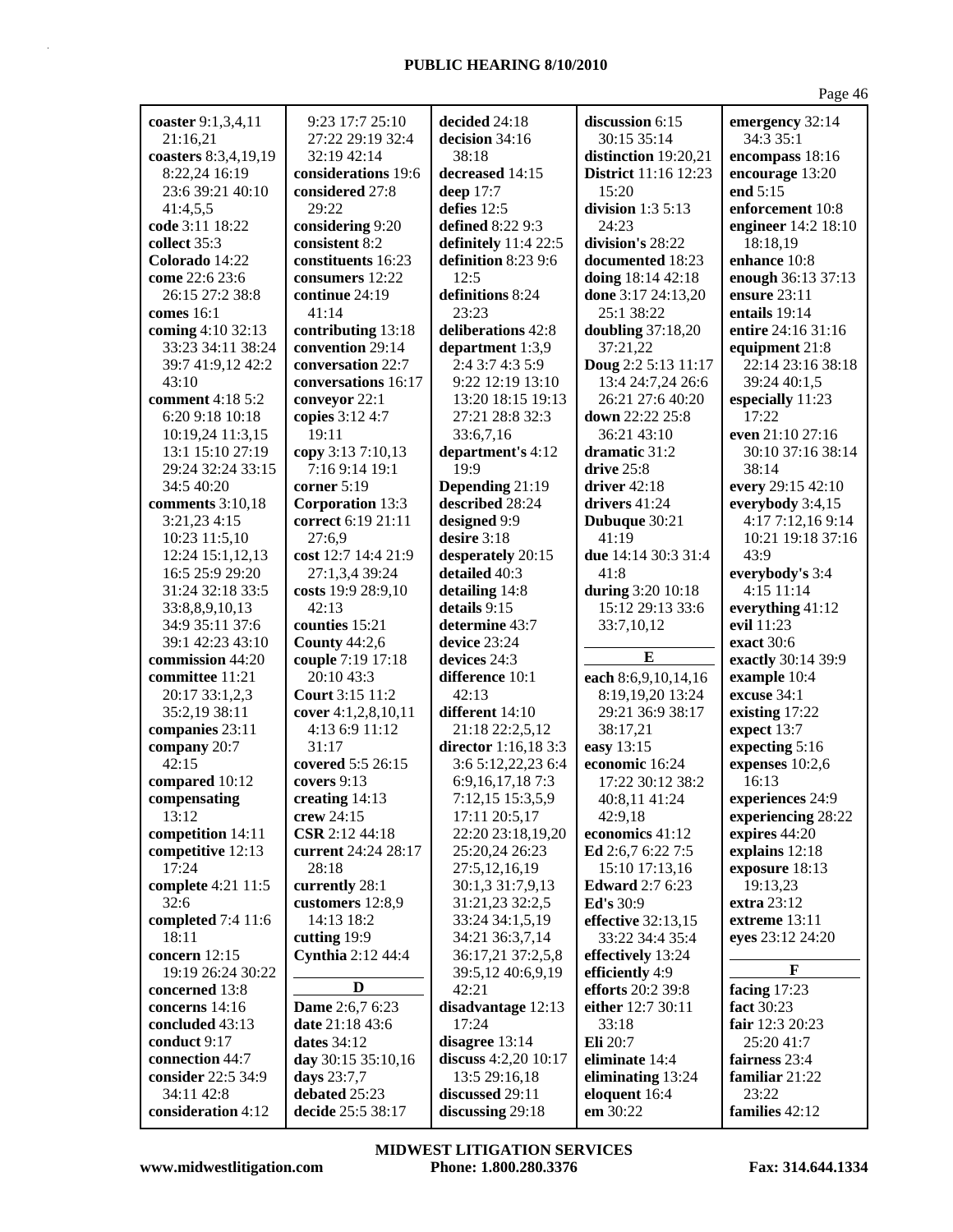| far 4:11 5:15 19:23        | 15:24 17:13,16                         | hanging 16:19                               | 14:21 15:21,22                         | inspection $1:35:4$                           |
|----------------------------|----------------------------------------|---------------------------------------------|----------------------------------------|-----------------------------------------------|
| 21:9 23:3 35:17            | 19:13 20:6,7                           | happen 38:12 42:4                           | 16:24 17:1,2,3,4                       | 7:18,23 8:7,14,18                             |
| 36:9 37:14                 | 28:18 30:14 31:24                      | happened 32:9                               | 17:17 18:4,6                           | 9:21,24 11:19                                 |
| feasible 19:2,18           | 32:6 39:2 41:9                         | 33:10                                       | 20:20 27:17 30:19                      | 12:14 13:24 14:1                              |
| fee 8:1 11:19,22,24        | front $3:16$                           | hard 17:6 20:12                             | 31:1,3 32:11,23                        | 14:4,8 17:19                                  |
| 17:19 30:15 41:16          | frozen $38:10$                         | 22:16 23:1 26:24                            | 37:13 41:18 42:16                      | 18:11,17,24 19:1                              |
| feedback 4:15              | fund 13:19                             | 27:2 35:20 42:17                            | 44:1,6                                 | 19:1,8,11,14                                  |
| feel 17:20 34:15           | funding 16:12 19:7                     | hardship 12:12                              | immediately 29:7                       | 20:15 22:24 23:8                              |
| feels $18:6$               | further 9:15 42:23                     | having 20:21 22:10                          | impact 30:13 42:9                      | 26:7,16 27:4                                  |
| fees 5:4 7:18,22,23        |                                        | 37:12 39:6                                  | impacted 11:24                         | inspections 13:6,23                           |
| 8:4,5,7,14,18 9:21         | $\mathbf G$                            | headed 34:16 35:18                          | <b>implore</b> 16:2,2 17:6             | 14:6,21 16:15                                 |
| 9:24 10:5,12,14            | G2:8                                   | heads $34:14$                               | impose 12:11                           | 18:8, 14, 18 19:3, 5                          |
| 12:14 14:7,8,11            | Galena 17:2 41:14                      | hear $4:189:18$                             | inappropriate                          | 19:11,17 23:14                                |
| 14:12,21 16:18             | game 22:12                             | 10:21 20:6 40:13                            | 17:21                                  | 24:5,19                                       |
| 17:23 18:1 20:14           | general 13:19                          | 40:16                                       | include 28:11                          | <b>inspector</b> 2:2,3 5:16                   |
| 20:15 21:2 28:2,8          | generated 10:2                         | heard 4:17 32:18                            | included 22:17                         | 10:9 14:5 16:10                               |
| 29:2 31:5 36:10            | generators 16:24                       | <b>hearing</b> $1:5,8,3:1,8$                | <b>includes</b> 9:10 15:20             | 20:16,18 22:21                                |
| feet 9:1,1,4,11            | gentlemen 15:19                        | 3:9 4:3,13,21,22                            | 23:24                                  | 23:12 29:6 38:9                               |
| felt 21:20 38:6,12         | getting 22:22                          | 5:1 6:22 9:17                               | increase 5:4 9:24                      | 38:19 40:4                                    |
| few 6:11 10:20             | give 3:24 17:7 32:21                   | 14:16 33:14,14,16                           | 10:7 12:1,3,6,11                       | <b>inspectors</b> 16:5 17:8                   |
| 12:24 42:1                 | 34:14 36:18 37:3                       | 34:24 38:24 39:2                            | 12:19 13:12 14:12                      | 19:7 20:19 21:7                               |
| fewer 41:2,3               | 38:8,10                                | 39:6 43:11,13                               | 15:24 16:18 17:21                      | 22:21 24:16 26:11                             |
| figure $38:16$             | given 21:18 28:8                       | heat 21:19                                  | 19:16 25:10 30:5                       | 40:20                                         |
| file 34:2 35:1 36:3        | 33:1                                   | height 9:2                                  | 30:7,8 31:1,10,17                      | instance 26:4                                 |
| filed 24:21 32:15          | giving $22:19$                         | held 1:8 5:1 6:15                           | 31:19 38:15 40:10                      | insurance 16:8,9                              |
| filing $34:3$              | glad 39:6                              | 33:14                                       | 42:3,4                                 | 18:16,22 23:11                                |
| finalized 32:20            | go 4:7 9:17 13:19                      | helped 28:21 31:17                          | increased 8:8,10,11                    | intend $22:16$                                |
| financial $11:23$          | 20:17 22:10 28:6                       | her 38:11                                   | increases 7:17 9:20                    | intended 21:2,3                               |
| financially 38:3           | 28:7,18 29:11                          | high 18:18                                  | 11:19,22,24 12:3                       | 37:10                                         |
| find 13:21 26:24           | 30:14,16 32:10                         | higher 18:1 29:2                            | 17:20 32:12                            | interest 18:19                                |
| 41:22                      | 34:18 40:20,22,23                      | 42:7                                        | increasing 8:15                        | interested 12:17                              |
| fines $10:5$               | 41:14,19                               | highest $9:2,4,11$                          | incurred 10:5                          | interject 39:11                               |
| fingernails 16:20          | goes 23:3                              | highly 17:8,9 30:8,8                        | independent 18:10                      | intermediate 8:4,19                           |
| first 5:8 7:17,18,22       | going 4:1,2 7:17                       | 41:22                                       | 18:17,23                               | 8:22,24 41:5                                  |
| 11:11,15 18:5              | 8:14 12:9 22:16                        | him 5:17 29:8 38:15                         | <b>Indiana</b> 26:4                    | internally 36:8                               |
| 28:4,5 33:11 38:8          | 27:9 30:16,19,20                       | hire $10:9$                                 | indicate 26:21                         | introduce 5:8 25:19                           |
| fiscal 35:4                | 30:21 37:15 38:12                      | hiring $17:7$                               | <b>indicated</b> 6:11 8:4,5            | introduction 4:3                              |
| five 15:21 20:19           | 40:13 41:13 42:5                       | history 4:11 9:19                           | indicates $6:19$ 15:2                  | <b>invasive</b> 17:9 30:8                     |
| <b>Flags</b> 24:14         | 42:6                                   | 10:16                                       |                                        | 41:22                                         |
|                            |                                        |                                             | 23:14 37:7<br>individuals 7:4          |                                               |
| folks 16:17 20:2<br>42:9   | gonna 37:15                            | <b>hold</b> 10:22<br><b>honest</b> 25:16,18 | 11:10 30:18 33:15                      | <b>involved</b> 27:3 29:1<br>Iowa 14:21 30:21 |
|                            | good 3:3 6:2 19:8<br>23:13 24:18 36:13 | hope 35:7,9,17 43:3                         |                                        | 41:19                                         |
| following 6:21             |                                        | hoped $34:23$                               | industry $14:3,7$<br>37:10,11,11 41:22 | issue 19:7 29:17,18                           |
| 34:24 35:15<br>force 20:23 | 37:14                                  |                                             | <b>inflatable</b> 8:15 28:1            | <b>issues</b> 14:10 26:15                     |
|                            | grabs 41:6                             | hopeful 10:7                                |                                        |                                               |
| foregoing 44:9             | grade 9:2,5,12                         | hoping $36:2$                               | 28:3,6,12                              | items $20:11$                                 |
| form $11:6 18:1$           | great 24:15 26:22                      | hour 1:10 39:22                             | inflatables 28:18                      | $I-9041:13$                                   |
| forms $7:5,7$              | 42:15                                  | hours 39:19,20                              | information 2:4                        | $\mathbf J$                                   |
| forth 32:11                | ground 4:13,16                         | housekeeping 36:8                           | 5:18 12:17 26:1                        |                                               |
| forum 39:10                | 10:20 22:2,12                          | huge 18:19 20:21,22                         | 40:3                                   | J 2:6 6:23 13:1                               |
| forward 29:23              | group 13:13                            | hurt 37:10,15,16                            | insignificant 31:10                    | 14:17                                         |
| four 17:5 20:21            | guess 15:7,8 20:21                     | 38:15                                       | 31:12                                  | <b>Jacobs</b> 11:16 12:23                     |
| 41:24                      | 22:19 23:17 34:13                      | I                                           | <b>inspect</b> 21:8,13,15              | <b>Januari</b> 2:4 5:19                       |
| frame 34:13                | 36:12                                  |                                             | 22:11 23:5 24:2                        | <b>January 9:22 10:13</b>                     |
| from $5:14,206:22$         | Gurnee 16:18,19                        | idea 39:23                                  | 27:2 39:23 40:4                        | 27:21 29:12 31:14                             |
| 7:6 8:9, 10, 11, 13        | guys 26:22                             | identify 11:1                               | inspected 20:24                        | 35:5                                          |
| 8:14,16 10:2,14            | $\mathbf H$                            | <b>ILCS</b> 23:22                           | 23:10                                  | <b>JCAR</b> 32:20,21                          |
| 11:10,15 12:4              |                                        | Illinois $1:2,8,10$                         | inspecting 18:9                        | 33:1,1,4,9,13,14                              |
| 13:1,9 14:9 15:10          | hands $25:13$                          | 2:10,12 3:7 14:14                           | 23:15 24:10 40:12                      | 34:3 36:3                                     |

**www.midwestlitigation.com Phone: 1.800.280.3376 Fax: 314.644.1334 MIDWEST LITIGATION SERVICES**

Page 47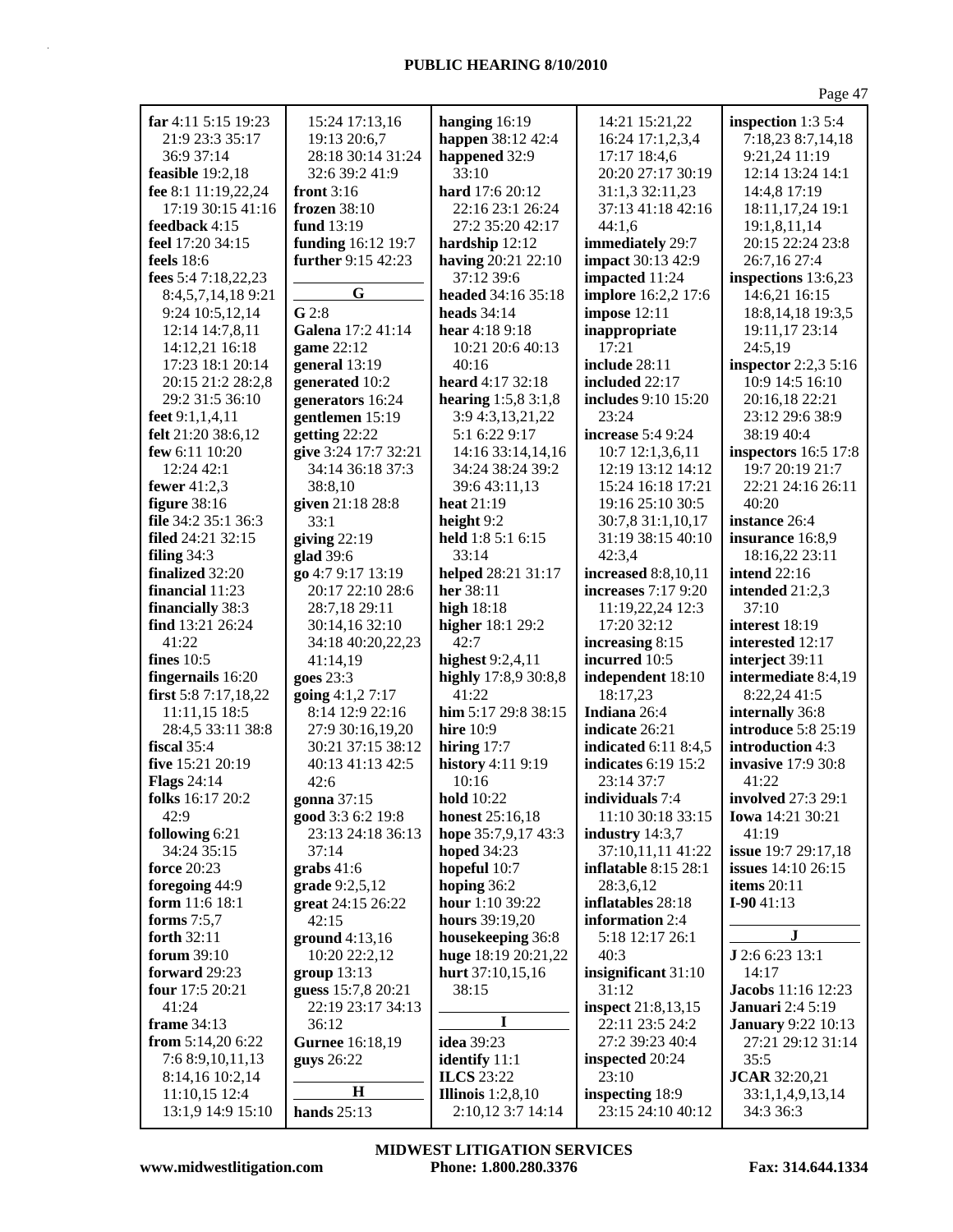|                                   |                                |                                       |                                  | Page 48                              |
|-----------------------------------|--------------------------------|---------------------------------------|----------------------------------|--------------------------------------|
| Jim 2:8 6:7 7:5                   | larger 13:16 14:14             | LLC 14:18                             | 41:8                             | months $34:11$                       |
| 40:12                             | largest 15:22 17:4             | <b>local</b> 12:21                    | maybe 23:7 29:1                  | moratorium 19:15                     |
| job 26:22                         | last 9:13 10:11                | location 43:7                         | 30:10 34:14                      | more 9:1,4,9,15                      |
| Joiner 2:3 5:14 15:2              | <b>late</b> 20:23 22:24        | long 20:12 22:13                      | ma'am 31:20                      | 12:10 13:18 19:16                    |
| 15:4 36:1,6                       | later 3:20 9:16                | 36:23 39:23 40:4                      | mean 20:20 26:11                 | 24:15 27:10 29:3                     |
| <b>Joint</b> 33:1 35:2,19         | 10:17                          | 40:14,18                              | 31:10 38:2,21                    | 37:18,20,21,22                       |
| June 29:17 44:21                  | law 21:7,11 23:14              | <b>longer</b> 21:20                   | 41:5                             | 40:3 41:15,17                        |
| just $3:244:7,14,16$              | lay 4:16 10:20 11:8            | look 12:19 17:6                       | means 8:22,24 9:3                | <b>morning</b> 3:3 4:21              |
| 6:12 7:24 10:15                   | learn $40:3$                   | 23:3 26:3 38:20                       | 13:17,21                         | 6:2,37:1                             |
| 10:20,20 11:14                    | least $12:1$                   | 40:12 42:17                           | meant 31:13                      | morning's 3:8                        |
| 15:9 17:18 19:5                   | leave $12:6$                   | <b>looked</b> 20:12                   | measures 33:20                   | most 23:10,10 37:14                  |
| 20:14 22:17,19                    | <b>left</b> 5:13 20:22         | looking 7:10 21:14                    | mechanics 19:22                  | <b>Mountain 13:2</b>                 |
| 23:20 24:16 25:11                 | 41:13                          | 38:19 41:6                            | medium $37:18$                   | 14:18 15:22 17:1                     |
| 25:16 26:8,13                     | legislature 24:9,17            | <b>looks</b> 7:15                     | meeting 3:20 6:7                 | 30:13,19 41:20,22                    |
| 27:14,18,20 31:4                  | 25:4 39:9                      | <b>lose</b> 30:21                     | 9:22 10:13 29:13                 | 42:6,11                              |
| 31:9,14 32:17,18                  | legislatures 33:3              | losing 18:1 30:24                     | 29:15,16,16,17                   | Moving 8:7                           |
| 32:21 36:18 37:9                  | length $42:5$                  | loss $18:3,4$                         | 34:8,8,10,23 35:9                | much 28:17 36:9                      |
| 37:24 38:6,12,16                  | less 9:1,11 19:23              | lost $12:15$                          | 35:22 36:17 43:5                 | 38:20 40:1                           |
| 39:24 40:4,6,8,11                 | 22:13                          | lot 29:19 37:16                       | 43:6                             | <b>Murphy</b> 13:1 14:17             |
| 41:19                             | lesser $14:11$                 | 40:24                                 | meetings 13:10                   | 16:4                                 |
|                                   | let 6:19 25:11 37:9            | lots 28:24                            | 29:12                            | must 11:1,5 18:7                     |
| $\mathbf K$                       | <b>letter</b> 14:19 16:4       | low $10:13$                           | member 11:3 20:8                 |                                      |
| keeping 23:5                      | let's 6:9 30:16 35:23          |                                       | 22:7 39:1                        | $\mathbf N$                          |
| kiddie 8:8 21:16                  | <b>liability</b> 13:3 18:13    | M                                     | members 1:20 4:4,4               | name 3:6,22,22                       |
| 27:24 28:3,6,12                   | 19:13                          | M 1:16 2:12 44:4                      | 5:8,9 29:22 34:10                | 17:16                                |
| 28:17 37:17                       | License 2:13                   | made 19:21 28:13                      | 34:22                            | names $6:12$                         |
| $\mathbf{kill}$ 31:1              | life 26:16                     | 33:2                                  | mentioned 14:19                  | <b>NDT</b> 24:5                      |
| <b>Kimble 2:5 6:22</b>            | lift 11:19 13:5 18:7           | Madison 30:20                         | 20:8 21:23 32:5                  | <b>NDTs</b> 26:12                    |
| 24:23                             | 18:17 19:2,8,20                | magic 21:24 27:7,12                   | 32:19 33:21 42:24                | necessary 11:22                      |
| kind 34:17 35:5                   | 19:22 21:15,21                 | major 8:10 9:6,7                      | 43:5                             | 24:21                                |
| 40:1                              | 22:3,17 23:24<br>27:13 30:15   | 21:16 37:17 39:14                     | Meyer 2:7 6:22 7:6               | necessity 12:18                      |
| know 16:21 21:9,18                | <b>lifts</b> $7:24$ 12:4 16:16 | majority 16:6                         | 15:5,6,7,10 17:13                | need 7:10 16:15<br>20:15 30:24 32:10 |
| 21:18,22 22:7,9<br>22:18,20,23,24 |                                | make 3:21 4:14,16<br>10:20 11:3 24:19 | 17:16,16 21:24<br>26:21,24 27:14 | 34:14 35:4                           |
| 23:9 24:4,9,14                    | 17:20 18:9,21<br>21:11 24:2,11 | 24:20 27:20 28:21                     | 34:13 36:13 39:3                 | needs 23:8 25:22                     |
| 25:4,5,9,12 26:2,4                | 26:5 27:10,11,18               | 29:10,24 30:5                         | 40:8,11 41:1                     | neighboring 12:13                    |
| 27:6,23 28:14                     | 28:12 29:14 30:7               | 31:16 33:21,22                        | <b>Michael 13:1 14:17</b>        | 14:13 18:2,8                         |
| 29:2,7 30:9,9,10                  | 39:20 40:10,12,14              | 34:5 40:17                            | 14:19                            | never $21:3$                         |
| 30:12,14,18,23                    | 40:14,18,18                    | making 4:6,10,24                      | Michigan 14:22                   | new 7:20 8:17 10:9                   |
| 34:16,21,24 35:7                  | lightly 29:11 38:23            | 5:3 6:10 7:9 9:14                     | middle 35:7                      | 13:8 14:23 16:18                     |
| 35:16,16,20,21                    | like $3:244:165:8$             | 18:21 32:11 39:10                     | <b>MIDWEST 2:9</b>               | next 4:20 8:7 13:1                   |
| 36:11,22 37:9,13                  | 6:6 7:15 10:19,24              | 39:16                                 | might 5:16 13:7                  | 17:13 20:6 42:24                     |
| 37:16,18,19 38:3                  | 11:11,14 15:5,14               | manager 2:2 5:13                      | 19:2 33:19 41:3                  | 43:3                                 |
| 38:11,13,14,17                    | 15:16 17:14 20:10              | 24:24                                 | <b>Mike</b> 11:16 12:23          | night 29:13                          |
| 39:1 42:4,12,16                   | 21:24 22:17,24                 | manual 25:2                           | 42:4                             | Nods 6:8 31:7 37:23                  |
| 42:17 43:6                        | 26:8 29:6 32:3                 | many 17:3,3 24:14                     | miles 17:3 41:14,20              | 42:19                                |
| knowing 38:15                     | 41:21 43:9                     | 24:15                                 | mind 16:1 23:5                   | nominal 12:14                        |
|                                   | Limited 13:2                   | <b>Marcia</b> 2:3 5:14                | 34:20 35:12                      | 41:16                                |
| L                                 | line 18:2 22:23 35:6           | 15:3 27:6 35:23                       | mine $7:14$                      | none 37:10                           |
| L2:7                              | 41:11                          | marked 15:1                           | Minnesota 14:22                  | normal 34:2                          |
| Labor 1:3,9 2:4 3:7               | list 6:19,24 14:20             | marking $10:15$                       | minutes 11:1 13:9                | <b>north</b> 22:22                   |
| 5:9 13:20 18:15                   | listed $8:23$                  | Matt $2:2$                            | Missouri 14:22                   | Northwest 16:24                      |
| 19:13 28:8 35:10                  | listen $20:1$                  | matter 12:20 38:7                     | <b>modest 31:19</b>              | 17:3 30:19 42:15                     |
| 35:16                             | lists $8:12$                   | may 13:14,17 14:10                    | modifications 33:21              | northwestern 15:21                   |
| <b>Ladies</b> 15:19               | <b>LITIGATION 2:9</b>          | 14:12 20:22 21:19                     | <b>modified</b> 9:6 33:19        | <b>Notary 44:5,17</b>                |
| large 8:4,20 9:3                  | <b>little</b> $10:16\ 27:2$    | 23:6,20 26:18                         | money 19:5 30:24                 | notes $44:10$                        |
| 12:21 21:21 28:2                  | 29:2 30:5,6 36:23              | 29:14,16 33:16                        | 35:3 38:4                        | nothing 19:15 41:17                  |
| 28:13 40:10                       | 42:2 43:2                      | 34:15 35:20 40:6                      | month 35:10,17                   | notice 32:24 33:11                   |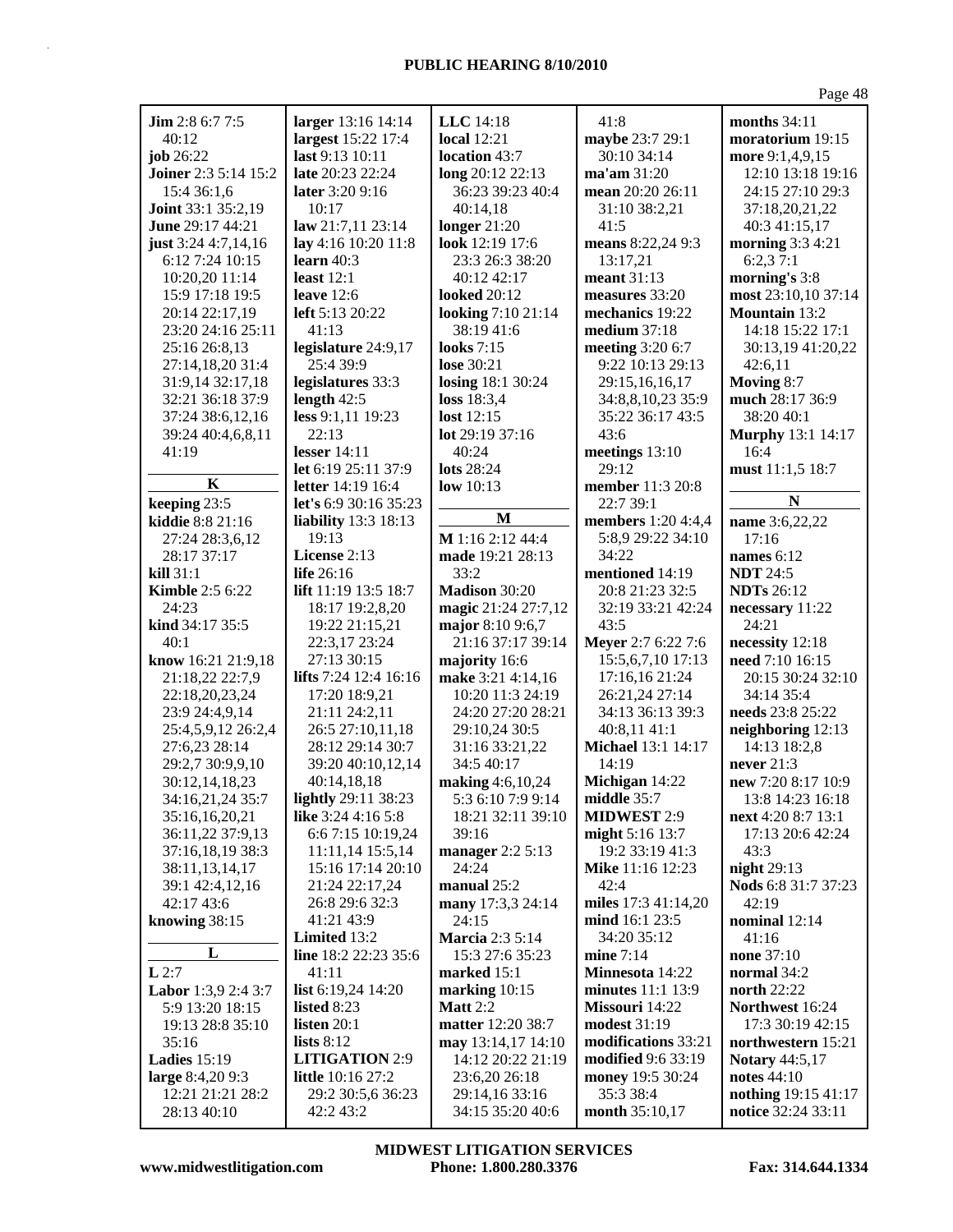|                         |                           |                       |                         | Page 49                   |
|-------------------------|---------------------------|-----------------------|-------------------------|---------------------------|
| 33:12                   | 32:12 33:22 35:3          | 14:7,8                | professional 14:2       | real $3:4$                |
| notifying 34:10         |                           | permits 13:6,13,15    | program $10:2,3,4,6$    | realistically 41:2        |
|                         | organization 13:7         |                       |                         |                           |
| November 36:5           | organization's 3:22       | personal 22:14        | 10:7 36:8               | really 31:2 35:20         |
| <b>Number</b> 18:13,15  | originally 34:23          | personally 38:15      | proposal 32:10,20       | 38:22 39:6 40:14          |
|                         | other 5:16,21 7:19        | perspective 10:15     | 32:22 33:4,5            | 41:7                      |
| $\mathbf 0$             | 10:12,14 12:2,24          | pertinent 14:9        | 35:13                   | reason 12:2 24:11         |
| obligation 16:7         | 13:18,22 14:5             | piece 23:17 38:18     | proposals $4:12$ 13:8   | 29:4                      |
| obscene 16:1            | 18:5 19:6 23:9,24         | place 10:14 23:8      | proposed $3:105:2$      | reasonable 11:22          |
| obviously 15:21         | 24:3,4,5 25:24            | places 12:12          | 9:23 11:20 12:2         | 12:3,5                    |
| 26:1                    | 26:2 27:5,19 29:7         | placing 12:20 27:1    | 13:5 17:19 27:21        | reasons 22:19             |
| off 6:14                | 31:24 37:5 42:7           | Plaza 1:9 2:10        | 27:21 28:4 31:14        | <b>receive</b> 3:10 32:8  |
| offhand 36:22           | out 4:16 10:20 11:8       | please 3:21 17:8,8    | 35:1                    | received 11:9,15          |
| <b>Officer</b> 2:4 5:18 | 19:8,17 25:5 36:4         | 42:14                 | protective 22:14        | receiving 5:2             |
| offset 10:1             | 36:9 37:13 38:16          | point 3:20 5:17 9:2   | provide 9:18 10:15      | recognize 6:6 16:14       |
| <b>often</b> 11:22      | 40:22,23 41:12            | 9:4,11 21:4 23:2      | 10:23,24 11:5           | 16:20                     |
| Oh 5:23 6:18            | 42:15                     | 30:4 38:10            | 26:9 33:12              | recognized 4:17           |
| Okay 7:8 8:21 13:1      | over 5:19 15:23           | Portage 41:15         | provided 19:20          | 10:23                     |
| 17:16 27:14 31:21       | 16:1,13 30:7              | portion 28:13         | 29:21,21 35:12          | reconsider 16:3           |
| 32:2 37:1               | oversee 24:18             | position 10:10 18:7   | 39:9 43:4               | 22:8 31:5                 |
| Old 1:9 2:10            | overview 4:1 32:21        | 25:14                 | provision 23:21         | reconsidering 22:15       |
| once 4:20 32:6,15       | <b>owner</b> 36:9         | positions 18:12       | public 1:5 2:4 3:8,9    | record 6:15 15:10         |
| 43:7                    |                           | post 32:8             | 4:14,18,24 5:2,18       | 40:6                      |
|                         | ${\bf P}$                 |                       |                         | recorded 3:15 10:21       |
| one 1:9 5:16 13:22      |                           | posted 43:3,7         | 10:24 11:3 14:16        |                           |
| 16:23 18:13 19:6        | packets 36:5              | potential 12:15       | 29:13,15 32:9,24        | refer 9:15                |
| 19:19 20:11,19          | paperwork 24:21           | pounds 9:9            | 33:13,15 38:7           | reference 3:13            |
| 21:12 23:7 24:24        | paralyzed 38:3            | prepared 32:7         | 39:6,9 43:11 44:5       | reflected 3:22            |
| 28:2,2 29:12 30:4       | park 15:11 24:17          | prerogative 25:21     | 44:17                   | regard $21:5$             |
| 30:11 31:15 35:13       | 37:11                     | 34:7                  | publication 32:22       | regarding $5:2$ 17:19     |
| 36:23 38:16 42:1        | part 3:10 11:9            | present 1:15 2:1 4:5  | pulled 22:22            | 25:10                     |
| ones 18:20 20:11,22     | 15:20 18:14 29:4          | 5:9,11,17 6:7,12      | purpose 3:9 4:2,22      | region 10:9               |
| 42:10                   | particular 17:20          | 6:21 9:19 10:16       | 39:5                    | Register 32:23            |
| only 7:6 10:5 11:8      | party 13:23 14:3          | 11:10 17:14 26:14     | push 42:9               | <b>Registration 11:6</b>  |
| 12:11 14:24 15:13       | 16:5 17:7 18:10           | 31:24                 | pushing 14:13           | regular 22:17             |
| 15:24 16:15,24          | 18:17 19:4,10,17          | presented 34:9        | put 17:23 18:7,8        | regulates 26:4            |
| 17:4 20:21 23:6         | 21:6 23:10,12,13          | president 13:2        | 20:3 22:14 29:8         | reiterate 26:9,13         |
| 26:24 27:19 28:1        | 24:5,12 25:11             | 14:17                 | 42:2,14                 | 32:17                     |
| 33:15 34:2 35:13        | 26:11,16                  | pressure 20:22        | putting 16:7 20:21      | relatively 10:13          |
| 41:21,24                | pass 12:8 17:24           | pretty 4:8,8 11:12    |                         | relief 40:8,11            |
| onus 42:2               | passenger 9:9             | previous 12:11        | $\bf{0}$                | relieving 16:6            |
| open 20:23              | past 24:23,23             | 13:10                 | questions 10:22         | remove 19:12              |
| operating 10:2          | Patty 1:19 5:20 20:6      | <b>Price</b> 2:6 6:23 | 28:24 36:15             | report 19:2               |
| operations 40:24        | 20:8,9 23:18              | prices 18:1           | quick 3:5 4:1           | reported 44:7             |
| operator 36:10          | 28:24 37:8                | pricing 34:15         | quickly 7:8             | <b>Reporter 3:15 11:2</b> |
| 37:18                   | pay 12:9 14:7 36:10       | probably $40:3,13$    | quite 11:22 28:17       | 44:5,17                   |
| operators 14:12         | 37:20                     | 43:1                  |                         | reports 19:12 24:6        |
| 35:8 36:5               | people 6:11,21 17:3       | problem 13:22         | $\bf R$                 | represent 16:23           |
| opinion 26:18 31:3      | 38:13                     | 14:14                 | rain 37:13              | <b>Representative 2:8</b> |
| opportunity 32:24       | per 9:9 39:14             | problems 24:22        | raised 28:9,15,19       | 6:6,87:515:15,16          |
| opposed 21:15           | percent 12:10 17:21       | procedures 32:12      | <b>rate</b> 13:5,8 17:9 | 15:17,19 17:12            |
| opposition 11:18        | 30:7                      | 34:17                 | 28:18 38:4              | 25:14,18,22 26:14         |
| option 19:18 28:5       | perception 13:16          | proceed 5:7 29:22     | rates 39:13             | 26:17,20 29:24            |
| 28:11,16                | <b>perhaps</b> 19:7,15    | proceeding 32:13      | <b>Rathbun</b> 2:2 5:13 | 30:1,3 31:8,12,20         |
| options 9:23 12:7       | <b>period</b> 10:18,19    | 42:24                 | 11:17 26:8,18           | 31:22 36:20,22            |
| 27:22,23 28:4,23        | 33:10                     | proceedings 3:14      |                         | 37:1,4 39:4 40:15         |
|                         |                           | 44:7                  | 27:9,18 40:22           |                           |
| 31:14                   | periodically 24:7         |                       | read 3:19 4:6 6:12      | 41:8,11,19 42:20<br>42:22 |
| oral 6:12 11:5 15:12    | permanent 35:1            | process 4:24 11:9     | 9:7 11:11,14 15:6       |                           |
| 15:14 17:13             | <b>permit</b> 5:4 7:18,22 | 32:7,11,21 33:7       | 15:6,7,7,8              | requesting 19:11          |
| order 19:12,16          | 7:23 8:5 9:21 10:8        | 33:18 34:2            | reading 13:9 15:11      | require 18:10 19:1        |

**www.midwestlitigation.com Phone: 1.800.280.3376 Fax: 314.644.1334 MIDWEST LITIGATION SERVICES**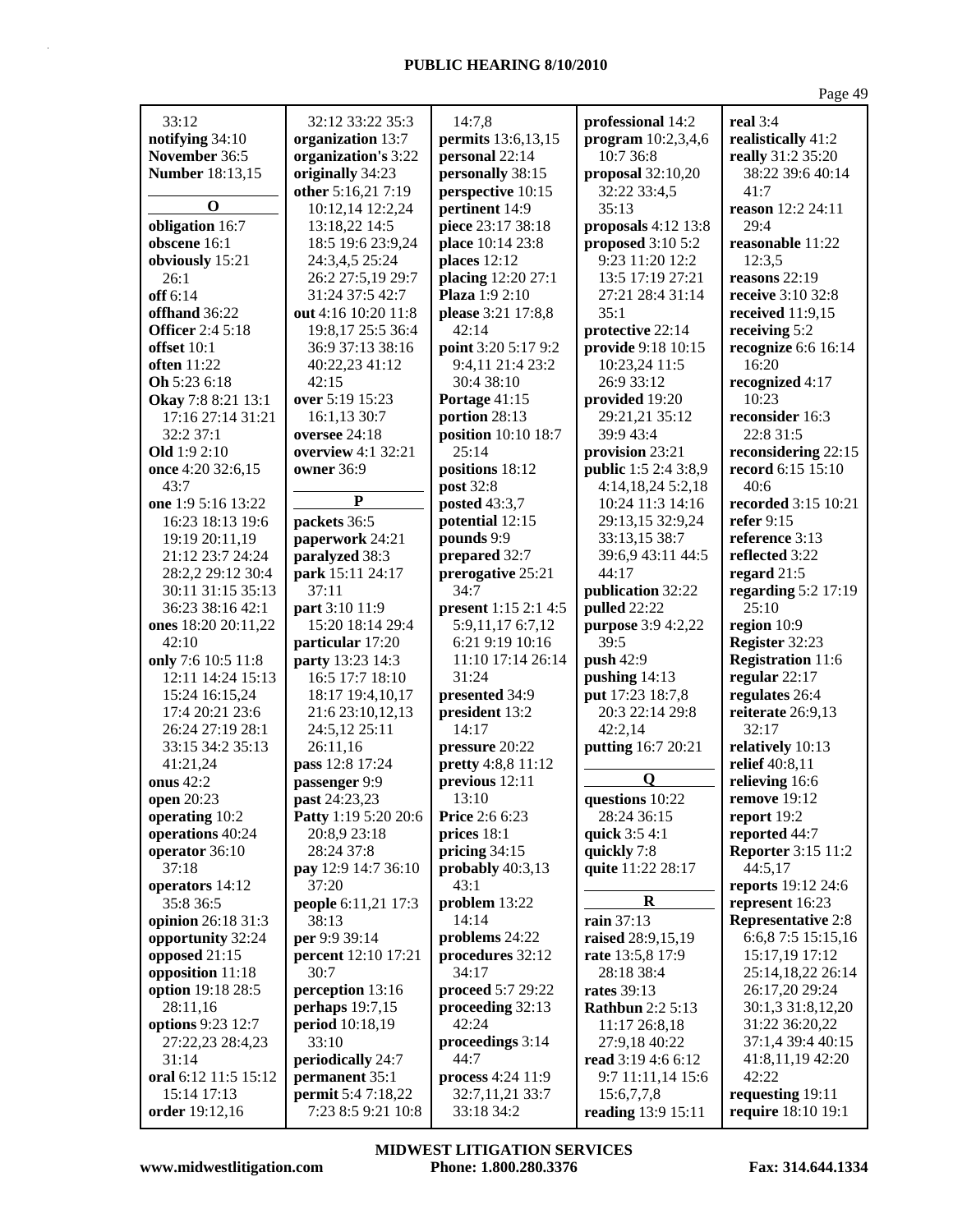| 24:5 40:20              | 31:7,21 32:2 34:1    | seems $16:11$              | 31:3 39:20 40:10         | 42:2 44:1,6                |
|-------------------------|----------------------|----------------------------|--------------------------|----------------------------|
| required 7:19 18:16     | 34:19 36:14,17,21    | self-supporting            | 41:15,22 42:10           | states 10:12,14            |
| 18:23 21:8,12           | 37:5,8 39:12         | 21:3                       | skiers 24:1,3            | 12:14 13:23 14:9           |
| 24:2 26:12              | 42:21                | <b>Senator</b> 11:16 12:23 | small 37:17              | 14:10,13 16:6              |
| requirements 18:16      | Rohman 2:2           | send 23:11 36:4            | Smith 2:4,12 5:19        | 18:2,6,8 19:6              |
| 25:2                    | role 18:9            | 39:17                      | 44:4                     | 21:11 25:24 26:2           |
| requires 4:24           | <b>roll</b> 17:8     | sending 36:9               | snow $24:1,3$            | 29:5,7                     |
| research 19:16 29:8     | roller 21:16 23:6    | sense 36:19                | <b>Snowstar 6:22 7:6</b> | statute 23:21 24:2         |
| resort 13:2 14:18       | room 1:10 42:12      | separate 29:12             | 15:4,11 17:14,17         | 25:3                       |
| 25:1                    | rope 8:1,3,13,18     | September 35:17,23         | solution 13:22           | stay 16:21                 |
| resources 10:9          | 18:24 19:20 23:24    | 35:23 36:1,4,11            | solutions 12:20          | steps 4:20 42:24           |
| respect 23:4 25:13      | 24:3 27:8            | service 26:10              | solve 13:21              | stifle $31:2$              |
| 30:4,23 31:4 41:9       | round 13:15          | <b>SERVICES 2:9</b>        | some 4:13,16 7:20        | still 10:12 14:6 23:8      |
| 42:3                    | rule 4:6,10,24 5:1,3 | set 23:12 24:20            | 10:17 11:9 23:5          | 23:9 28:20,20              |
| respond 33:7            | 6:9 7:9 9:14 32:10   | 32:11 34:11                | 28:21 29:5,8             | 42:1                       |
| response 7:2,11         | 33:19,19,21 35:2     | several 27:22              | 31:17 33:21 35:15        | stream $13:16$             |
| 32:1 36:16              | 39:10                | <b>Shannon</b> 1:16 5:12   | 36:7                     | stricken 8:13              |
| responses 33:13         | rules 4:13,16 7:21   | 5:22 6:16 15:5             | somebody 22:23           | strong 11:18 42:3          |
| responsibility 28:22    | 10:20 11:8 25:3      | 22:20 23:19,20             | somehow 31:5             | strongly 13:14             |
| responsible 18:21       | 32:14,14 33:2        |                            |                          | struck 8:1                 |
|                         |                      | 25:20,24 26:23             | something 22:5,17        |                            |
| 20:11 23:15 38:7        | 34:3 35:1,3,20       | 27:5,12,16,19              | 25:15 33:20 35:16        | structure 34:15            |
| <b>result</b> 7:19 8:21 | running $20:19$      | 31:9,13 33:24              | 35:21 36:11 38:11        | struggled $38:21,22$       |
| revenue 12:15           | ${\bf S}$            | 34:5,21 36:3,7             | 41:3 42:13               | submit $3:18$              |
| 13:16 18:3,4            |                      | 37:2 39:5 40:6,9           | sometime 35:10,10        | submitted 32:20            |
| 28:10                   | Sacia 2:8 6:7,8 7:5  | 40:19                      | sometimes 20:22          | 33:6                       |
| revenues $10:1,7$       | 15:15,16,17 17:12    | share 17:18                | somewhere 22:23          | subsequent 33:13           |
| 13:12 14:15             | 25:14,18,22 26:14    | sheet 3:16 14:8            | sorry 5:23 6:18,19       | subsidize 13:20            |
| review 4:11 7:8,17      | 26:17,20 29:24       | short 4:8 20:19,20         | sound 41:21              | substance 5:7              |
| 9:15 32:9 33:4,4        | 30:2,3 31:8,12,20    | 28:15 40:17                | south 2:10 22:23         | substantial 12:18          |
| 43:1                    | 36:20 37:1,4 39:4    | shorter 21:20 40:13        | southern 10:9            | substantially 22:2         |
| reviewed 10:14 33:8     | 40:15 41:8,11,19     | shortfall 13:11            | <b>Sparks</b> 1:19 5:22  | 42:7                       |
| reviewing 24:20         | 42:20                | 28:13,20,21 31:16          | 6:1,3 37:21,23           | sudden 30:13               |
| 32:6                    | safe 18:21           | 31:18                      | 39:11,13,16,19,22        | suggest 21:1               |
| revise 6:20             | safety 3:12 4:23 5:4 | shorthand 44:5,7           | speaking 30:9            | suggesting $20:13$         |
| ride 1:3 3:12 4:23      | 5:6,10 11:21         | 44:10,17                   | specific 9:15            | suggestion 21:5            |
| 5:3,6,10 8:15           | 26:16 34:6 38:7      | sign $3:15$                | specifically 16:22       | <b>Sullivan</b> 1:19 5:20  |
| 14:20 21:16,16          | sake 30:15           | significant 10:1           | spending 38:4            | 7:14 20:7,10 22:4          |
| 23:23 25:2 27:24        | same 8:8 26:18       | 12:6 16:14 31:1            | spent 39:20              | 37:7,8,9,22,24             |
| 27:24 38:21 39:14       | Sangamon 44:2,6      | significantly 30:17        | <b>Sports</b> 15:11      | 39:15,17,21 40:17          |
| rides 5:5 8:5,6,8,10    | satisfy 25:2         | similar 19:2 41:3          | spot 23:7 29:8           | 41:2,10,17 42:19           |
| 9:6,7,8 16:16           | save 19:5            | 42:11                      | spread 14:8              | summer $40:22$             |
| 20:24 21:8 22:1         | savings $21:10$      | simply 17:6 19:10          | Springfield 1:10         | support 25:16              |
| 23:9,11 24:5,14         | saw 29:4             | since 10:10                | 2:10                     | supported 20:14            |
| 28:2,5,6,7,11,12        | scenario 35:22       | Sincerely 12:23            | SS 44:1                  | sure 3:21 4:14,16          |
| 28:16 37:17,17          | schedule 36:10       | 14:17                      | staff 19:5               | 10:20 18:5,6,21            |
| 39:14                   | scheduled 1:10 35:9  | site 32:9 34:12            | staffing $19:10$         | 24:19,21 25:6,15           |
| right 5:12 6:13 7:7     | 43:6                 | 36:18,2043:2               | start $7:10$ 15:15       | 25:22 26:17 29:10          |
| 7:8 16:7 17:23          | season 13:6 35:8     | situation 38:2             | 22:22                    | 35:13 39:17 42:4           |
| 22:1 23:14 27:23        | second $33:12$       | $\textbf{Six } 24:14$      | started $3:1,24$         | <b>Surely</b> 41:17        |
| 29:9 36:6 40:15         | Secretary 32:15      | ski 6:22 7:6,24 8:12       | state 1:2,9 2:10 5:19    | surface 19:22,23           |
| risk 18:1 19:22         | section 7:20,23 8:7  | 11:19 12:4 13:5,6          | 10:10 11:16,19           | 22:1                       |
| 22:13                   | 8:8,23 23:23         | 15:4, 10, 22 16:16         | 12:23 13:18,24           | surplus 28:8               |
| road 41:14              | see 3:14 5:17,24     | 17:4,13,16,20              | 14:5,14 15:19            | surrounding 14:9           |
| Rodriguez 1:17 3:3      | 16:18 19:17 27:12    | 18:7,9 19:20,21            | 16:6 18:4,6,24           | <b>Szerletich 2:3 5:15</b> |
| 3:6 5:23 6:4,9,17       | 27:14 30:11,23       | 21:11,15,21,23             | 20:20 22:21 23:7         |                            |
| 6:18 7:3,12,15          | 35:11                | 23:24 24:2,11              | 24:16,18 27:17           | T                          |
| 15:3,9,18 17:11         | seek 16:11           | 25:1 27:10 28:12           | 32:16 33:16 38:1         | table 3:17 5:15            |
| 20:5 23:18 30:1         | seem 12:3 13:14      | 29:14 30:7,14              | 38:3 39:24 41:24         | 14:20                      |

**www.midwestlitigation.com Phone: 1.800.280.3376 Fax: 314.644.1334 MIDWEST LITIGATION SERVICES**

Page 50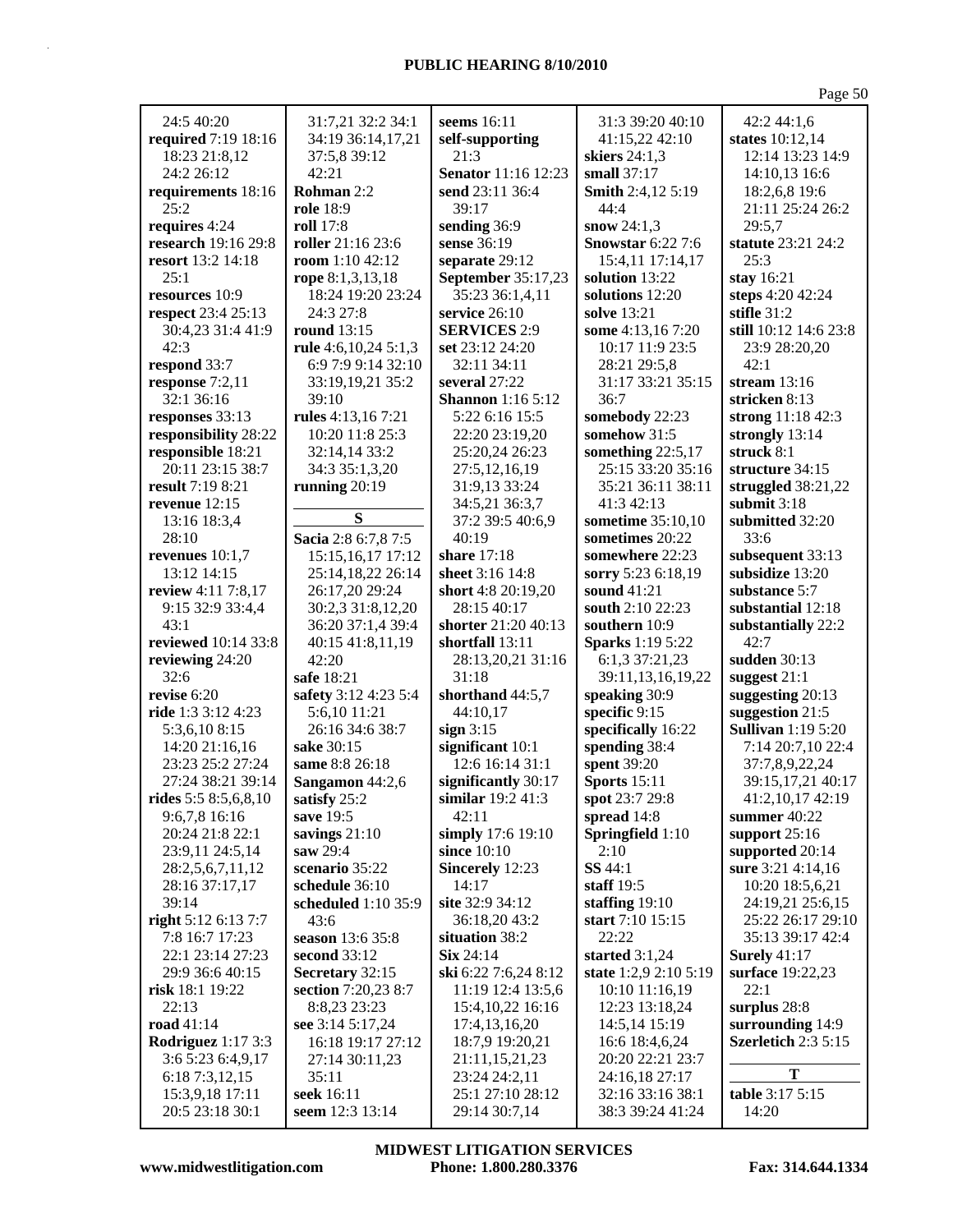|                                    |                                       |                                      |                                    | Page 51                          |
|------------------------------------|---------------------------------------|--------------------------------------|------------------------------------|----------------------------------|
| take 17:6 21:19                    | 21:5 23:10,12,13                      | 16:23 17:2                           | voicing $14:15$                    | work 16:15                       |
| 22:13 23:8 25:9                    | 24:5,12 25:11                         | tried 21:17 39:13                    | vote 35:14                         | working 23:1                     |
| 26:23 29:2 33:20                   | 26:11,16                              | trip $39:8$                          | <b>voted</b> 38:14                 | works 13:19 14:2                 |
| 38:11,20 39:18,23                  | thirdly 19:4                          | true 13:17 44:9                      |                                    | worried 27:11                    |
| 40:4 42:13,17                      | thorough 18:20                        | truly 17:20 18:18                    | W                                  | worse 39:16                      |
| 43:1                               | thoughts 17:18                        | try 20:17 38:9                       | want 3:7 4:14 6:11                 | <b>worst</b> 35:22               |
| taken 19:7 29:19                   | three 8:17 9:23 11:1                  | trying 13:12 16:20                   | 15:6 17:18 24:10                   | worth 22:15                      |
| 32:19 44:10                        | 28:4 29:12 42:7                       | 21:1 22:20 23:3                      | 26:21 27:5 29:10                   | wouldn't 30:11                   |
| takes 21:15 23:5                   | threefold 18:12                       | 34:10 38:8,10,16                     | 31:9 32:17 34:5                    | write 11:18 36:21                |
| 29:6 39:24                         | thrilled 12:1 38:13                   | 38:19 41:7,7                         | 39:17 40:11,13,15                  | writing 33:8                     |
| taking 13:4 16:12                  | through 4:7 13:18                     | turn $41:13$                         | 41:21                              | written 3:18,21                  |
| 18:12 20:1 25:8                    | 31:15 32:10 34:18                     | twice 28:17 40:21                    | wanted 9:18 10:15                  | 11:10,15 14:24                   |
| talked 40:9                        | Thursday 29:13                        | two 7:4,6 12:7 14:24                 | 11:8 27:20,20                      | 15:10,13 32:24                   |
| tall $41:5$                        | tickets $12:10$                       | 18:15 28:1                           | 37:9                               | wrong 21:11 27:7                 |
| target $13:15$                     | tied $25:13$                          | type 39:23 40:17                     | wasn't 22:6 39:8                   | wrote 11:17                      |
| targeting 13:13                    | time 3:19 6:14 13:4                   |                                      | wasted 39:8                        |                                  |
| taxes $13:18$                      | 14:5 17:15 19:8                       | U                                    | way 25:8 26:23                     | Y                                |
| ten 23:7                           | 20:1,3 21:15,20                       | Uh-huh $41:10$                       | web 32:8 34:12                     | Yeah 37:9,22,24                  |
| term $21:22$                       | 23:4 25:8 26:1                        | unacceptable 16:2                    | 36:18,2043:2                       | 40:19                            |
| terms 25:24 26:7                   | 29:3,6 32:4 34:13                     | under 5:5 7:22,22                    | week 13:4                          | year 10:11 12:11                 |
| 28:8 34:22 35:12                   | 35:6,15 37:12                         | 7:24 8:7 9:6,24                      | weekends 37:14                     | 13:15 14:1 15:23                 |
| 35:19 36:8,8                       | 38:20 40:1,24                         | 23:22,23 26:15                       | weeks $43:3$                       | 29:15 32:13 33:23                |
| test 26:12 40:22                   | 42:11 43:2,10                         | undergo 14:1                         | welcome 3:7                        | 35:4 37:14                       |
| testify $33:16$                    | times 11:23                           | understand 16:12                     | well 4:4,22 5:11                   | <b>York</b> 14:23                |
| testimony 6:12                     | today $3:9,204:1,4,5$                 | 27:10 41:9                           | 6:13 7:8 11:13                     | \$                               |
| 10:21,24 15:12,14                  | 4:13 5:1,9,11 9:19                    | understanding 13:9                   | 17:5 22:4,5,15                     |                                  |
| 17:13,14 20:6<br>34:24             | 9:20 10:16 11:11<br>11:18 29:21 30:11 | unfortunate 38:1<br>unit $9:9$       | 25:22 26:12 29:1                   | \$100 28:12                      |
| Thaddeous 2:6 6:23                 | 31:24 32:4,6,7,9                      | unlikely 12:8                        | 30:5,17 32:2,14                    | \$1058:10,11,18                  |
| <b>thank</b> 13:4 15:17            | 32:18 34:9 42:14                      | unnecessary 25:6                     | 33:9,9 36:18<br>37:12,20 38:15     | \$130 39:15<br>\$138,600 10:5    |
| 17:10,11 20:4,5                    | 43:9                                  | <b>until</b> 10:23                   | 41:2 42:5,23                       | \$150 28:16 31:15                |
| 23:18 26:20 31:6                   | today's 3:14 6:7,21                   | unusual 24:22                        | went 31:14                         | 39:14,17                         |
| 31:8,21,23 32:3                    | 34:24 43:11                           | use $14:5$                           | were 7:19 17:24                    | \$200 28:7,11                    |
| 39:3,4 42:21 43:9                  | told 39:19                            | used 16:5 23:24                      | 21:14 23:3 24:19                   | \$200,000 28:14                  |
| 43:12                              | tolerant 12:1                         | 24:3                                 | 26:14,15 27:8,9                    | \$25 $8:5,9,16$                  |
| their 12:8,10 16:10                | top $16:1$                            | usually 11:24                        | 27:10,23 28:21                     | \$262,125 28:19                  |
| 16:20 18:13 19:11                  | total 17:5 28:10                      | <b>Utah 14:22</b>                    | 34:9 36:1 38:8,10                  | \$288 26:5                       |
| 24:17 30:14 34:22                  | tough 17:22 34:17                     | utilizes 14:2                        | 38:13,22 41:7                      | \$30 39:22                       |
| 35:12 43:9,10                      | 37:12 38:18                           | utilizing 19:4                       | weren't 22:9                       | \$300 28:5,6                     |
| themselves 18:8,14                 | tougher 38:16                         |                                      | <b>West</b> 1:9                    | \$300,000 28:20                  |
| 19:3 26:5                          | <b>tourism</b> 31:2,3 42:1            | V                                    | we're 37:18 38:2,6                 | \$349,500 28:15                  |
| thing 23:13 27:5                   | tow $19:20$ 23:24                     | vacant $10:10$                       | we've 7:24 8:21 9:3                | \$35 27:24 28:19                 |
| things 21:12 22:11                 | tower 40:23 42:6                      | valid 19:10                          | 32:18 39:19                        | \$458:9,16                       |
| 22:24 36:7 38:16                   | towers 22:11 41:1,3                   | valuable 26:9                        | While 12:2 13:17                   | \$500,000 16:13                  |
| 42:1                               | tows 8:1,3,13,18                      | value $27:1$                         | 14:9                               | \$582,715 10:6 28:10             |
| think $6:5,10$ 11:6,12             | 24:3 27:8                             | <b>vane</b> 39:8                     | whole 20:13 22:11                  | \$590,500 28:10                  |
| 16:19 21:4,6,9,10                  | track 9:2,5,12                        | <b>vast</b> 16:6                     | 24:15 39:5                         | \$6,000 27:3                     |
| 22:4,8,15 24:4,9                   | tramway $27:17$                       | verify 26:1                          | willing 12:9 22:8                  | \$60 8:10,11,14 12:4             |
| 24:11,17 25:4,11                   | tramways $8:1,12$<br>11:20 12:4       | verifying 24:12                      | wind $21:19$<br>winter 15:11 40:23 | 15:24 30:16                      |
| 25:12,12,23 26:8<br>26:9,13 29:4,7 |                                       | Vermont 14:22                        |                                    | \$75 28:18 31:15                 |
| 30:4 35:11 40:19                   | transcript 10:22<br>11:13 32:6,7 43:1 | versus 28:9 40:18<br>very 12:14 13:7 | wipe 37:13<br>wire 18:24           | \$85 27:23<br>\$975 8:14,20 12:4 |
| 41:23                              | translation 44:9                      | 16:4,13 18:20                        | Wisconsin 14:21                    | 15:24 30:11                      |
| thinking 30:12                     | transport $24:1,3$                    | 20:12,12,20 23:1                     | 30:20 41:15                        |                                  |
| 37:19                              | travel 14:4 17:3                      | 26:9 35:10 37:12                     | wishing $11:4$                     | #                                |
| third 13:23 14:3                   | 19:5,9                                | viewing 18:5                         | witness $7:4,6$ 11:5               | #084-003540 44:18                |
| 16:5 17:7 18:10                    | treated $27:10$                       | visit $42:9$                         | <b>Wonderful 37:4</b>              |                                  |
| 18:17 19:4,10,17                   | tremendous 16:7,18                    | visitors 15:23                       | words 30:6                         | $\bf{0}$                         |
|                                    |                                       |                                      |                                    |                                  |

**www.midwestlitigation.com Phone: 1.800.280.3376 Fax: 314.644.1334 MIDWEST LITIGATION SERVICES**